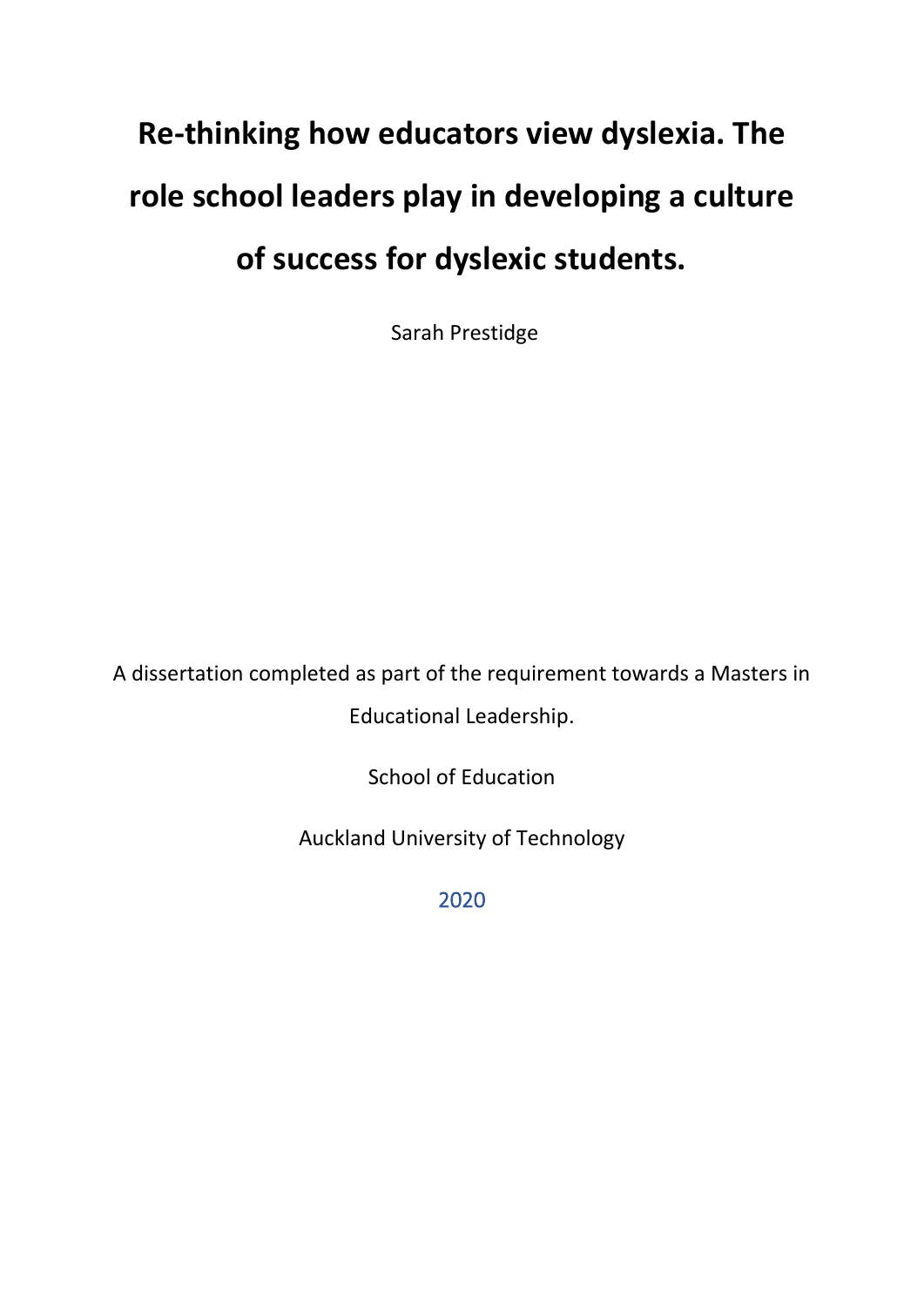## Abstract

<span id="page-1-0"></span>Dyslexic thinkers make up approximately ten percent of the population. Of those classified as dyslexic respective strengths and weaknesses can vary significantly from individual to individual. The perceptions that surround dyslexia are much the same and are crucial in determining the support and assistance dyslexic thinkers receive in the New Zealand Education System.

The purpose of this study is to firstly comprehend principals understanding of what dyslexia is and how they support dyslexic students in their school community. Secondly, to determine how principals can create a culture of success for dyslexic students in their school, that acknowledges and caters for their weaknesses but at the same time recognises their strengths. Four New Zealand primary school principals were who are deemed to be doing something out of the ordinary for dyslexic thinkers were interviewed as part of this research.

Three themes that emerged through this study. Firstly, the importance of knowing and understanding students as individuals. Secondly, the significance of intentional and ongoing professional development for teachers and lastly the recognition that transitioning to a strength-focused school is a journey that individual school communities need to go on to together to reflect their unique community.

Although this study was on a small scale, consideration of the themes discussed here can provide guidance to other schools and principals looking to better support their dyslexic students.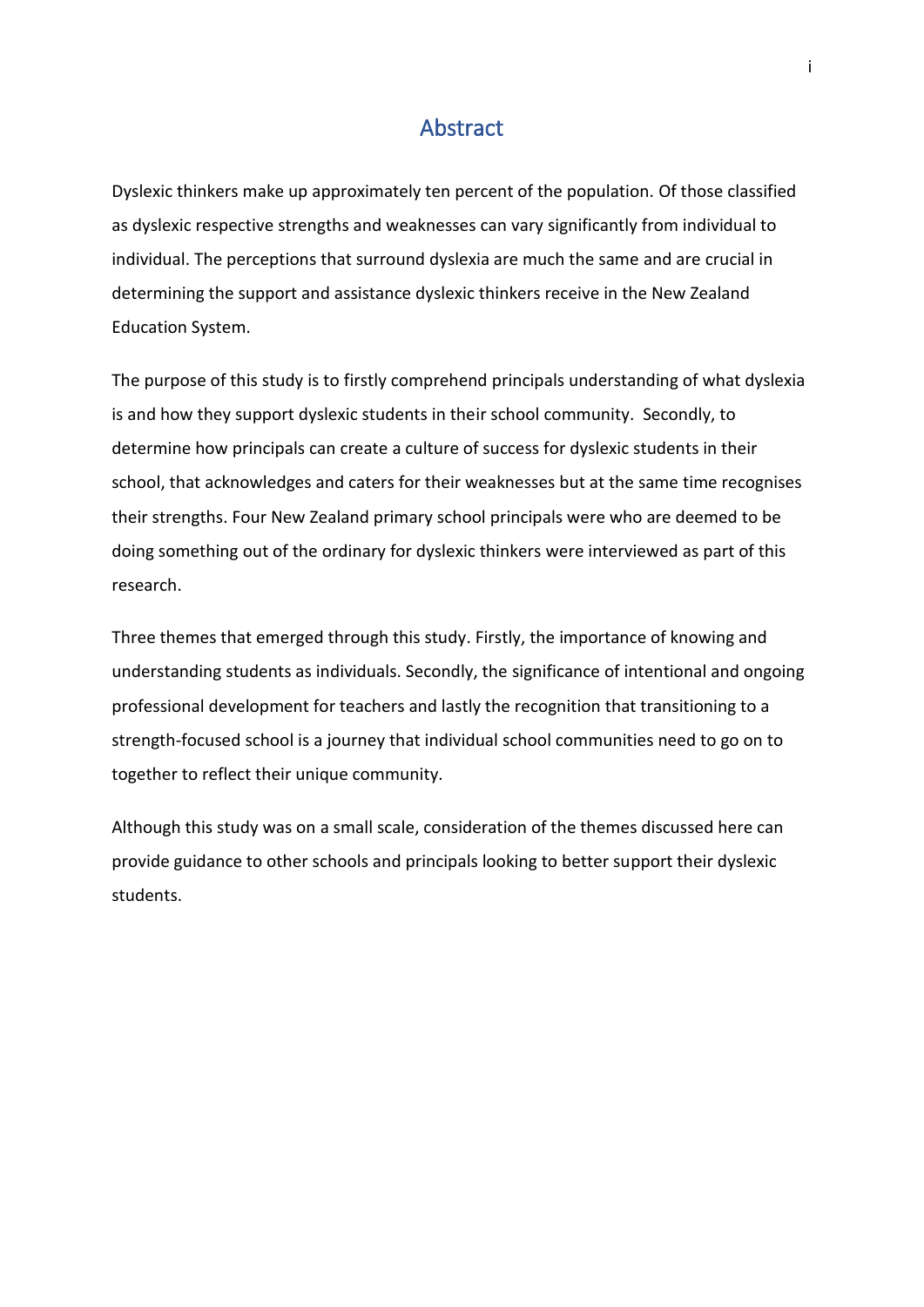## <span id="page-2-0"></span>Acknowledgments

John Maxwell once said that "nothing of significance was ever achieved by an individual acting alone"(Maxwell, 2006, p. 1). The same can be said for completing a Masters Degree. Firstly, I would like to thank my husband Grant, for his continual support, editing and words of wisdom. To my three children, Chloe, Ben, and Levi, for their encouragement and cooking the occasional dinner. To my extended family and friends thank you for cheering me on. Secondly, I would like to thank my supervisor, John Milne for your words of advice and helpful feedback. Finally, I would like to thank the principals who generously gave up their time to be interviewed. Your insights and wisdom were truly valuable.

The research conducted for this dissertation was approved by the Auckland University of Technology Ethics Committee (Application 19/426) on 21/11/19.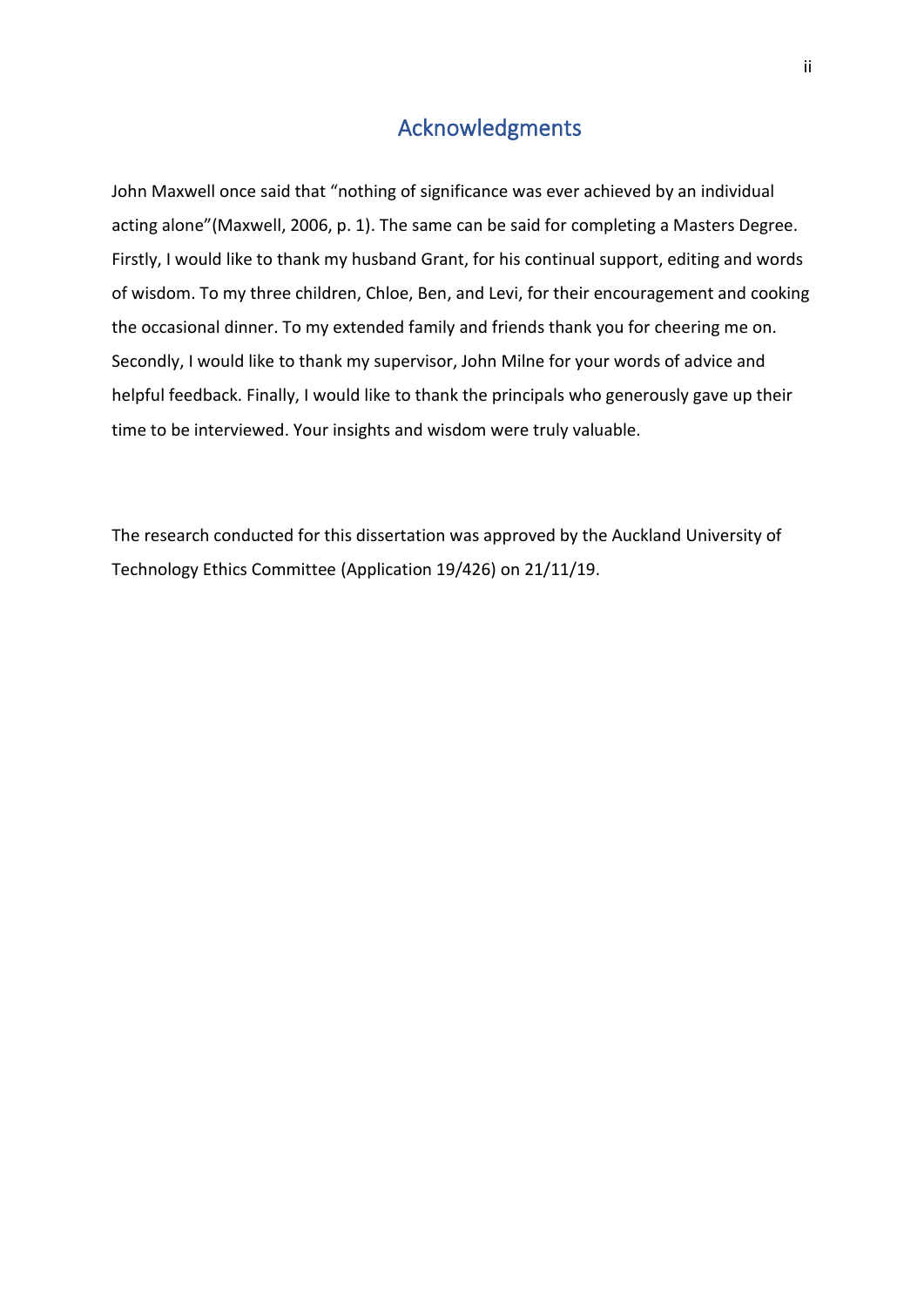# <span id="page-3-0"></span>**Table of Contents**

| The New Zealand context: recognition and support for dyslexic thinkers10 |  |
|--------------------------------------------------------------------------|--|
|                                                                          |  |
|                                                                          |  |
|                                                                          |  |
|                                                                          |  |
|                                                                          |  |
|                                                                          |  |
|                                                                          |  |
|                                                                          |  |
|                                                                          |  |
|                                                                          |  |
|                                                                          |  |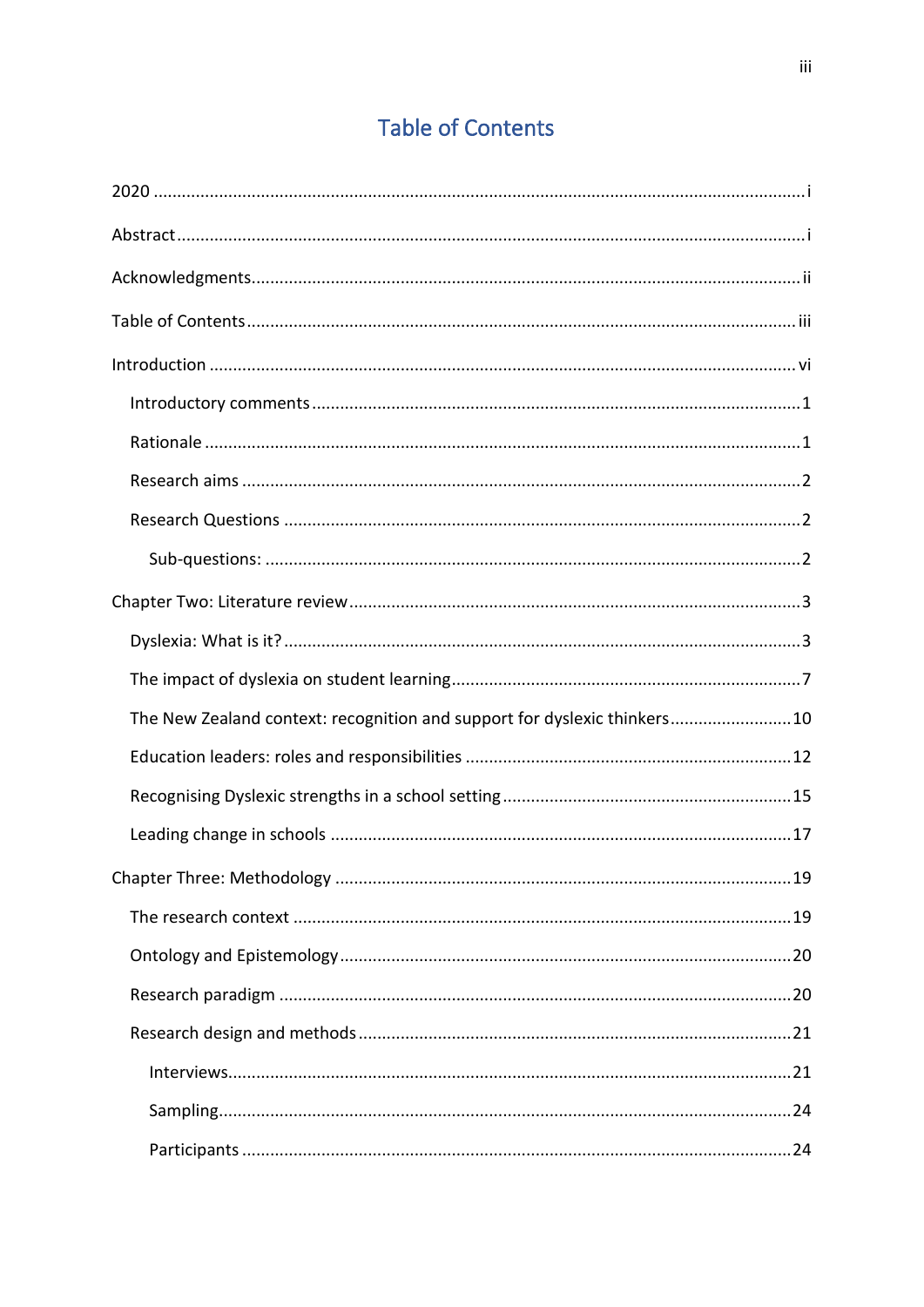| Question one: As a principal in a New Zealand Primary School, what do you understand  |  |
|---------------------------------------------------------------------------------------|--|
|                                                                                       |  |
|                                                                                       |  |
|                                                                                       |  |
|                                                                                       |  |
| Question five: How does your school culture/policies/practices recognise dyslexic     |  |
|                                                                                       |  |
| Question six: What do you think are the implications of having a strength-focussed    |  |
|                                                                                       |  |
|                                                                                       |  |
|                                                                                       |  |
|                                                                                       |  |
|                                                                                       |  |
| Theme two: The value of intentional professional development and ongoing learning for |  |
|                                                                                       |  |
| Theme three: The understanding that becoming a strength-focussed school is a journey, |  |
|                                                                                       |  |
|                                                                                       |  |
|                                                                                       |  |
|                                                                                       |  |
|                                                                                       |  |
|                                                                                       |  |
| Appendix A - Participant Information Sheet Error! Bookmark not defined.               |  |
|                                                                                       |  |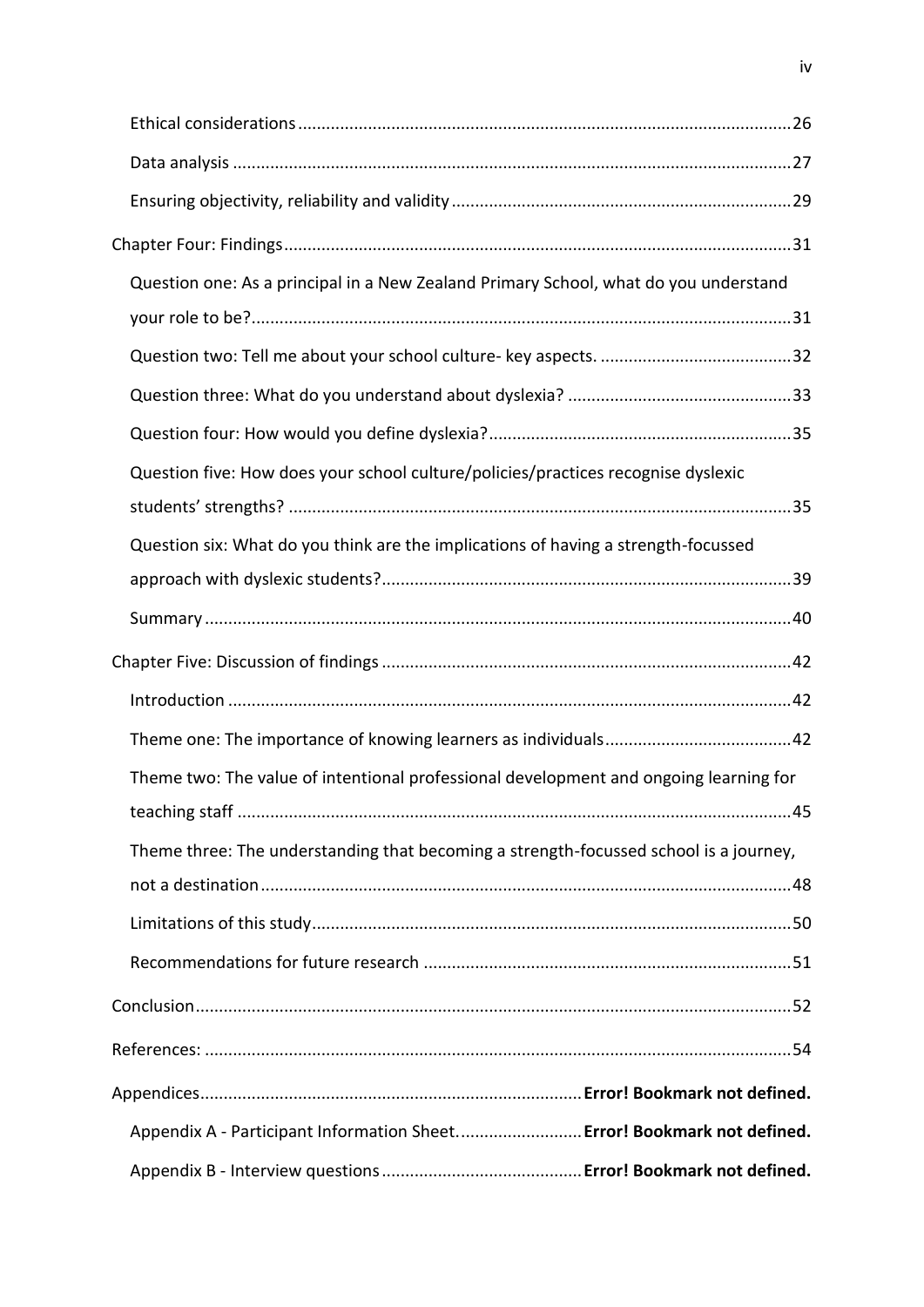|--|--|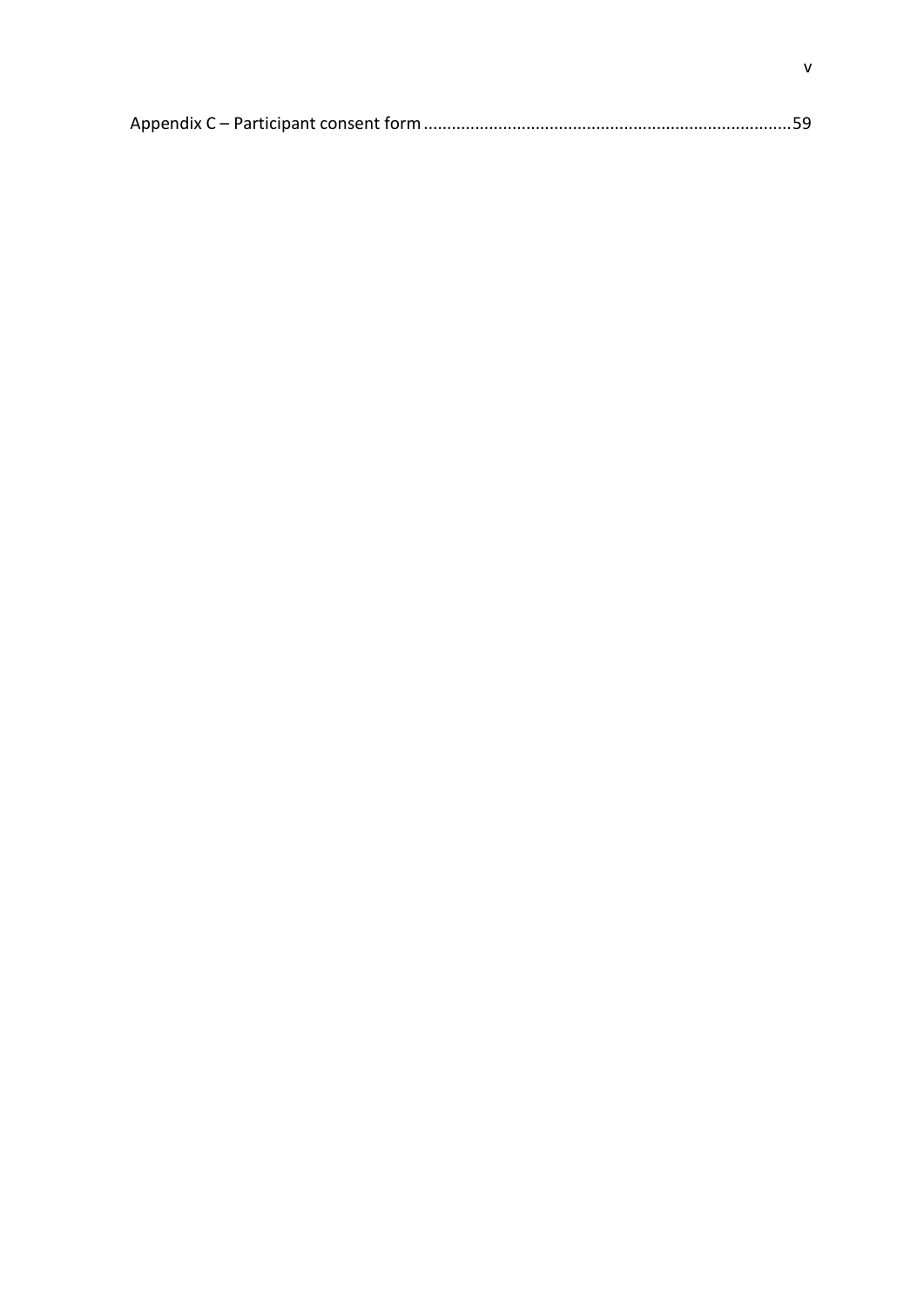<span id="page-6-0"></span>I hereby declare that this submission is my own work and that, to the best of my knowledge and belief, it contains no material previously published or written by another person (except where explicitly defined in the acknowledgements), nor material which to a substantial extent has been submitted for the award of any other degree or diploma of a university or other institution of higher learning.

#### Sarah Prestidge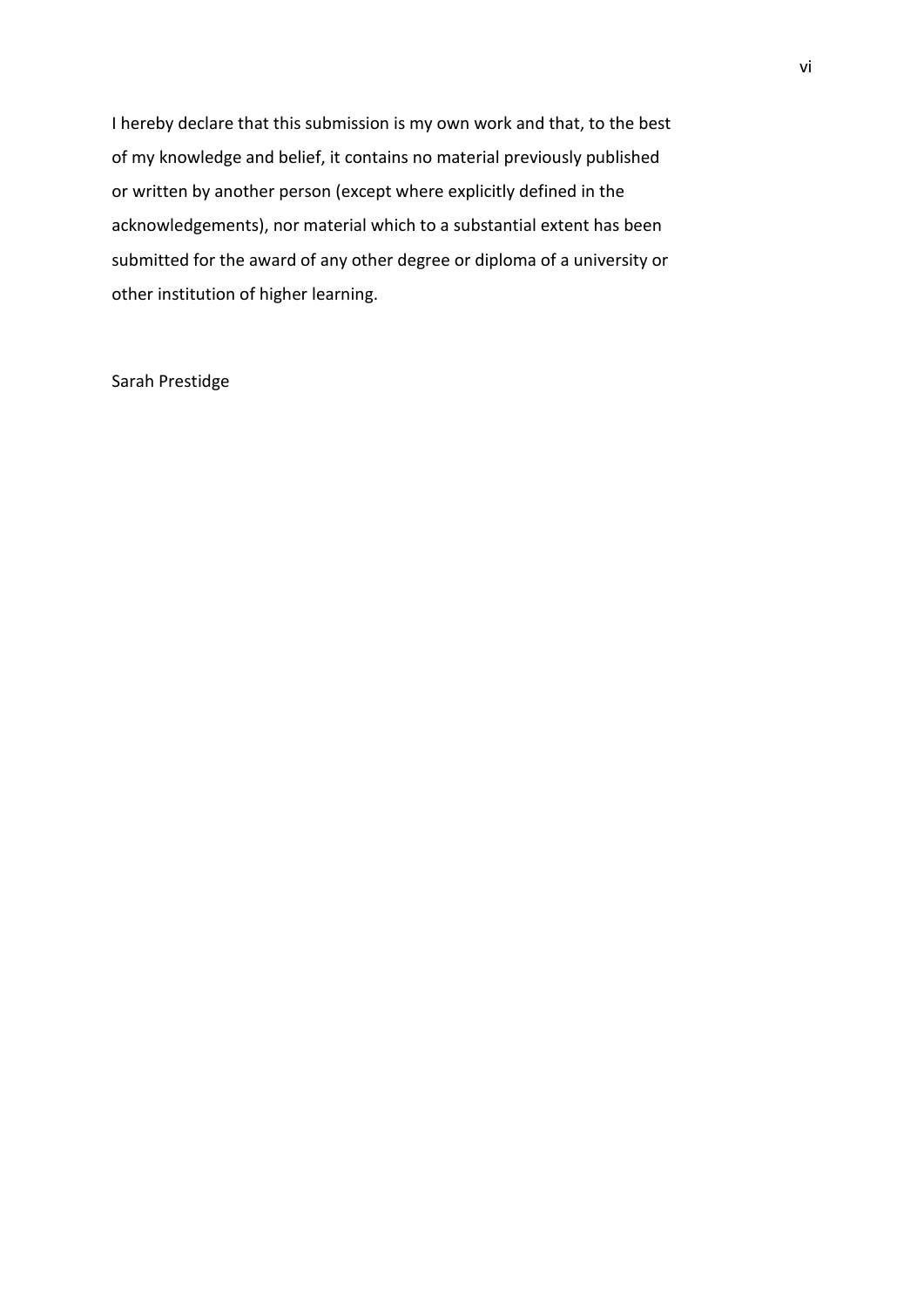## **Introduction**

#### <span id="page-7-0"></span>Introductory comments

Dyslexia is a multifaceted condition that results in the brain thinking and processing in a distinct and unique way (Dehaene, 2009). It is often marked as a language disability, with dyslexic thinkers frequently struggling with the basics of learning to read, write, and spell. On the flipside, dyslexic thinkers are often known for their creativity, problem-solving and thinking outside the box (Eide & Eide, 2012). This array of strengths and weaknesses does not fit neatly into the school system, and dyslexic students can often suffer from low selfesteem and depression as a result (Al-Lamki, 2012).

Dyslexia affects between three to twenty percent of the population, making it a sizable portion of society (Nicholson & Dymock, 2015; Shaywitz, 2005). On average, this means that in every classroom, a teacher would expect to have between one to four dyslexic students, highlighting the importance of teachers having a good understanding of what dyslexia is. Beliefs about dyslexia, including what it is, how it is identified and what strategies work best for dyslexic thinkers varies widely between educators (Moats, 2009, 2014); with a number of researchers expressing concern about the gap between research and teacher understating in this area (Dehaene, 2009).

Recent studies in New Zealand have concluded that the current education system is not adequately catering to our neuro-diverse students (Tunmer, Chapman, Greaney, Prochnow, & Arrow, 2013; Yang, 2016). According to Nicolson and Fawcett (2010), our educators lack the tools to know how to best teach dyslexic students, resulting in parents and students feeling frustrated that their child's needs are not being catered for (Leitão et al., 2017; Yang, 2016).

#### <span id="page-7-1"></span>Rationale

The New Zealand Ministry of Education published two reports in an attempt to rectify how neuro-diverse students are catered for in 2019 and 2020 (Ministry of Education New Zealand, 2019; New Zealand Ministry of Education, 2020). One of the features of these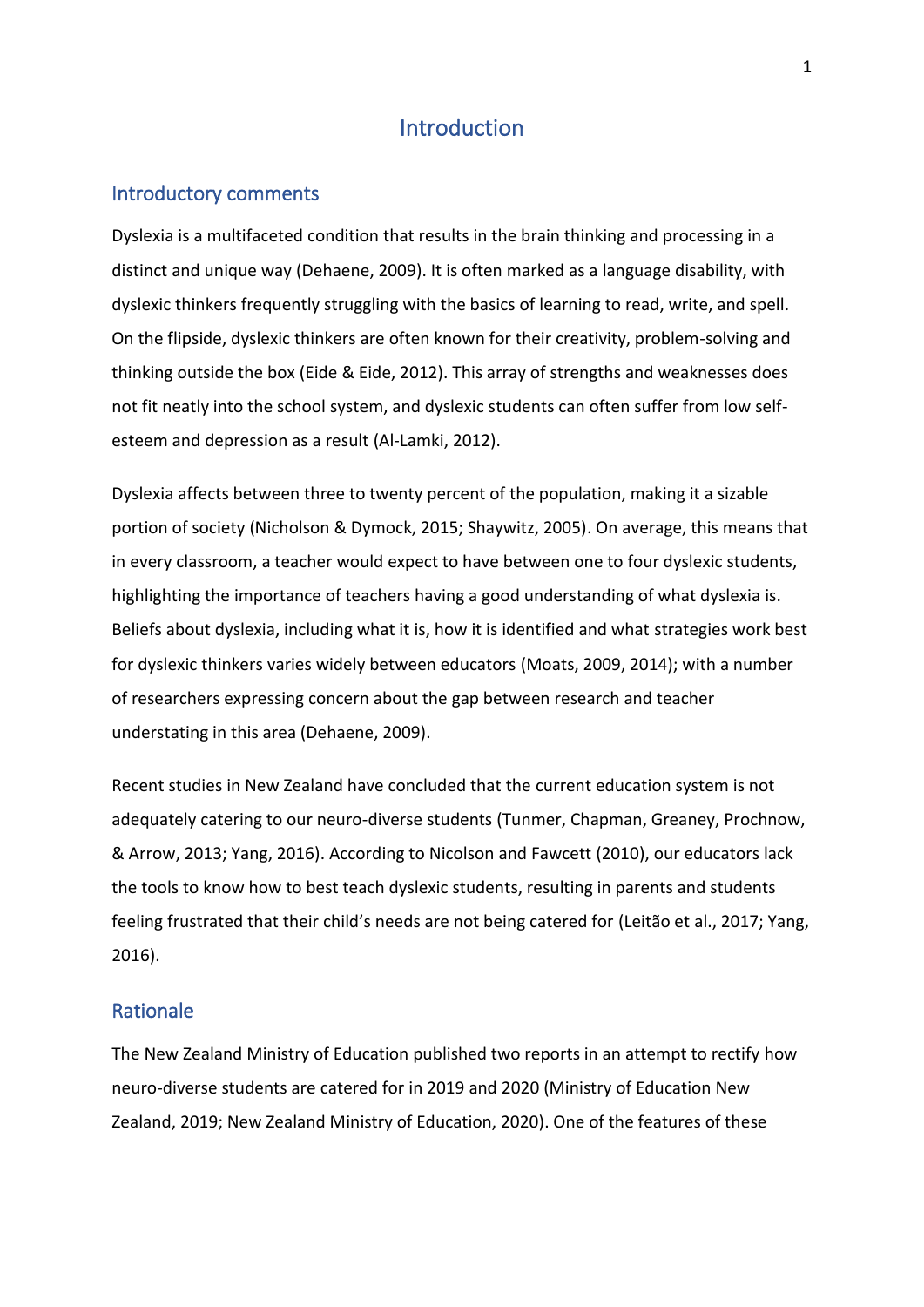reports was the need to recognise dyslexic students' strengths, requiring schools to shift from a deficit focus to a strength focus.

A vast amount of research has been conducted in the area of dyslexia; the focus of which has often been on mitigating dyslexic students' areas of weakness. Very little research exists about how schools can recognise dyslexic students' strengths and what this would look like in practice. With principals setting the culture of a school, their understandings about dyslexia is an important factor to be considered. Once again, there is little to no research on the implications of education leaders' perceptions of dyslexia on school culture.

## <span id="page-8-0"></span>Research aims

The aims of this inquiry are:

- To engage in discussions with school principals whose schools are deemed successful with dyslexic learners to determine what they perceive makes them successful in this area.
- To investigate how a strength-focused culture could positively impact dyslexic students in their learning at school.
- To explore how Primary School principals can lead cultural change in their school based on a strength-focused model.

## <span id="page-8-1"></span>Research Questions

How is dyslexia understood by New Zealand Primary School principals and how is this reflected in the schools they lead? Are there specific leadership practices that develop a culture of success for dyslexic students?

#### <span id="page-8-2"></span>Sub-questions:

- Do principals understand both the difficulties and strengths of dyslexic students?
- Are dyslexic students' strengths recognised in school policies and practices?
- What are the implications for a strengths-focused approach for dyslexic students?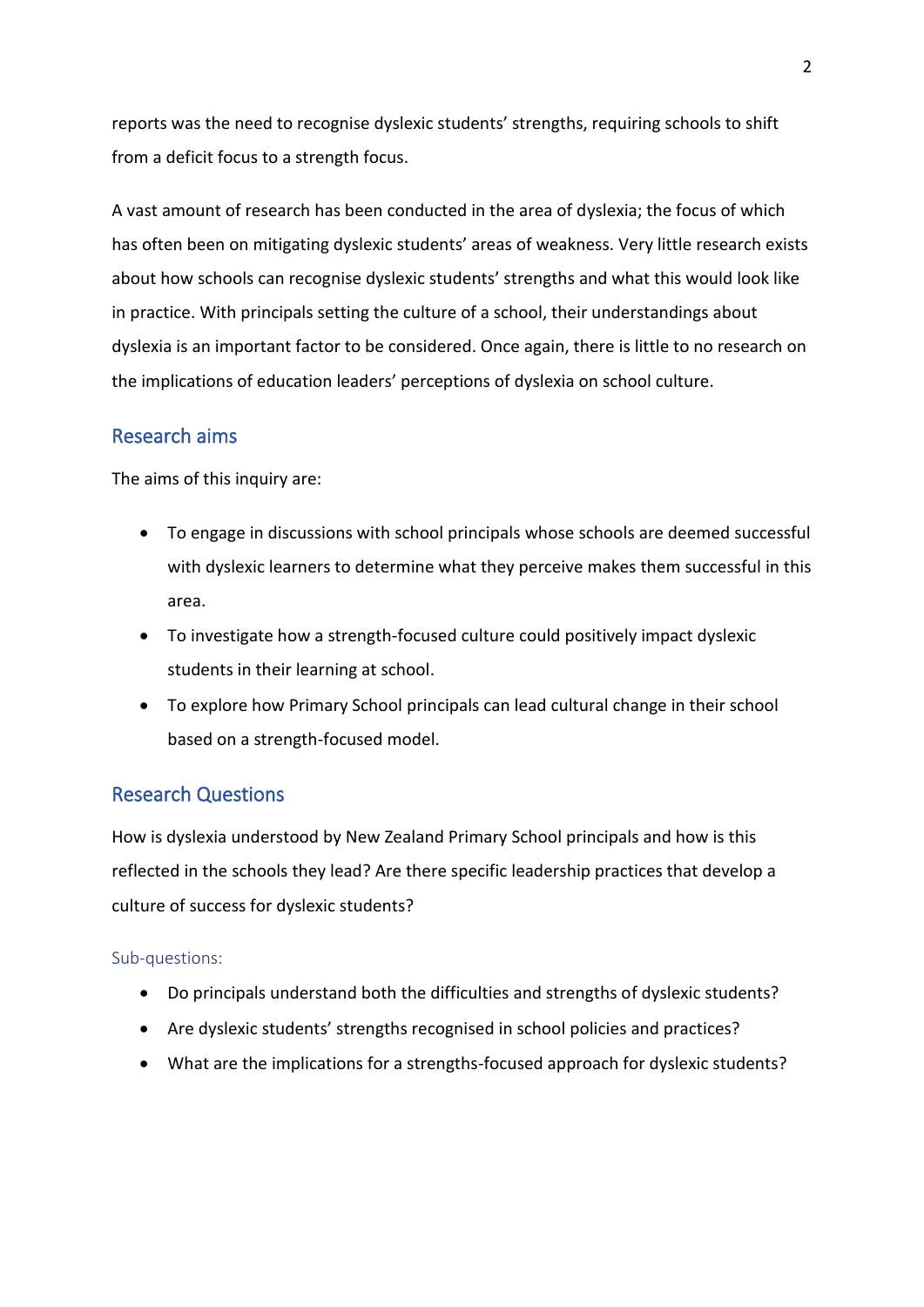## Chapter Two: Literature review

<span id="page-9-0"></span>*"You will never understand what it feels like to be dyslexic. No matter how long you have worked in this area, no matter if your children are dyslexic, you will never understand what it feels like to be humiliated your entire childhood and taught every day to believe that you will never succeed at anything." (Wolf & Stoodley, 2008, pp. 165-166)*

 school setting and the process in which education leaders can go about leading this Chapter two investigates what current literature informs our understanding of dyslexia and how dyslexic thinkers process and learn in a school setting. Discussion of the common challenges and areas of strength associated with dyslexia are highlighted throughout this chapter. Current dyslexia recognition and support structures in the New Zealand context are examined in light of the newly released Learning Support Action Plan 2019 – 2025 and the 'About Dyslexia- supporting literacy in the classroom report published in 2020. The role that education leaders play in supporting both teachers and dyslexic students in their school community is examined and critiqued. Investigating how dyslexic students' strengths can be valued and celebrated in a change in their school.

#### <span id="page-9-1"></span>Dyslexia: What is it?

L

Dyslexia is a term known by many but understood by few. A wide spectrum of understanding and perceptions are associated with dyslexia. Letter and number reversal, 'difficulty in reading', a 'reading disability' or students that simply 'need to put in more effort' are all phrases that are attached to the concept of dyslexia. But on the flip side, others refer to dyslexia as a 'gift' or an 'advantage'. This array of ideas conflict with one another.

The word *dyslexia* is derived from the Greek language, with *dys* meaning difficulty and *lexia* meaning words; therefore, the literal translation of dyslexia is "difficulty with words" (Nicholson & Dymock, 2015, p. 2). There are two distinct types of dyslexia; the most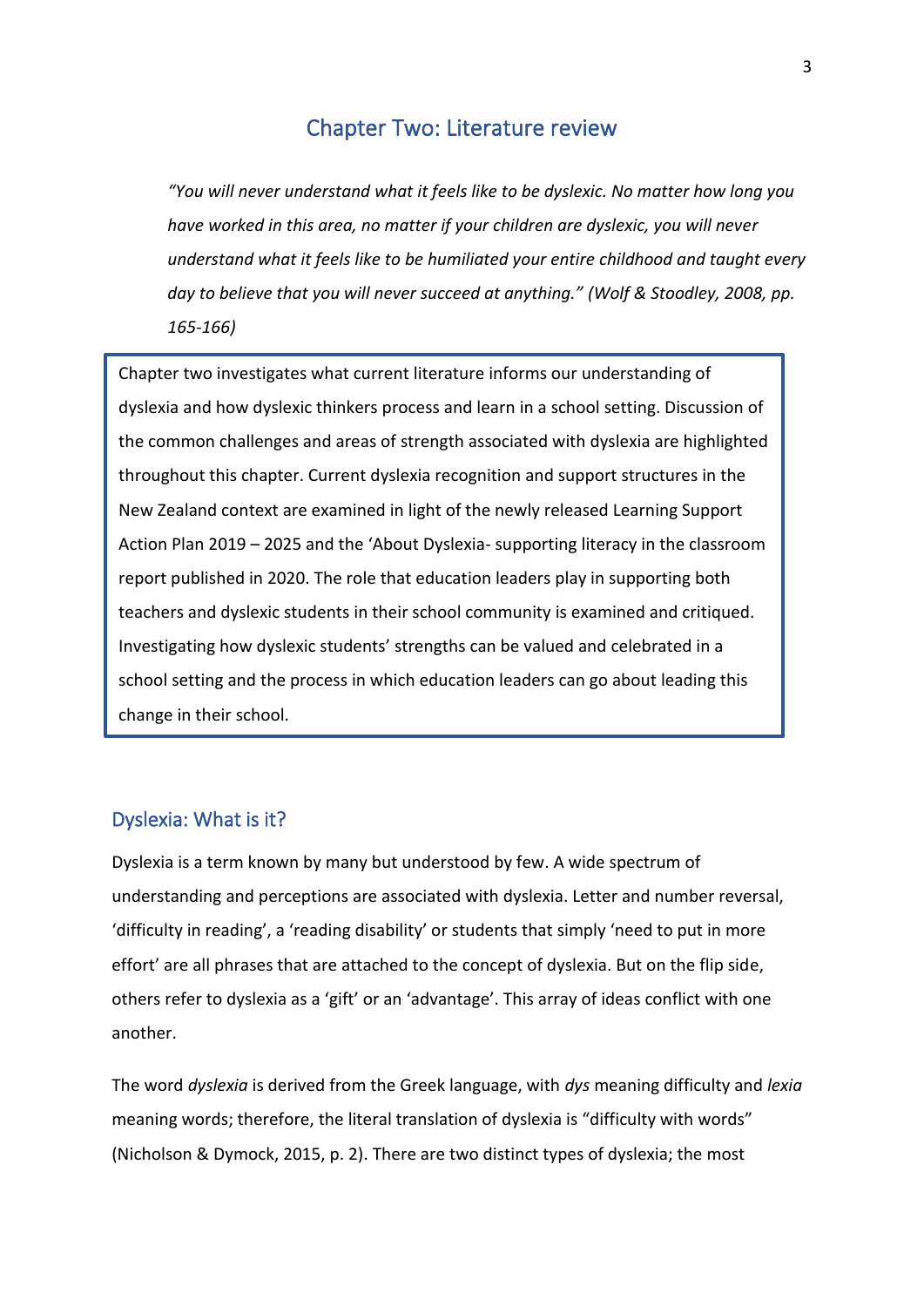common form is known as *developmental dyslexia*, which is the form defined by the International Dyslexia Association below. The second is *acquired dyslexia*, which can develop because of a stroke, brain injury or serious trauma. This research will focus on developmental dyslexia. While the term *developmental* often refers to a process or a stage, developmental dyslexia does not imply that people will grow out of dyslexia, but rather that their needs may develop and change (New Zealand Ministry of Education, 2020). The International Dyslexia Association (2002) defines dyslexia as:

*A specific learning disability that is neurobiological in origin. It is characterized by difficulties with accurate and/or fluent word recognition and by poor spelling and decoding abilities. These difficulties typically result from a deficit in the phonological component of language that is often unexpected in relation to other cognitive abilities and the provision of effective classroom instruction. Secondary consequences may include problems in reading comprehension and reduced reading experience that can impede growth of vocabulary and background knowledge.* 

This definition is often the starting point for most people's understanding of dyslexia, however many researchers and experts in dyslexia consider this definition unsatisfactory, resulting in little agreement as to how best to define dyslexia (Chapman, 2019; Davis & Braun, 2011; Eide & Eide, 2012; Snowling, 2013; Wolf & Stoodley, 2008). Wolf and Stoodley (2008) say that it is ironic that given the huge amount of research conducted into dyslexia, there is still no "universally accepted definition" (p. 167). (Chapman, 2019; Davis & Braun, 2011; Eide & Eide, 2012) all argue that while the definition is not in itself inaccurate, it is "unduly negative" (Chapman, 2019, p. 1) as it focusses only on the challenges dyslexic thinkers face and none of the benefits or strengths often associated with it. In West (2017) book "Seeing what others cannot see", he highlights dyslexic thinkers' creativity, visualspatial skills and ability to think "outside the box". An exploratory study conducted in 2004 compared the level of creativity of dyslexic students with non-dyslexic students using the "Torrance Tests of Creative Thinking". The results of the study found that across all grade levels, dyslexic students demonstrated a greater ability to generate a large number of ideas,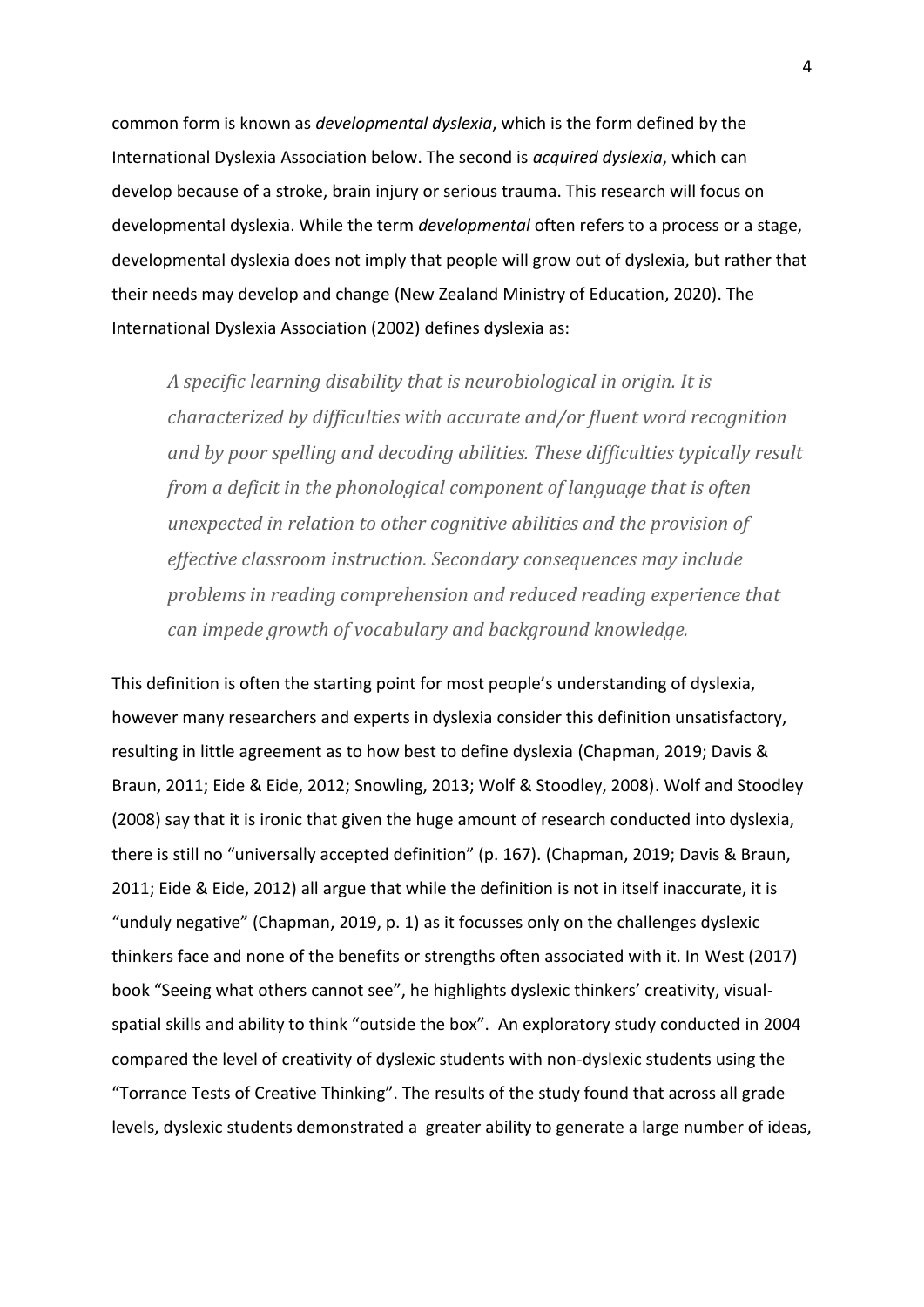and additionally, their ideas were deemed to be more original than the non-dyslexic thinkers' responses (Cockcroft & Hartgill, 2004).

Dyslexia affects between three and twenty percent of the population, depending on the definition that is applied and what statistics are referred to (Nicholson & Dymock, 2015; Shaywitz, 2005; Snowling, 2013). However, most researchers in the field estimate that dyslexic thinkers make up approximately ten percent of the population, making it a sizeable proportion of students in our schools.

Experts in the field agree that dyslexia is classified as both a genetic and neurological disorder (Ozernov‐Palchik & Gaab, 2016; Snowling, 2013; Xia, Hoeft, Zhang, & Shu, 2016). Gaab (2019) states that children with a parent or sibling with dyslexia have between a forty to sixty percent chance of also having dyslexia. However, experts do not know what causes some people to be dyslexic and others not (Nicholson & Dymock, 2015). What they do know is that the brain of a dyslexic thinker is different in both structure and function, particularly in the areas of the brain that have been identified as supporting reading (Dehaene, 2009; Ozernov‐Palchik & Gaab, 2016). Based on neuroimaging, this difference in the brain is believed to exist from birth, preceding any reading instruction (Ozernov‐Palchik & Gaab, 2016).

A longitudinal study published in 2010 tracked the academic progress of a group of American school students from kindergarten through to grade 12. One of the outcomes of the study was a revised definition of dyslexia, defining it as "an unexpected difficulty in reading in individuals who otherwise possess the intelligence and motivation considered necessary for fluent reading, and who also have had reasonable reading instruction" (Ferrer, Shaywitz, Holahan, Marchione, & Shaywitz, 2010, p. 93). Many researchers who focus on dyslexia use the term "unexpected difficulty" (Nicolson & Fawcett, 2010; Tunmer & Greaney, 2010) , suggesting that the difficulty these students are having in subjects such as reading is in contrast to their achievement in other areas.

Studies have been conducted to determine if there is a link between reading development and IQ. The general consensus by researchers (Ferrer et al., 2010; Gresham & Vellutino, 2010; Ozernov‐Palchik & Gaab, 2016; Snowling, 2013) is that if students have a specific

5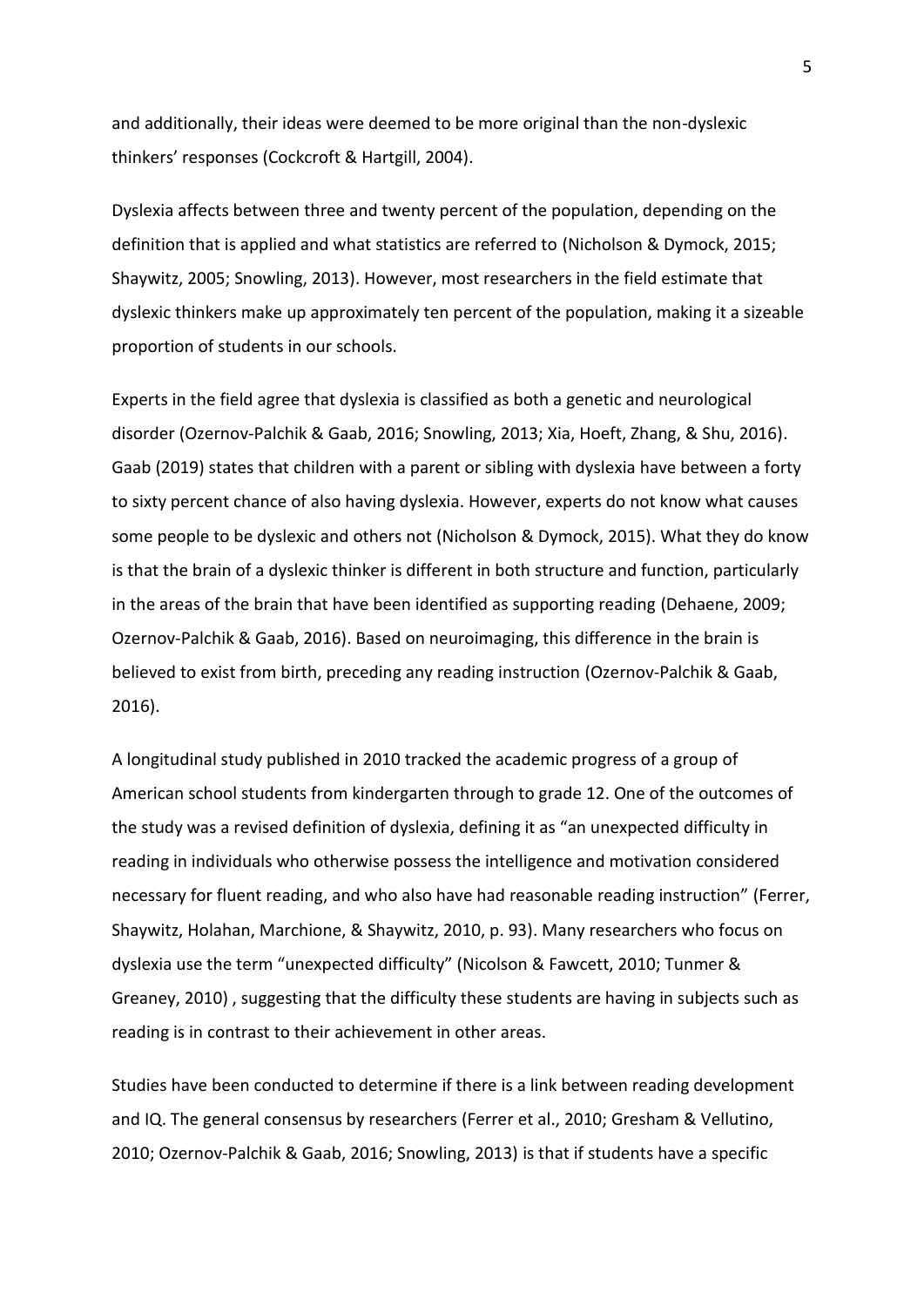learning disability such as dyslexia, then IQ is not predictive of students' reading achievement or overall prognosis. While Nicolson and Fawcett (2010) agree with this research, they challenge why one of the indicators of dyslexia is often described as lower than expected reading levels, for example, 'two years behind'. They argue that this is defining dyslexia using intelligence as a measuring stick, making it an inaccurate indicator and believe that "intelligence is irrelevant" (p. 24). The latest report published by the New Zealand Ministry of Education, "About Dyslexia- Supporting literacy in the classroom" (2020) clearly states that "dyslexia is not an intellectual impairment" (p. 4), meaning that dyslexia is not connected to intelligence but independent of intelligence.

In the last twenty years, much research has been conducted into how and why dyslexic thinkers think the way they do. According to Nicolson and Fawcett (2010), in the 1980s, "dyslexia was discounted in educational circles as a 'middle class myth'" (p. vii). Educators and researchers have come a long way in their understanding of dyslexia, however the difficulties lie in the unique way that dyslexia presents in individuals because "dyslexic processing isn't caused by a single gene, different individuals with dyslexia will show different patterns of strengths and challenges" (Eide & Eide, 2012, p. xviii).

This research seeks to understand educational leaders' perspectives and understandings around dyslexia. While not discounting that dyslexic thinking can create challenges in some areas of academic learning, it is, as Eide and Eide (2012) describe, "only one piece of a much larger picture" (p. 5). Using the research that has already been carried out into dyslexia, it is now time to reassess how we can best meet the unique needs of dyslexic thinkers.

In recent years, a movement has started within the dyslexic community which seeks to recognise the unique strengths that dyslexic thinkers have. Richard Branson has founded a charity - *Made by Dyslexia* - which aims to change the way people think about dyslexia. Successful dyslexic thinkers such as Jamie Oliver, John Chambers and Charles Schwab openly attribute their success to the different way they think due to being dyslexic and believe this should be celebrated rather than being considered something to be ashamed of. Particular industries seem to attract more dyslexic thinkers due to the skill sets they possess. While not a scientific study, Valerie Delahaye estimates that "about half of all computer graphic artists are probably dyslexic" (West, 2017, p. 98). Thirty-five percent of entrepreneurs in a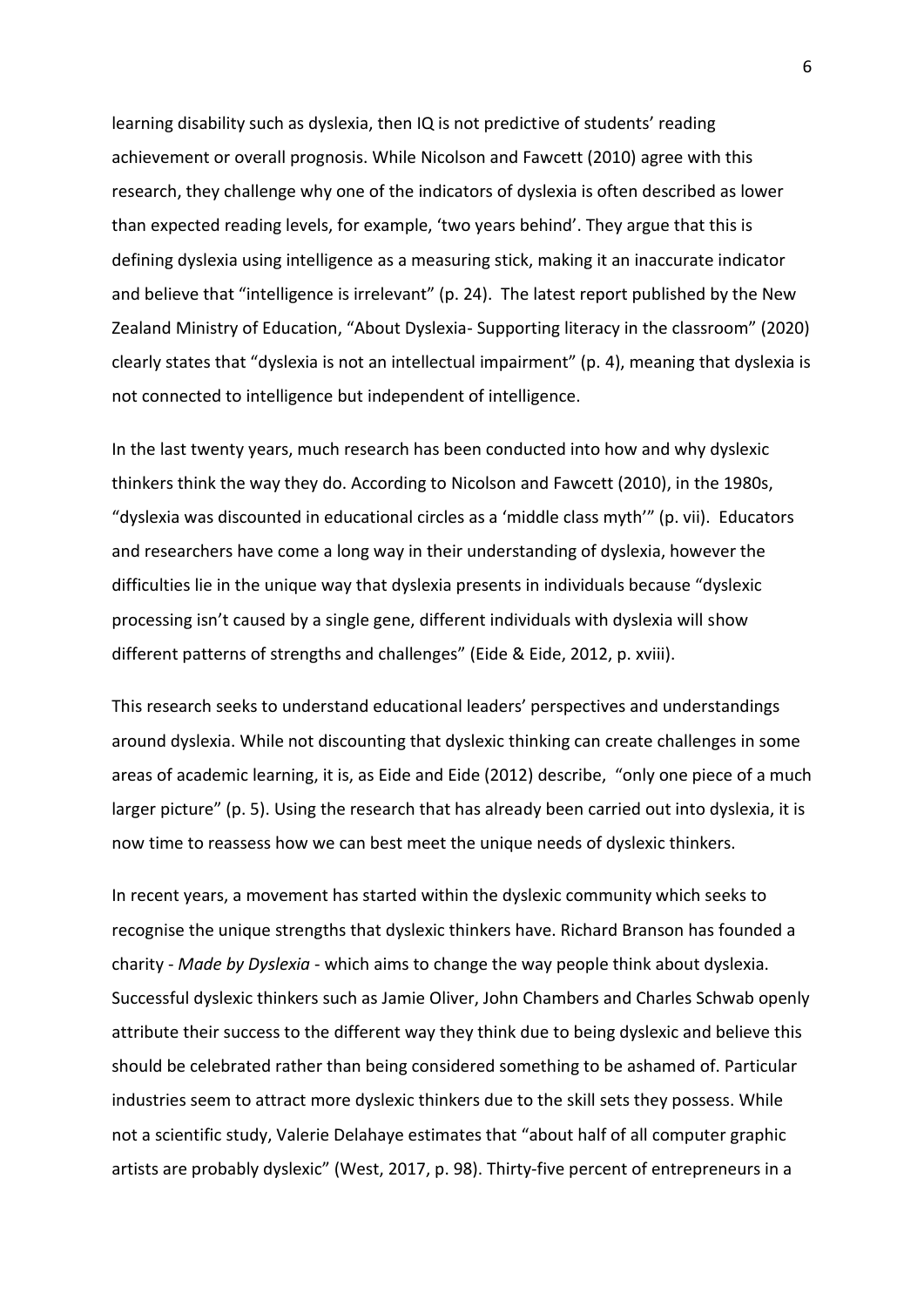study conducted in the United States are dyslexic (Eide & Eide, 2012), and 26 percent of first-year engineering students at Harper Adams University College were considered severely dyslexic (Eide & Eide, 2012). These statistics suggest that while the majority of experts consider approximately ten percent of the population to be dyslexic, the proportions of dyslexic thinkers may be higher in some sectors due to the skills required.

For the purposes of this research, the definition from Ferrer et al. (2010) will be used to define dyslexia throughout the remainder of this study - "an unexpected difficulty in reading in individuals who otherwise possess the intelligence and motivation considered necessary for fluent reading, and who also have had reasonable reading instruction" (p. 93).

#### <span id="page-13-0"></span>The impact of dyslexia on student learning

School is a compulsory part of modern-day society, and school experience varies widely between individuals. Ring and Black (2018) argue that "the presence of a learning disability has a profound impact on a child's success in school" (p. 104). The challenges faced by dyslexic thinkers vary in size and scope depending on severity. Dyslexia is often referred to as a "multiple-deficit" disorder because there is no one main cause or factor attributed to how dyslexic thinkers think or present (Ring & Black, 2018). *Phonological processing* is a common problem for most dyslexic thinkers (Ring & Black, 2018), with Eide and Eide (2012) stating that "at least 80 to 90 percent" of dyslexic thinkers struggle in this area (p. 23). This can display itself with difficulties in segmenting sounds and discriminating between sounds, making the forming and decoding of words incredibly difficult for dyslexic students.

Rote learning and rule-based skills are often tricky for dyslexic students, with Eide and Eide (2012) reporting that about half of dyslexic thinkers struggle with "procedural learning" (p. 26). The English language is particularly difficult for dyslexic thinkers because of the many rules and exceptions, whereas languages like Japanese are far easier to master due to their simpler structure (Wolf & Stoodley, 2008).

Delayed speech, difficulties in rhyming, sounding out words, segmenting and manipulating words all led to dyslexic students primarily struggling to read and spell. For some dyslexic students, mathematics also proves to be difficult with a struggle initially in number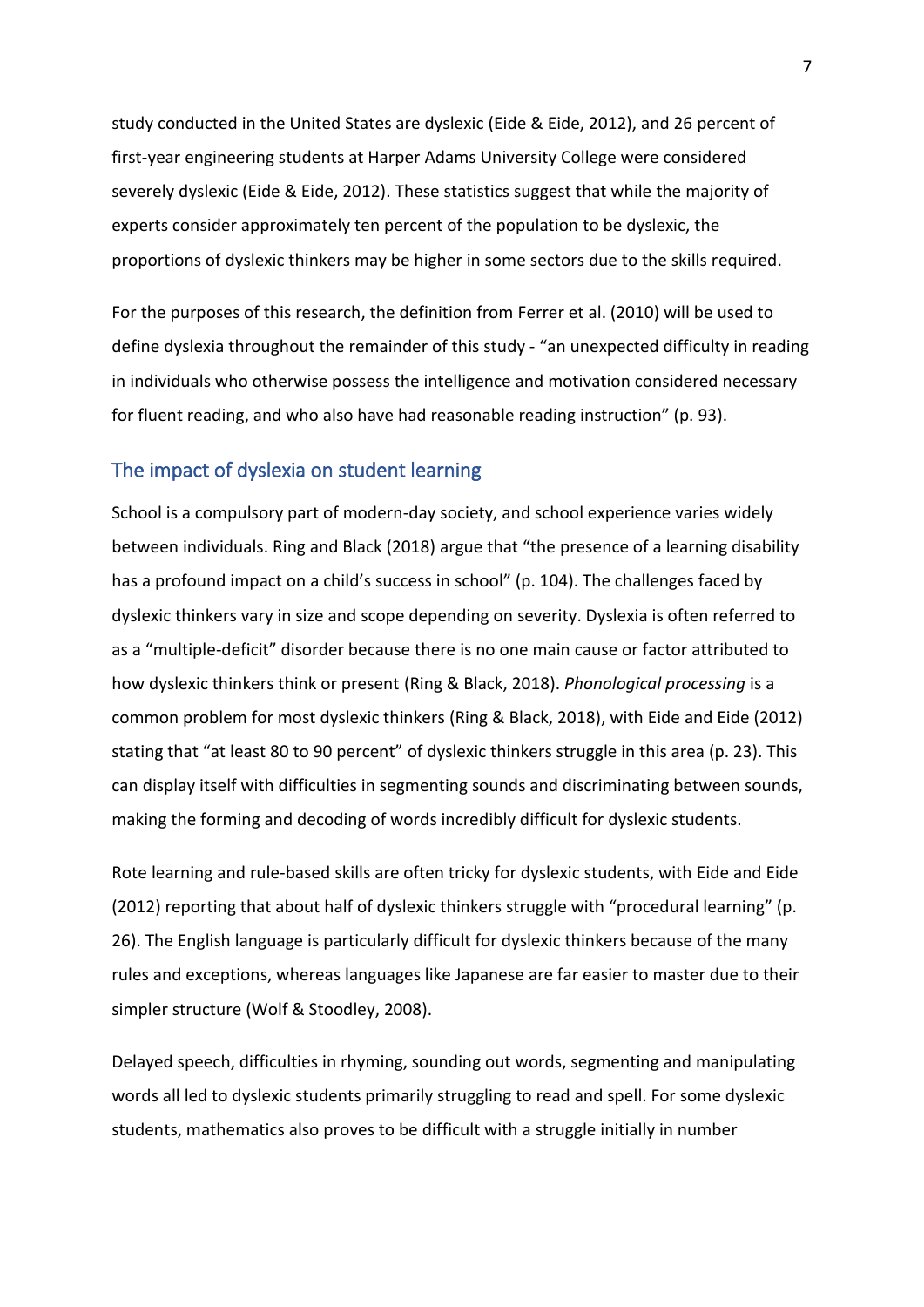identification, then rote learning of times tables and solving rule-based problems such as calculating the square root of a number (Eide & Eide, 2012; Shaywitz, 2005).

As mentioned above, intervention programmes for dyslexic students tend to start once students have failed to meet the reading markers of their peers, around Year 2 or 3 of school (Nicholson & Dymock, 2015; Ozernov‐Palchik & Gaab, 2016). Meta-analysis reports show that early intervention for dyslexic students is the most effective form, stating that this should be taking place between kindergarten and Year 1. Ozernov‐Palchik and Gaab (2016) describe this as the "dyslexia paradox" (p. 157), meaning that typically students are identified after the most effective time for intervention.

On the flipside, the strengths of dyslexic thinkers can also be varied and somewhat abstract (Davis & Braun, 2011). Wolf and Stoodley (2008) describe dyslexia as an "untidy mix of genetic talents and cultural weaknesses" (p. 227). West (2017) proposes that dyslexic thinkers see "things that others could not see" (p. 14). Some dyslexic thinkers explain that they see words and ideas primarily as pictures, images are often multidimensional, and their imaginations enable them to think through new ideas all the way through to completion (Davis & Braun, 2011). Creativity is a characteristic associated with dyslexic thinkers, and while difficult to measure, a number of researchers in this field have made this link (Cockcroft & Hartgill, 2004; Eide & Eide, 2012; Wolf & Stoodley, 2008). Recognising patterns, problem-solving, understanding abstract ideas and or seeing relationships or gaps between information and ideas are some of the advantages or strengths that Eide and Eide (2012) identify in their book "The dyslexic advantage", arguing that these strengths vary in both their nature and degree from person to person. Wolf and Stoodley (2008) explain that the right hemisphere of the brain tends to be more developed in dyslexic thinkers. But just like the chicken and the egg argument, scientists are yet to determine if the greater development of the right hemisphere of the brain naturally occurs in dyslexic thinkers or if the weakness in the left hemisphere forces the development in the right hemisphere.

The challenges detailed above are systematic features of dyslexia, meaning that because dyslexic thinkers think differently, they struggle with aspects of schooling that non-dyslexic thinkers do not. In 2006, it was reported that eleven percent of all school leavers in New Zealand had no formal qualifications (Education Counts). While this statistic does not refer

8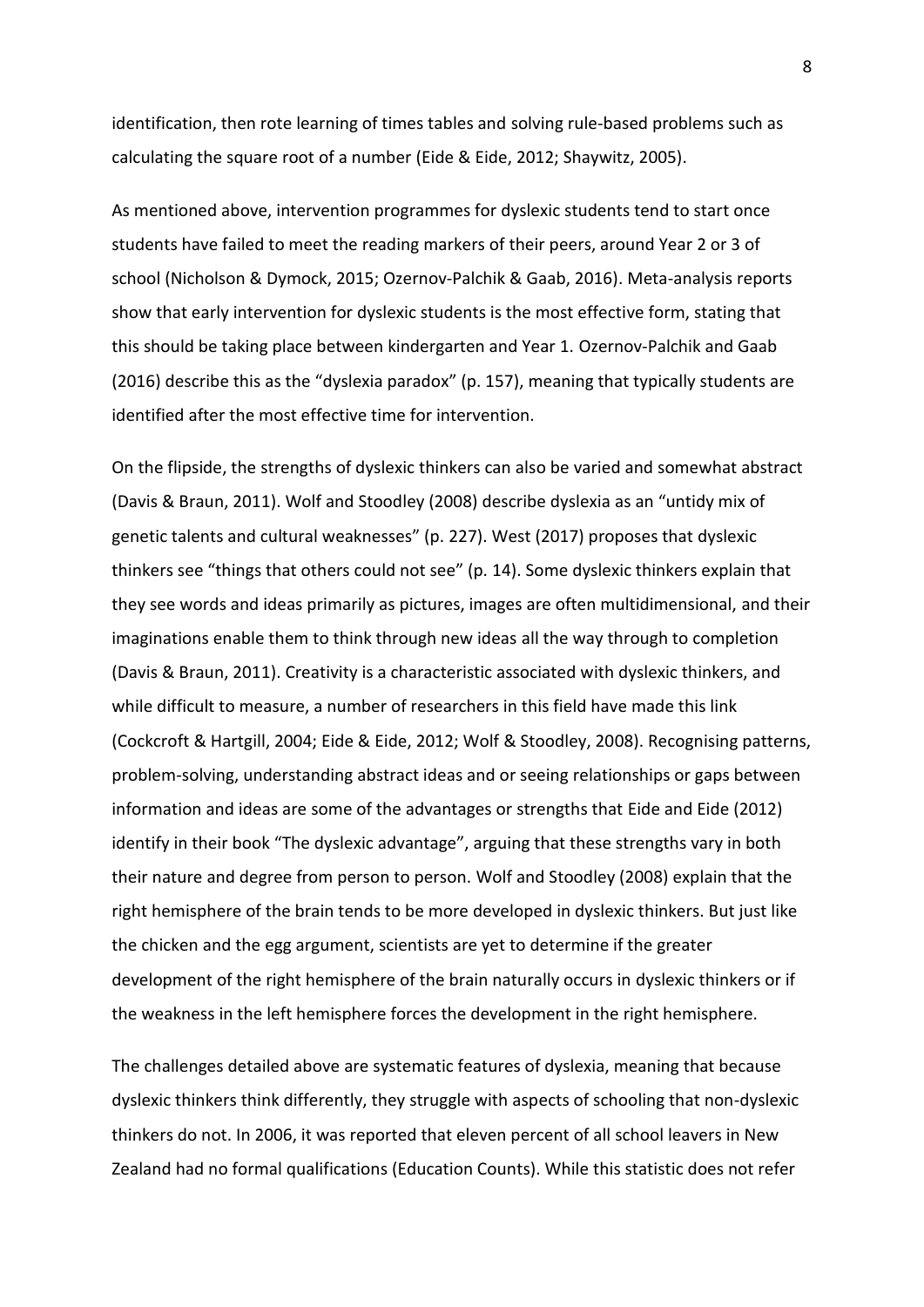to the number of school leavers with dyslexia, we do know that language-based needs make up the largest proportion of all learning needs in schools (Moats, 2014). A newspaper article published in 2006 reported that in New Zealand prisons, two-thirds of inmates lacked basic literacy skills (George, 2006), inferring a link between illiteracy and crime due to lack of opportunities and job options. These statistics correlate with the findings of an American study which linked poor academic achievement with incarceration (Grigorenko, 2006). In 2018, a study in New Zealand prisons discovered that forty-nine percent of prisoners "showed evidence of significant dyslexia" (Stewart, 2019). These statistics combined with statistics mentioned earlier about successful dyslexic thinkers suggest that much more needs to be done in our education system to meet the needs of all dyslexic thinkers so that they are equipped with the skills to fully reach their potential.

As educators, we need to be mindful of the language we use with all students; we know that our words matter. Dyslexic students are aware that they are different, and as a result, they often need to spend more time on tasks and work harder than their peers, and yet still their progress is slower than non-dyslexic thinkers in certain tasks. This can lead to low selfesteem, anxiety, feeling "stupid", anger issues and depression (Al-Lamki, 2012; Gaab, 2019; New Zealand Ministry of Education, 2020; Nicolson & Fawcett, 2010). To help guard against these negative mindsets and emotions, it is important that educators empower dyslexic students to see beyond their disability and recognise what they can do well. This might be helping students to understand how they learn best, increasing student agency and assisting students to develop positive self-talk and self-image.

As a generalisation, dyslexia is understood as a learning disability or disorder in both education and by society as a whole, but some researchers (Eide & Eide, 2012; West, 2017) challenge this by suggesting that it is instead a different way of thinking. Put simply, dyslexic thinkers think differently to non-dyslexic thinkers and hence should be taught differently. They argue that educators need to take the focus off what dyslexic students find difficult and find a way to celebrate and challenge them in their areas of strength, such as visual thinking. Nicolson and Fawcett (2010) discuss the importance of creating attainable goals, celebrating progress, developing resilience, being flexible and allowing interests and passions to guide learning and projects.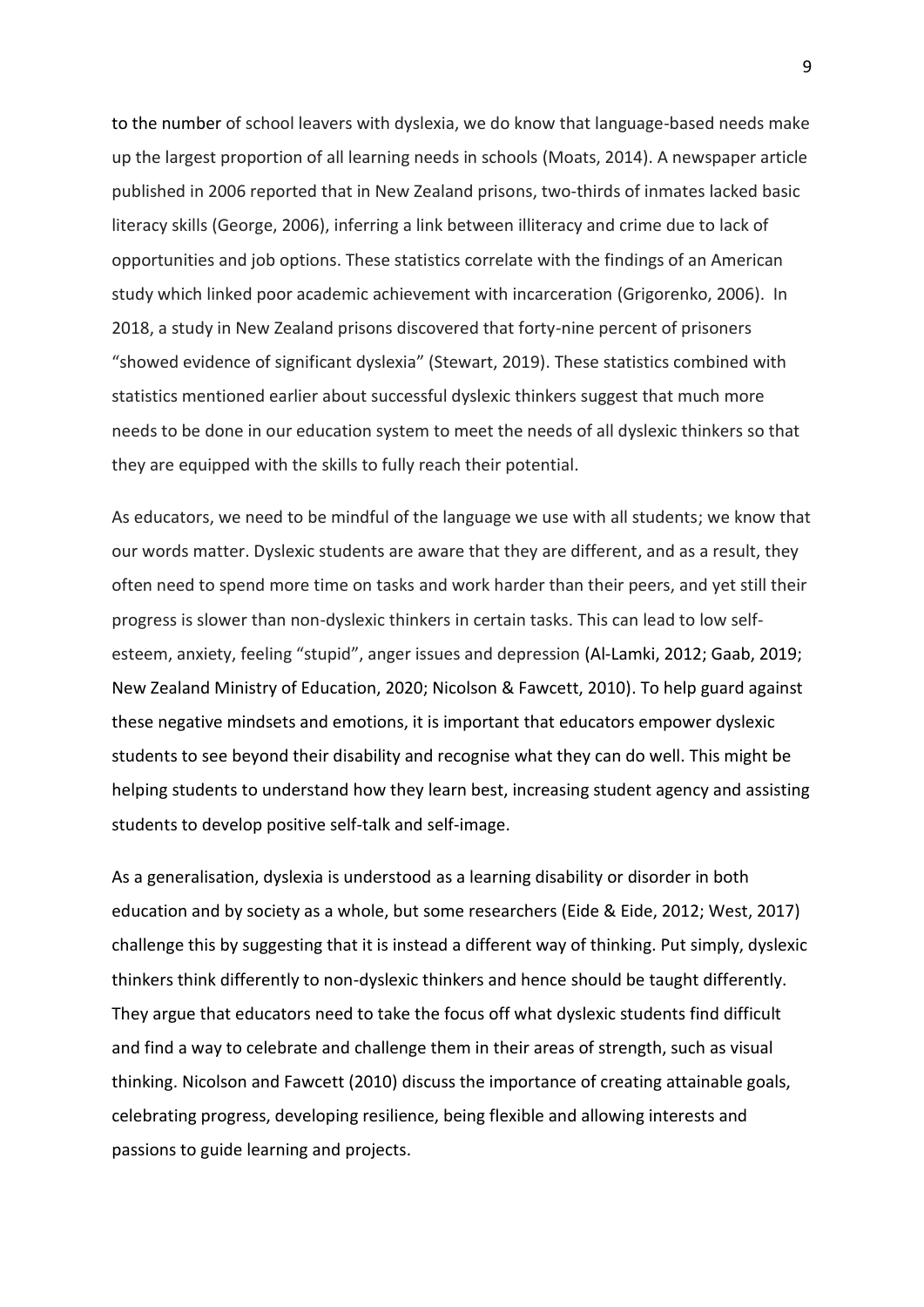#### <span id="page-16-0"></span>The New Zealand context: recognition and support for dyslexic thinkers

Dyslexia was officially recognised by the Ministry of Education in New Zealand in 2007 (Tunmer & Greaney, 2010), Prior to this, dyslexia was generically clumped together into a group called "struggling readers".

The International Dyslexia Association defines dyslexia as a disability. Section 8 of the New Zealand Education Act 1989 ensures that all students have the equal right to receive a public education regardless of their disability ("Education Act," 1989), making education the responsibility of the Ministry of Education. Unfortunately, many children require additional support that schools cannot provide due to lack of funding. These additional costs then fall onto parents (Breitnauer, 2019; Hanford, 2018).

The New Zealand Curriculum (2007) is the foundational document for the education of New Zealand school years 1-13. The vision outlined in the document is that "all young people will be confident, connected, actively involved, lifelong learners" (New Zealand Ministry of Education, 2007, p. 8). The de-centralised nature of the New Zealand education system allows each school to interpret this in a way that is relevant to their community of learners, while at the same time, the Ministry recognises this is a challenge due to the diverse range of students and contexts. This flexibility allows schools to be strategic and intentional in their strategies. The "Teaching as Inquiry" model guides New Zealand educators' thinking, challenging them to question, reflect, change and refine their thinking in order to best meet the needs of their students. The purpose of the model according to Conner (2015) is to improve "the quality of teaching" and "redress inequity" (p. 1), meaning that schools can tackle dyslexia and other learning using different approaches.

Adrienne Alton-Lee (2011), a leading education researcher in New Zealand, suggests that society is currently demanding more from schools, wanting to see all students achieving success regardless of their differences. In particular, this puts pressure on schools and educational leaders to focus on students that sit outside the norm. This, according to Alton-Lee, goes beyond individualised and personalised learning; it requires educators' practice to be informed through research (Alton-Lee, 2011). This is a challenge that Hargreaves (2007) also presented to the field of education, challenging both education researchers and teachers to work together collaboratively to achieve "radical change", whereby researchers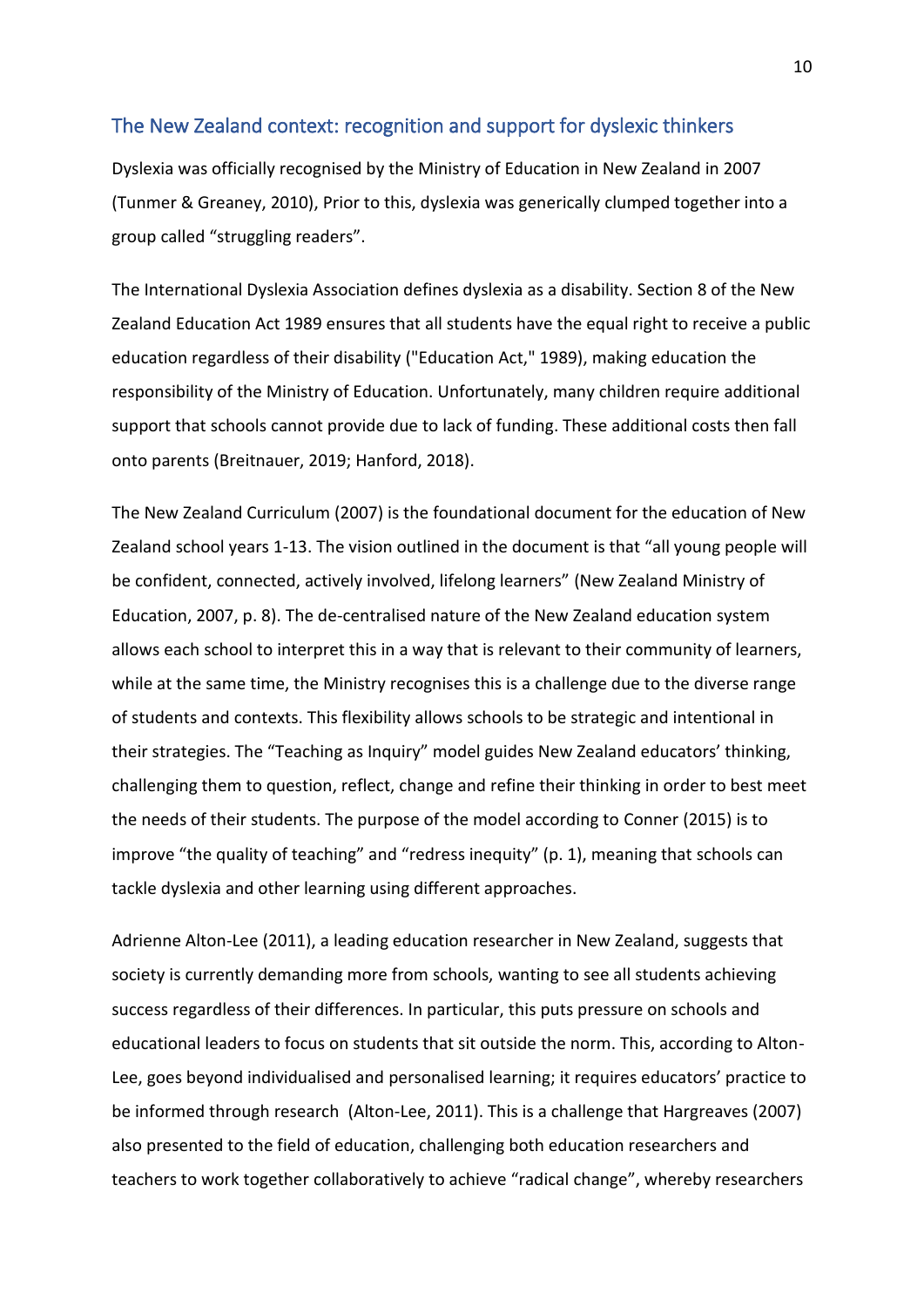and practitioners work hand-in-hand towards the creation of a "research-based profession" (p. 1). Hargreaves argues that for dissemination to occur, dialogue and reciprocity is required by both parties. Research should be informing the way school leaders lead and teachers teach.

A survey conducted by Nicholson and Dymock (2015) uncovered that most schools in New Zealand feel ill-equipped to teach dyslexic students. Teacher training institutions do not include much specialist training for teaching dyslexic students or specifically how to teach the fundamentals of basic reading (Moats, 2014). An Australian study revealed that parents had a mixed response from schools in terms of supporting and catering for their dyslexic children. A number of parents in this study transferred their children to more "dyslexia friendly schools", paid for additional tutoring, and spent considerable time helping their children with homework (Leitão et al., 2017). Parents in this study were critical of the Australian Government and cited that more training and support should be provided to teachers about dyslexia, and subsequently more resources for schools in this area. It seems likely a similar situation exists in New Zealand.

Every three years, the OECD produces a report on the Programme for International Student Assessment (PISA), which compares fifteen-year-old students in seventy countries. In 2009, the focus of the report was reading. The results for New Zealand show that there was no significant statistical change in the number of students considered to be "low performing" in 2000, compared with 2009, indicating that no measurable progress has been made in this area over this nine-year time period (OECD, 2010). Currently, the New Zealand Government is seeking to address this issue with the publication of The Learning Support Action Plan 2019-2025 (LSAP). A select committee in 2016 investigated how students with dyslexia, dyspraxia and autism were identified and supported in New Zealand schools. They found that schools had an "inconsistent and variable approach"(Ministry of Education New Zealand, 2019) and were not satisfactorily meeting the needs of these students. They challenged the Ministry of Education to provide additional support and education to teachers and teacher aides with dyslexic, dyspraxic and autistic students. The LSAP seeks to provide a range of different learning environments, to meet the needs of all students, improve screening and early intervention and find ways to meet the needs of disengaged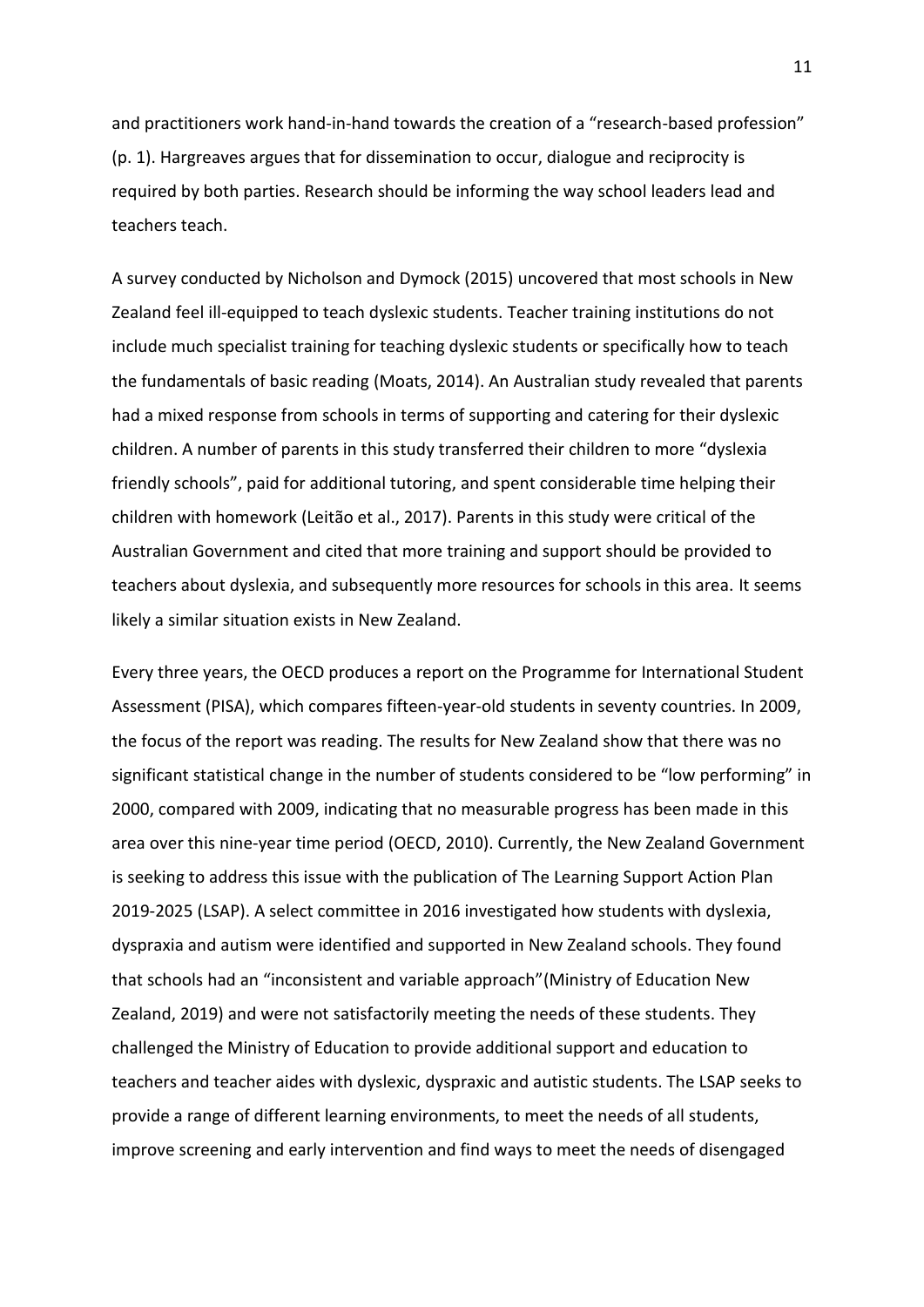students. The plan is ambitious, but it is not sufficient. Further professional development is needed in this area for school leaders, teachers, and teacher aides.

Further, this year the New Zealand Ministry of Education published the "Kete", a document titled "About Dyslexia- supporting literacy in the classroom". The Kete acknowledges that as individuals, we all think and learn differently, and as educators, we need to accommodate for these differences in the way we teach. Outlined in the document is what is called an 'inclusive' approach, which states that educators need to "acknowledge difference" and "recognise strengths"(New Zealand Ministry of Education, 2020, p. 7) of all learners, but in this case focussing on dyslexic students. The Kete also calls for a "strength-based approach" (p. 3) to be used with dyslexic thinkers. This latest publication by the Ministry is encouraging in light of the focus of this research.

#### <span id="page-18-0"></span>Education leaders: roles and responsibilities

The most prominent leader in a school is the principal, and as the educational leader their role is "an interdisciplinary dynamic, multidimensional process that is context embedded and specific to people, places and time" (Santamaría & Santamaría, 2015, p. 23). It is a job that is both "diverse and complex" (Ogram & Youngs, 2014, p. 17), requiring the juggling of administrative tasks with leadership activities. According to Cardno (2012), "the leader's role is to reconcile conflicting demands and desires to achieve what is best for the organisation and for the individuals in it… focused on the achievement of learners" (p. 15).

*Teaching as Inquiry* is at the heart of the New Zealand Curriculum document and sets the foundation for how educators go about "improv(ing) outcomes for all students" (New Zealand Ministry of Education, 2007), with the emphasis on "all students". Blankstein, Noguera, and Kelly (2016) acknowledge that for school leaders to strive for excellence and ensure that every child is successful requires courage from the leader. Successful leaders are those who can see the potential and are prepared to step outside the box to achieve it.

The New Zealand Ministry of Education recognises that "one in five children and young people need some kind of extra support for their learning" (Ministry of Education New Zealand, 2019, p. 4). This additional support is primarily catered for by the school, meaning that twenty percent of a school population requires additional thought and consideration to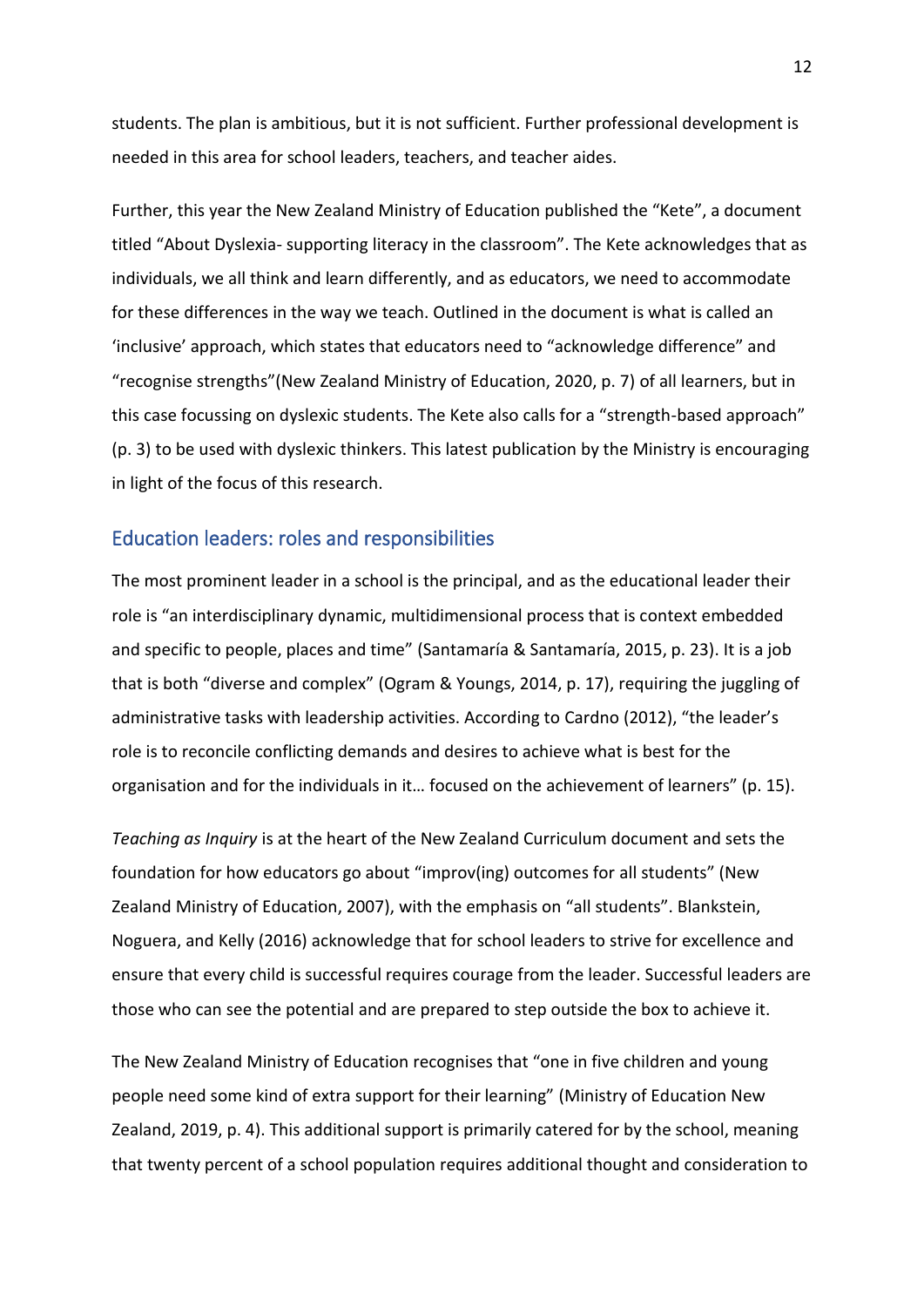ensure that their learning needs are catered for. Dyslexic students make up anywhere from three to ten percent of any school population (Shaywitz, 2005; Snowling, 2013). According to the 2016 Select Committee inquiry into students with dyslexia, dyspraxia and autism spectrum disorder, more needs to be done to support these learners. The report called for more funding, further teacher training to ensure teachers felt equipped to meet the needs of these students and a shift in the culture of some schools so that learning environments are inclusive and supportive of children with learning needs (Yang, 2016). While I cannot imagine any school principal disagreeing with these findings, the challenge they face is that they are responsible to "multiple stakeholders and invariably there are very many educational purposes to be achieved" (Cardno, 2012, p. 1). Furthermore, as Ogram and Youngs (2014) point out, New Zealand school principals are time poor and are often "expected to be 'all things to everyone'" (p. 19).

The meta-analysis research of V. Robinson (2011) revealed that one of the most effective and influential ways that school leaders can improve student learning is through leading learning in their schools. The "Best Evidence Synthesis Iteration" (BES), conducted by the New Zealand Ministry of Education, showed that the most beneficial leadership practice for improving student achievement is "when school leaders promote and/or participate in effective professional learning and development" (Alton-Lee, 2011, p. 303). Education leaders need to be strategic to ensure that their schools have a shared understanding and approach to how they intend to improve student learning and outcomes. "The nature and quality of professional learning and development" (p. 311) is critical. The 2016 government inquiry called for greater teacher knowledge into dyslexia, dyspraxia and autism. This requires school leaders and teachers to have professional development in this area to ensure that educators across the board feel confident, capable and supported so that they can effectively teach these students.

The teaching of reading is complex (Dehaene, 2009; Moats, 2009; Soler, 2017). The brains of dyslexic thinkers think and process differently to non-dyslexic thinkers, so it is important that educators know and understand these differences and can effectively differentiate their teaching to meet the needs of these students. Unfortunately, most universities and teacher training institutions do not give adequate time or attention to this, and teachers, as a result, are unprepared for the challenge of teaching reading to a diverse range of students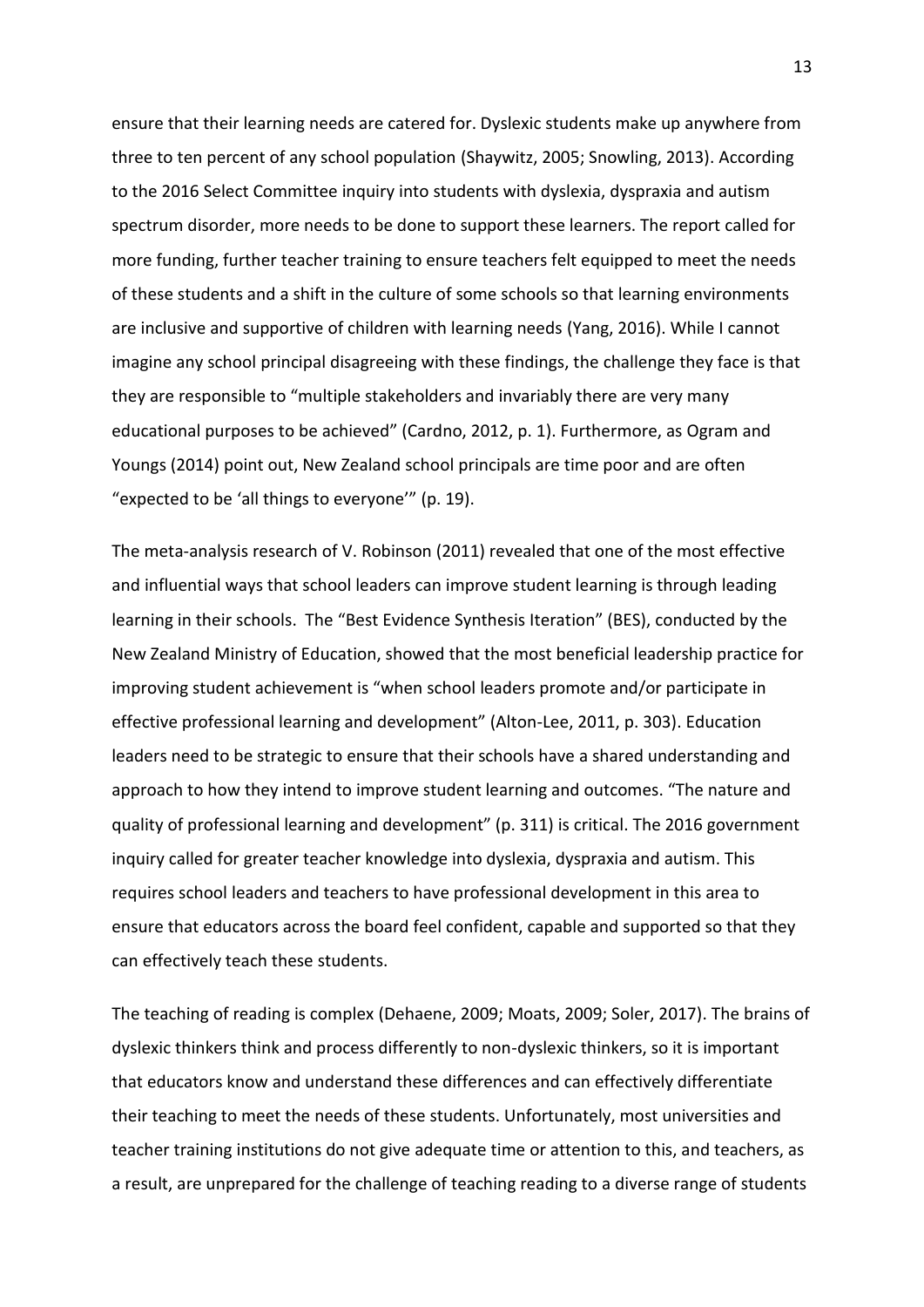(Brady et al., 2009; Hanford, 2018; Moats, 2014). Consequently, New Zealand school principals need to meet this need and fill this gap through professional development of their educators. Conner (2015) maintains that this requires both the structure and the culture of the school to be supportive of change and open to development.

The 2016 Inquiry (Yang, 2016) highlighted the need for early screening of students for learning difficulties such as dyslexia. While formal testing is not required by the Ministry, parents are often encouraged to get their child tested through an educational psychologist to identify what the area of learning difficulty is. These tests are costly, meaning they are not a viable option for many families. The frustrating thing is that as early as the 1980s, Bradley and Bryant (1983) identified that the ability to rhyme in preschool children was an indicator of reading success in the future. Screening tests are now available to identify preschool children that are deemed at risk of having learning difficulties associated with reading (Shaywitz, 2005; Snowling, 2013). As Gabb (2019) argues, "we have the knowledge and skill to screen millions of children, and yet the rate of low literacy levels will not change if we do not implement adequate early intervention protocols and ensure high quality reading instruction". Early intervention is considered the most effective way of supporting students with learning difficulties "due to the heightened plasticity for brain networks" (Gaab, 2019, p. 3). However, in New Zealand, like in many other countries, it is not until children are identified as 'priority learners' or at least a year behind that intervention or testing is conducted to determine the issue. Gaab (2019) describes this as the "wait-to fail approach" (p. 3) or the "dyslexia paradox" (p. 157), as described by Ozernov‐Palchik and Gaab (2016).

In New Zealand, schools are largely self-governed and managed while remaining subject to the policies outlined by the New Zealand Ministry of Education and the New Zealand Curriculum. However, according to Cardno (2012), most school principals in New Zealand fail to avail themselves to the full extent of this freedom. As leaders of learning in schools, principals are accountable to the school Board of Trustees and parents. Therefore, it is educational leaders' responsibility to avail their schools of early screening tests to ensure that students with learning needs are given targeted, intentional, research-based assistance early on. (Note that while education psychologist reports identifying dyslexia are costly, there are alternative options available that assess students risk level for dyslexia. These are

14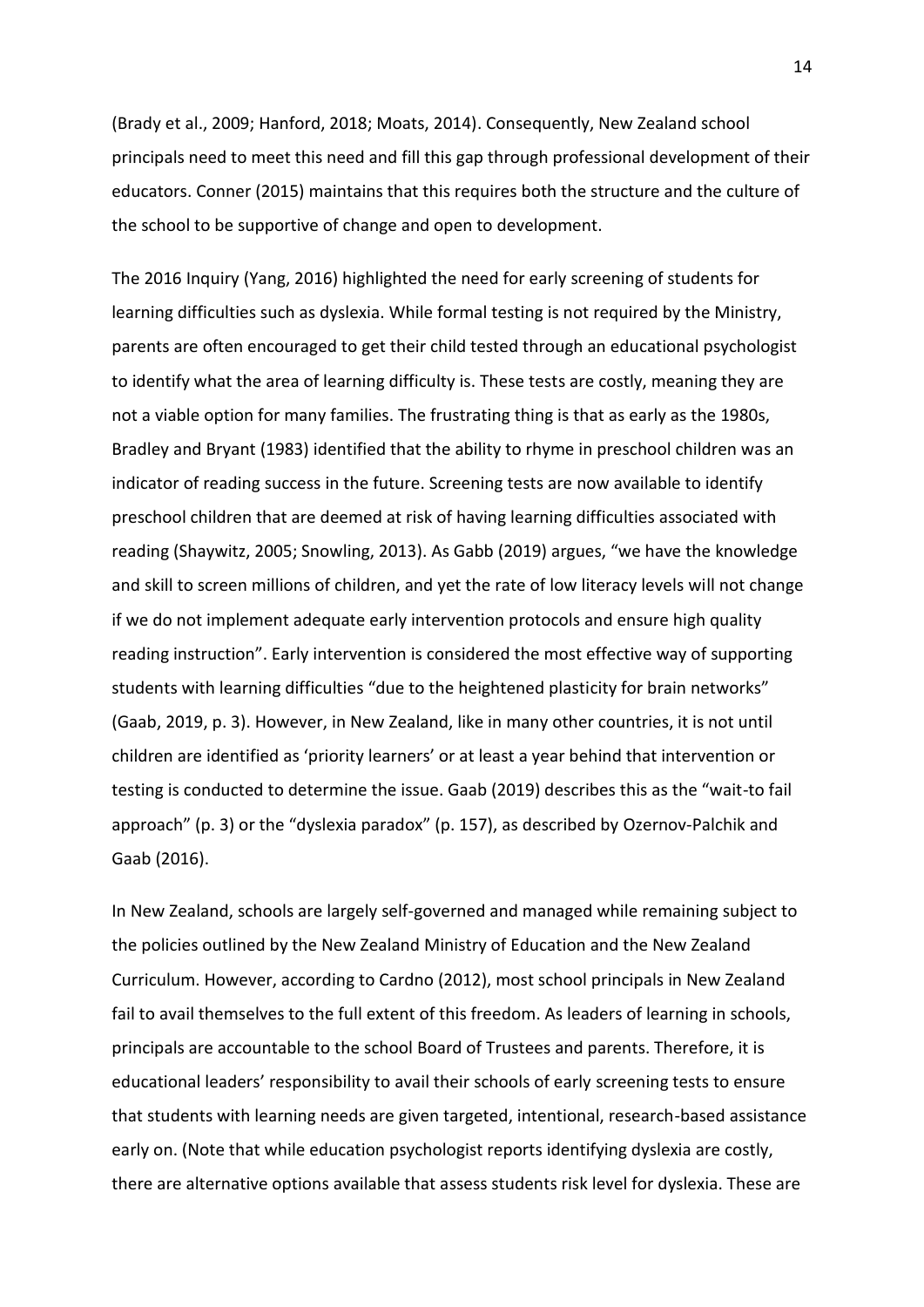low-cost alternatives that can be used with children prior to starting school, such as looking at family history and the ability to rhyme and distinguish between individual phonemes).

#### <span id="page-21-0"></span>Recognising Dyslexic strengths in a school setting

Historically, researchers and educators' attention has been on the difficulties that dyslexic students face (Cockcroft & Hartgill, 2004; Eide & Eide, 2012; West, 2017). The focus has been on 'fixing' students so that they can learn to read and write using the same measuring tools and methods as non-dyslexic thinkers. As a result, students were and still are defined by their 'problem'. In the 2016 New Zealand inquiry, some submissions received from parents highlighted that they "felt that, from an early age, children with dyslexia (were) being labelled as 'failure(s)'" (Yang, 2016, p. 20). Nicholson and Dymock (2015), through their New Zealand research, identified that dyslexic students who struggle in school found that it impacted on their peer interactions and often resulted in feelings of embarrassment. These beliefs, while difficult to measure, are incredibly detrimental to students' wellbeing. Gaab (2019) strongly argues that as educators, "we want to move away from a 'failure' model to an early 'support' model from a deficit-focussed to a preventive approach." (p. 3). Shaywitz (2005) concurs with this, arguing that change is needed in the way we treat and work with dyslexic students, and stating that we need to allow a child's strengths to shine rather than their weaknesses.

To move from a deficit-based model to a strength-focussed model does not mean we ignore the areas that students find difficult, but rather, we do not allow their weaknesses to define them. Shaywitz (2005), both a researcher in dyslexia and an activist for dyslexic students, argues that dyslexic children are already aware of their areas of weakness and that instead of pointing these out, we need to support them, advocate for them, and cheer them on. Like all children, support and encouragement is needed, but as well as this, we need to find and recognise individual students' areas of interest and strength, and this needs to be celebrated, encouraged and fostered.

Before teachers can move to a strength-focussed culture, they need to have a good understanding of what dyslexia is and how it can impact on student learning, self-esteem, and self-worth. Understanding a child as a whole and intentionally looking for the areas of strength such as creativity, thinking outside the box, problem-solving and/or character traits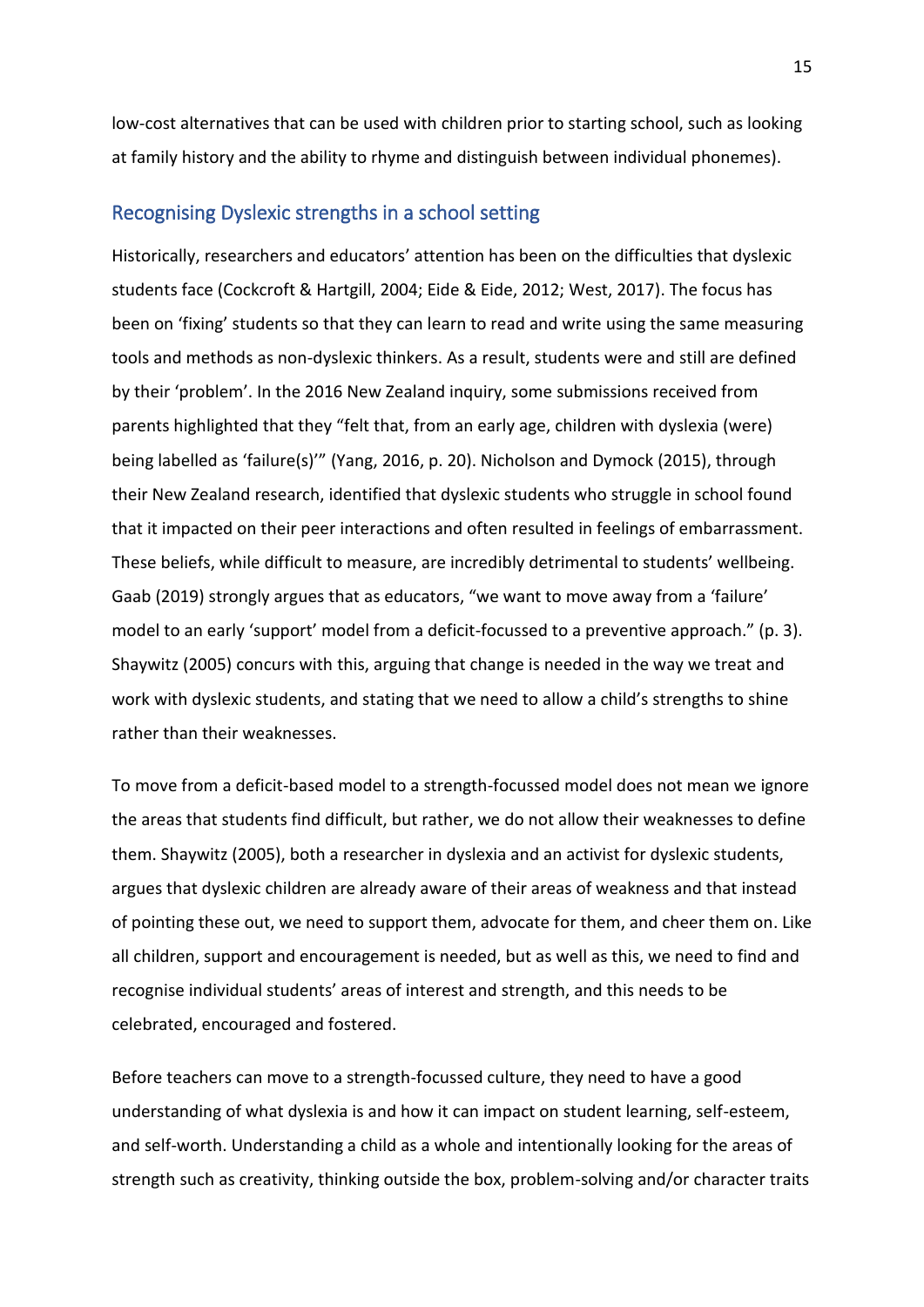such as empathy is critical. Effective teaching instruction and communication by teachers is also necessary so students understand learning progressions and that they are both measurable and attainable. Wolf and Stoodley (2008) call for the research about dyslexia to connect with the methods of teaching used in schools. This requires teachers being given a "toolbox of principles" (p. 209) that they can use rather than a 'one size fits all' approach.

Ken Robinson has been advocating for significant changes to be made in education for several years. He believes that education today is too compartmentalised, too assessmentfocussed and kills creativity (Robinson & Aronica, 2015). As he sees it, "the aims of education are to enable students to understand the world around them and the talents within them so that they can become fulfilled individuals and active, compassionate citizens" (p. xvi). In his book, "Creative Schools", he refers to The Boston Arts Academy, a school that allows students to focus on their strengths for up to three hours a day and provides support to that student in their areas of weakness. This, in turn, empowers the student in their learning. While this is a secondary school, the question is, how viable is this option in a primary school setting where children are required to learn the basics of reading, writing and mathematics?

A recent study conducted with severely dyslexic students in Canada compared two different teaching strategies used to teach spelling to French-speaking students (Chapleau & Beaupré-Boivin, 2019). The first strategy used a more traditional approach and was described as "remedial", with the focus being on the knowledge or rules required to learn to spell a specific group of words (an approach commonly used in Canada for teaching spelling). The second approach was called "compensatory", using a morphemic focus, or in layman terms, focussed on the structure of words. This strategy was chosen by the researchers as previous studies had indicated that dyslexic thinkers were able to connect spelling knowledge and strategies in a way that made sense to them using morphological information. The results of the study found that while students made progress using both strategies, a better knowledge retention and results were achieved using the compensatory approach. Despite the small number of students in this study (twelve), and fact that the study was conducted with French-speaking students; there are some valuable considerations for the New Zealand context. Both languages have an opaque orthography, meaning that each letter can have more than one sound, meaning there are many rules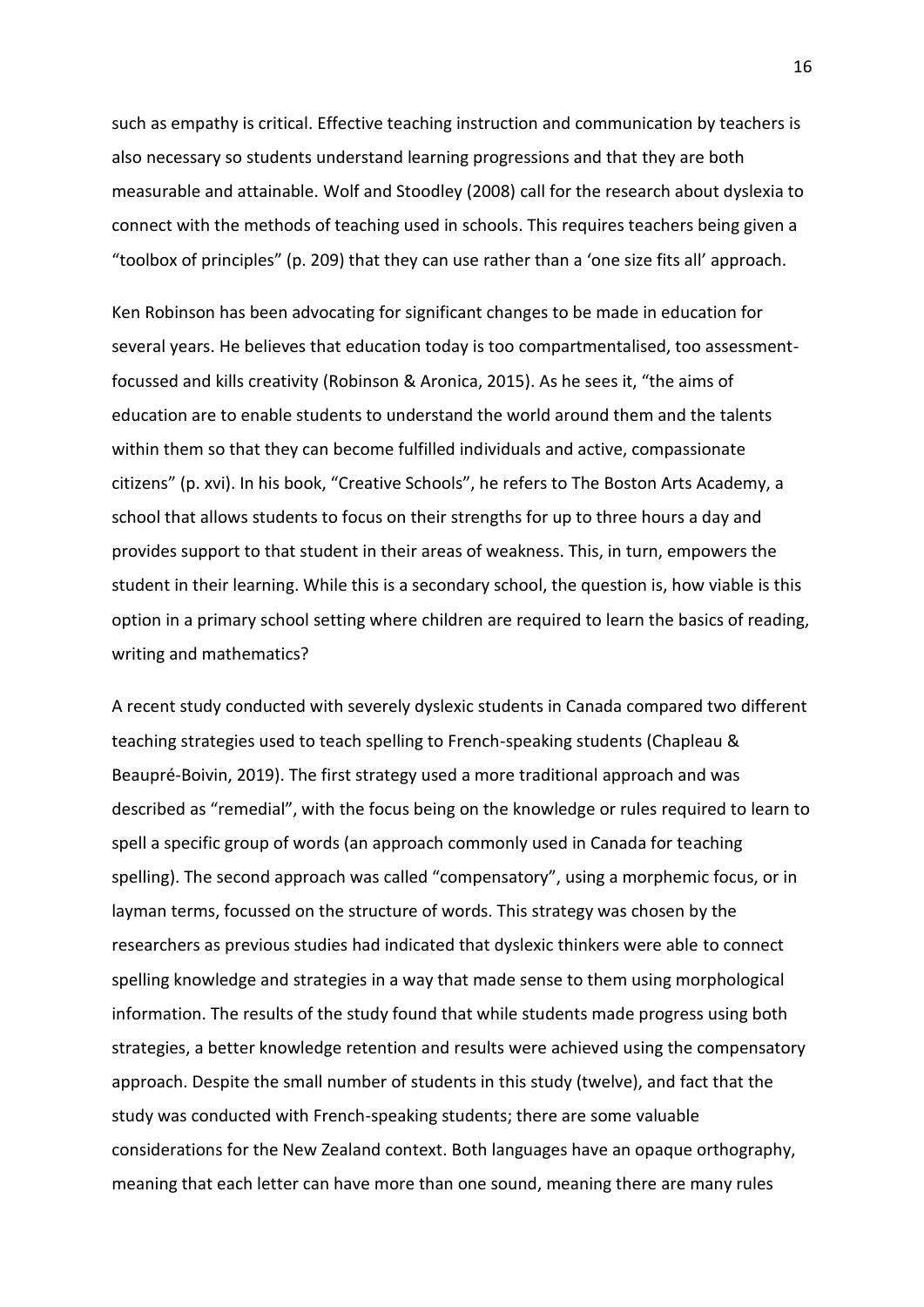associated with the spelling of words. Dyslexic students taught using the compensatory approach were overall more 'successful' because the researchers first looked at their strengths and the best approach to learning for their thinking style rather than assuming that all students learn in the same way.

In education circles, a common phrase is that we need to "prepare our children for jobs that do not yet exist", suggesting that uncertainty exists in what students need to know. While this statement is true, we can prepare our students by teaching them the skills that they need to be successful. Wagner and Dintersmith (2015) recommend that we "reimagine education" (p. 222) by exploring ways that our students can become more creative, innovative and be problem-solvers rather than regurgitators. Educators often refer to these as  $21^{st}$  Century skills. A report produced for the New Zealand Ministry of Education in 2012 suggested that 21<sup>st</sup> Century learning is more "personalised"; it is about "support(ing) every person to develop to their full potential" (Bolstad et al., 2012, p. 18), which is what advocates for dyslexic students are calling for.

#### <span id="page-23-0"></span>Leading change in schools

Every school has its own unique culture. The culture is formed by the people who work closely in or with the school (Waters, Marzano, & McNulty, 2005). School culture forms the basis of how leaders approach change and how readily it is received by the staff and community (Osborne, 2014). School principals play a significant role in setting the culture, tone and direction of the school. According to (Robinson & Aronica, 2015), some schools and leadership teams allow the status quo to be their guiding stick by doing things in the same way that they have always been done. However, the autonomy of New Zealand schools gives leaders both the challenge and the opportunity to step up and provide for dyslexic students in innovative ways. To be problem-solvers who see the need for change and seek to remedy the situation; in this case knowing that we can better serve dyslexic students.

When change is required, often our thinking needs to change. In education, this may require a paradigm shift. Osborne (2014) published an article titled "Inviting innovation- leading meaningful change in schools", where he distinguishes between "change management" and "change leadership", arguing that the type of change required impacts on how the process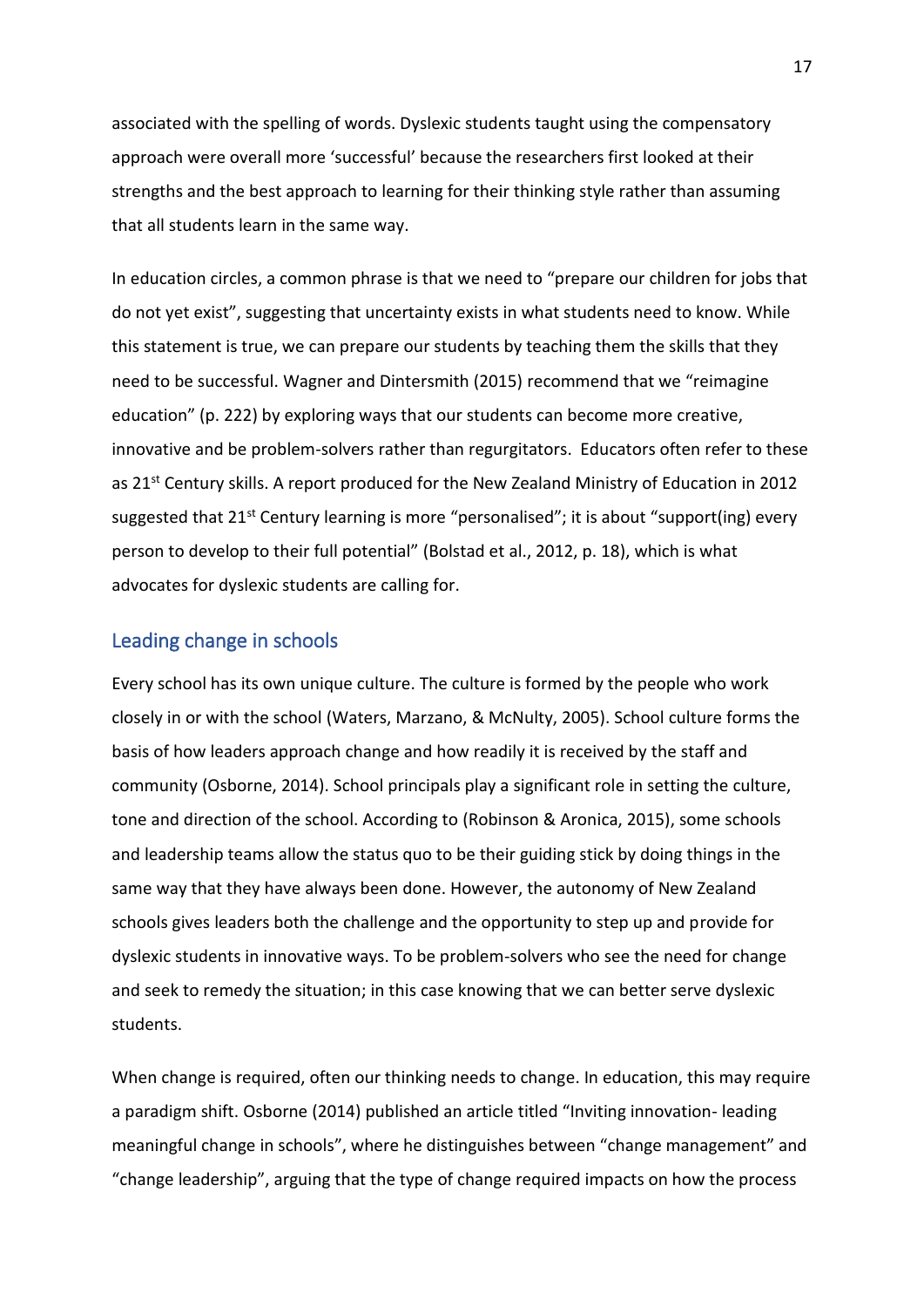is managed and led. Waters et al. (2005) distinguish between "first and second-order change" (p. 65). "Second-order change… involves dramatic departures from the expected, both in defining a given problem and in finding a solution" (p. 66). A number of researchers and experts in the field of education have called for dramatic change in the way we teach students regardless of their ability or disability (Eide & Eide, 2012; Gaab, 2019; Osborne, 2014; Robinson & Aronica, 2015; West, 2017). For this to be achieved, "second-order" change is needed. This requires decisive action according to Fullan (1993), who cautions that "schools that go slow and a little at a time end up doing so little that they succeed in only upsetting everything without accruing the benefits of change" (p. 8).

Vision is at the heart of change. Forethought and foresight need to guide vision so that others can grasp hold of it. Osborne (2014) describes this as "the act of painting a picture of the future that is better than the current reality" (p. 5). Vision needs to be sold to and shared with all stakeholders so that the leader receives 'buy in'. Waters et al. (2005) caution that vision cannot be 'wishy washy', and that leaders need to have a strong knowledge of the curriculum and the implications that will result due to the change so that stakeholders feel secure.

Change is scary for many people, and reassurance is required by leaders to both support and lead people through times of change. Osborne (2014) calls for leaders to value and respect people through the process. Clear and timely communication helps to foster a team spirit and facilitate partnership with parents, which is especially crucial for parents with children with learning needs. According to Thaxton Berrett (2019), this relationship is an essential part of making school successful for dyslexic students. When people feel valued and heard, they feel a part of the change and are much more willing to embrace the vision.

Leaders that 'walk the talk' or, in other words, who lead by example, are more likely to effectively lead change (Osborne, 2014; Waters et al., 2005). Modelling consistent behaviour and implementing intentional professional development that is embedded into the culture is critical in achieving lasting change.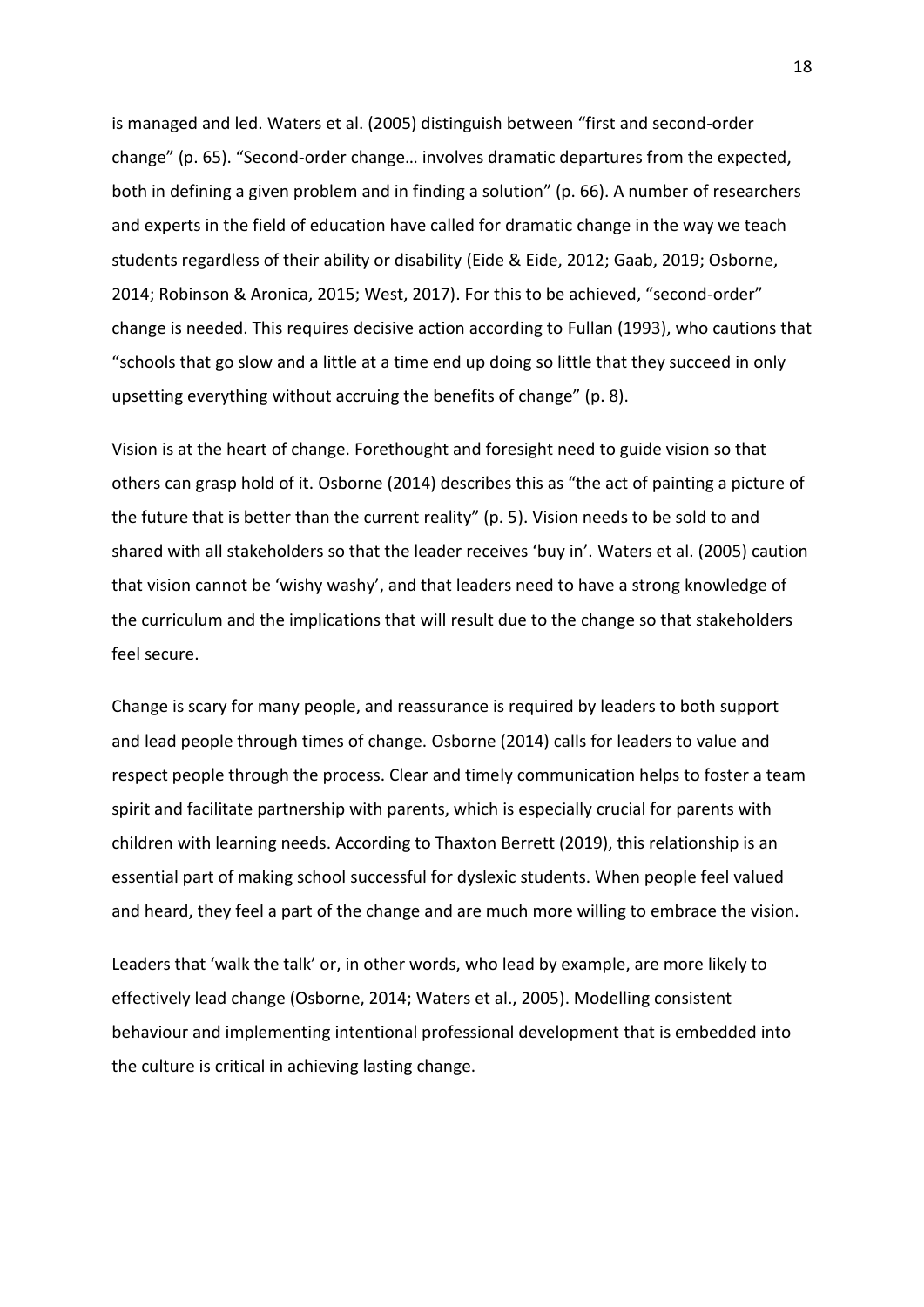# Chapter Three: Methodology

<span id="page-25-0"></span>Chapter three outlines the process of selecting and honing the appropriate research methodology. Current literature and comparable studies form a basis for the focal point of the research. Various data collection methods are considered and compared, with interviews being determined as the most appropriate form of data collection. The rationale for sample size, participation criteria and ethical consideration are informed through literature and are critically analysed. Data analysis is considered through the paradigm of pragmatism and conducted using a thematic analysis. The rationale for these choices is discussed in this chapter.

## <span id="page-25-1"></span>The research context

The aim of this research was to gain an understanding of how dyslexia is understood by New Zealand Primary School principals. Weaknesses, rather than strengths, have tended to be the primary focus of many educators of dyslexic students; however, the New Zealand Ministry of Education's latest report titled 'About Dyslexia: Supporting Literacy in the Classroom' encourages schools to move away from this deficit model to recognise dyslexic thinkers' strengths and different ways of thinking (New Zealand Ministry of Education, 2020).

School principals who were recognised as making this shift, whereby they have transitioned from a deficit to a strength focus, were approached and interviewed with the purpose of gaining an insight into how this could be replicated into other schools throughout New Zealand.

As part of this interview process, leaders were asked to share how their understanding of dyslexia is reflected in the schools they lead.

The research questions that frame this study are:

- 1) Do principals understand both the difficulties and strengths of dyslexic students?
- 2) Are dyslexic students' strengths recognised in school policies and practices?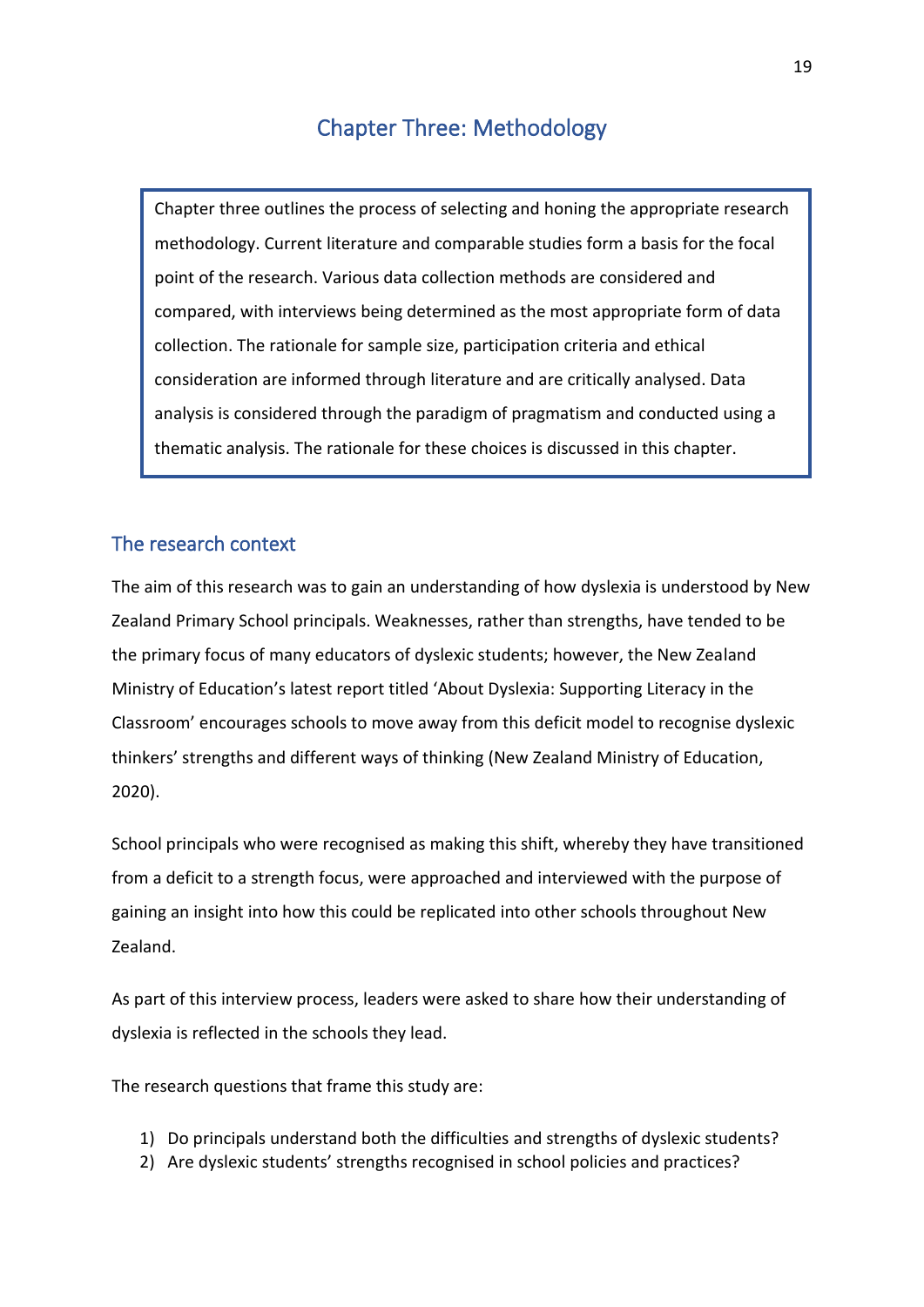#### <span id="page-26-0"></span>Ontology and Epistemology

Social research, at its core, is about understanding how and why people interact with one another and the world around them (Bryman, 2016). Education is a social phenomenon that naturally falls into the category of social research, investigating the changes and developments taking place as a result of external factors. The ontology in this research seeks to identify trends in behaviour, draw conclusions and make recommendations based on the research and data. In this context, the research strives to understand the influence a school leader's understanding of dyslexia has on various aspects of their school.

Epistemology frames the direction of the research, giving structure to how data is collected, interpreted and understood. An interpretivist approach as a means of understanding how each principal's knowledge and perceptions of dyslexia has framed their school's approach and culture was considered by the researcher (Bryman, 2016). This was weighed up against the paradigm of pragmatism. The pragmatic paradigm is a reflective approach of understanding and interpreting the world (Crotty, 1998). It strives to construct knowledge that can be applied in a practical sense. According to Goldkuhl (2012), researchers need to decide between these two approaches, and while similarities do exist, he argues that they cannot operate concurrently. The end product needs to be considered by the researcher; do they wish to gain a greater understanding, or do they want their research to have practical application? In this case, the researcher was interested in the perspectives of school principals and understanding how their knowledge of dyslexia framed their thinking, but also wanted to understand how this could be applied in other school settings. At the outset, the researcher wanted their ideas and practice to be challenged, and so the reflective nature of the pragmatic paradigm was deemed a better fit for this research.

#### <span id="page-26-1"></span>Research paradigm

The size and style of this project inclined itself towards qualitative study. The nature of qualitative study is that researchers are continuing to make judgements as to the direction that the research will take (Somekh & Lewin, 2011). A pragmatism paradigm allows the researcher to continually reflect throughout the process of the research. This means going beyond just describing dyslexia to digging deeper to discover the 'why' schools have opted to change the way they work with dyslexic thinkers (Blaikie & Priest, 2017; Delamont, 2012;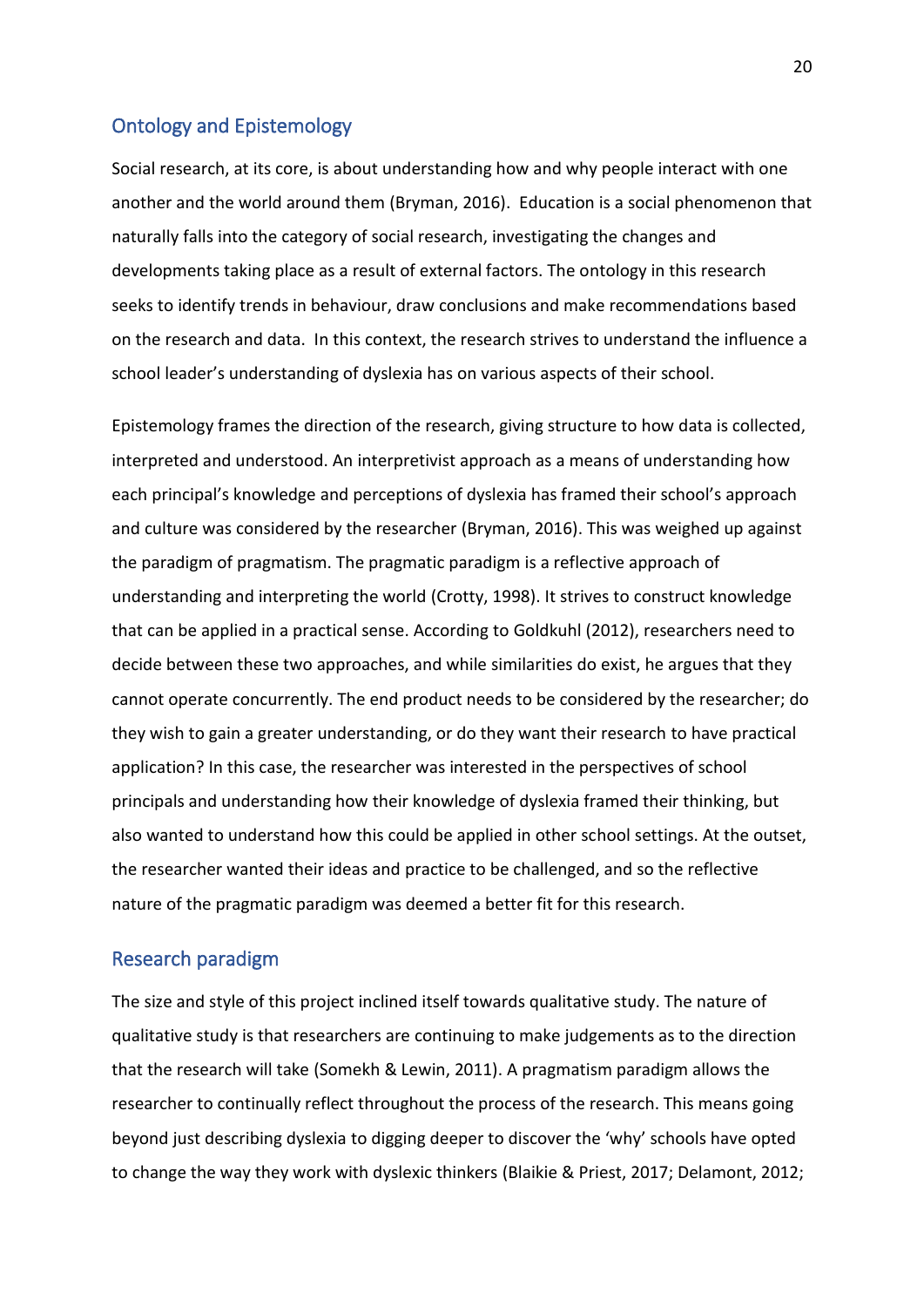Morgan, 2014). The pragmatism paradigm applies an inquiry-based model to the research question, which is particularly relevant in education, with the 'inquiry model' underpinning teaching pedagogy and professional development in New Zealand (Cochran-Smith, Barnatt, Friedman, & Pine, 2009). This research project seeks to understand how a principal's understanding of dyslexia informs their policies and practices. The interview questions ask the 'what', the 'why' and the 'how' in order to get the full picture of how this is reflected in practice.

The pragmatism paradigm is a beneficial approach to this inquiry because it allows the researcher's perceptions, understandings and beliefs to develop through the process of the inquiry (Morgan, 2014). Research, at its very core, is about attempting to fill a 'knowledge gap' (Merriam & Tisdell, 2016). The continuous nature of the inquiry model assumes that there are no finite solutions and through the process of continual reflection, informed by research, practice is refined and developed. According to Tripp (2011), reflection is necessary for change to occur. As educators reflect on how they teach, they refine the process. The schools that were interviewed have developed their thinking about dyslexia over time, and their approaches and systems continue to be developed through an inquiry model. The same can be said for the researcher. Through this process of inquiry, their understanding and knowledge base has increased, and practical application has been developed and refined.

#### <span id="page-27-0"></span>Research design and methods

#### <span id="page-27-1"></span>Interviews

The method of data collection was carefully considered by the researcher, weighing up the benefits and disadvantages of both questionnaires and interviews. Questionnaires are often used in educational research because they are both quick and reliable (Cohen, Manion, & Morrison, 2017). However, multiple-choice questions, scales, rating systems and closed questions were not appropriate tools to be used in this research that sought to understand principals' perspectives and learn from their knowledge and experience. Semi-structured, open-ended questions in questionnaires, while appropriate in small scale research projects (Cohen et al., 2017), were determined to be 'risky' as they may fail to give the fullness of responses that the researcher was after. It was determined by the researcher that an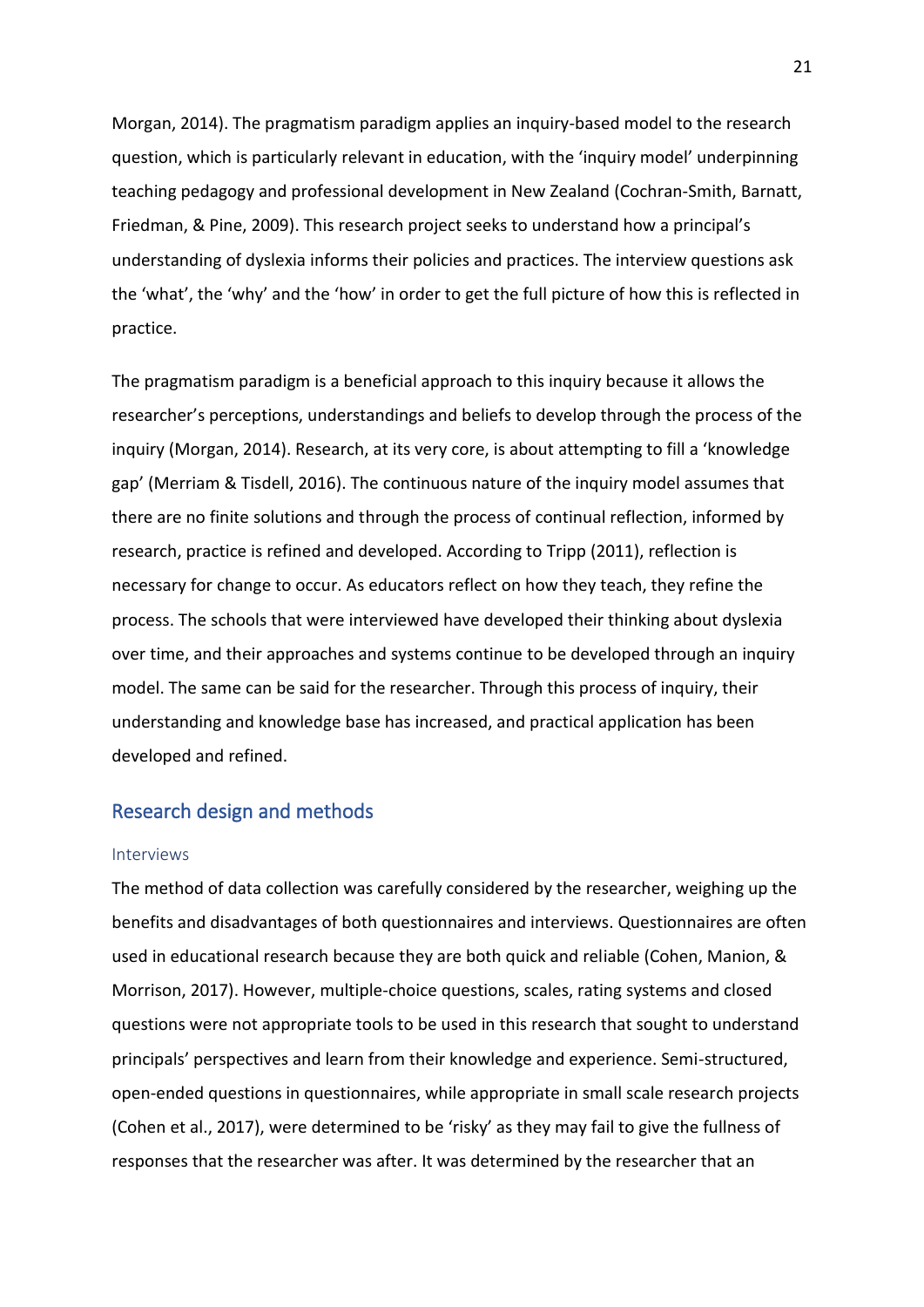interview approach would allow them to probe deeper into the participants' perceptions and perspectives during the interview process (Wellington, 2015) in a way that would not be possible in a questionnaire (Merriam & Tisdell, 2016).

Interviews are a commonly used tool used in qualitative research, acknowledging the participants as more than just data but rather individuals with knowledge to share (Cohen et al., 2017). Semi-structured, one-on-one interviews were chosen as the most effective form of data collection for this project. The semi-structured nature of the interviews permitted the interview to organically progress, giving a greater insight into the individual's school culture and pedagogy (Merriam & Tisdell, 2016). Questions were shared with the interviewee prior to the interview, so that thought and consideration could be put into the responses.

While much research has been conducted into the area of dyslexia, little research has analysed how people's perceptions and knowledge of dyslexia has influenced their practice. A study that investigated the perspectives of dyslexic thinkers and their parents was conducted by Leitão et al. (2017). The purpose of this study was to gain a greater understanding of the psychosocial factors that impact dyslexic students and their families. This qualitative study has similarities not just in attempting to understand different perspectives, but also in their research methods of using face-to-face, semi-structured interviews either in person or via Skype.

The way questions are worded is vital, according to Patton (2014), as the language used determines how the interviewee will both interpret and answer the question. He suggests that in qualitative research, one should avoid loaded questions, meaning they should be singular in nature, yet open-ended enough to provide discussion. Questions should be worded in such a way that they are both unambiguous and impartial. Six questions framed the outline of discussion with each of the participants. The questions were intentionally short and clear, written in such a way to invite the interviewee to share their thoughts and experiences. The questions were initially piloted by the researcher and then modified as a result to provide greater clarity about what was being asked.

 $22$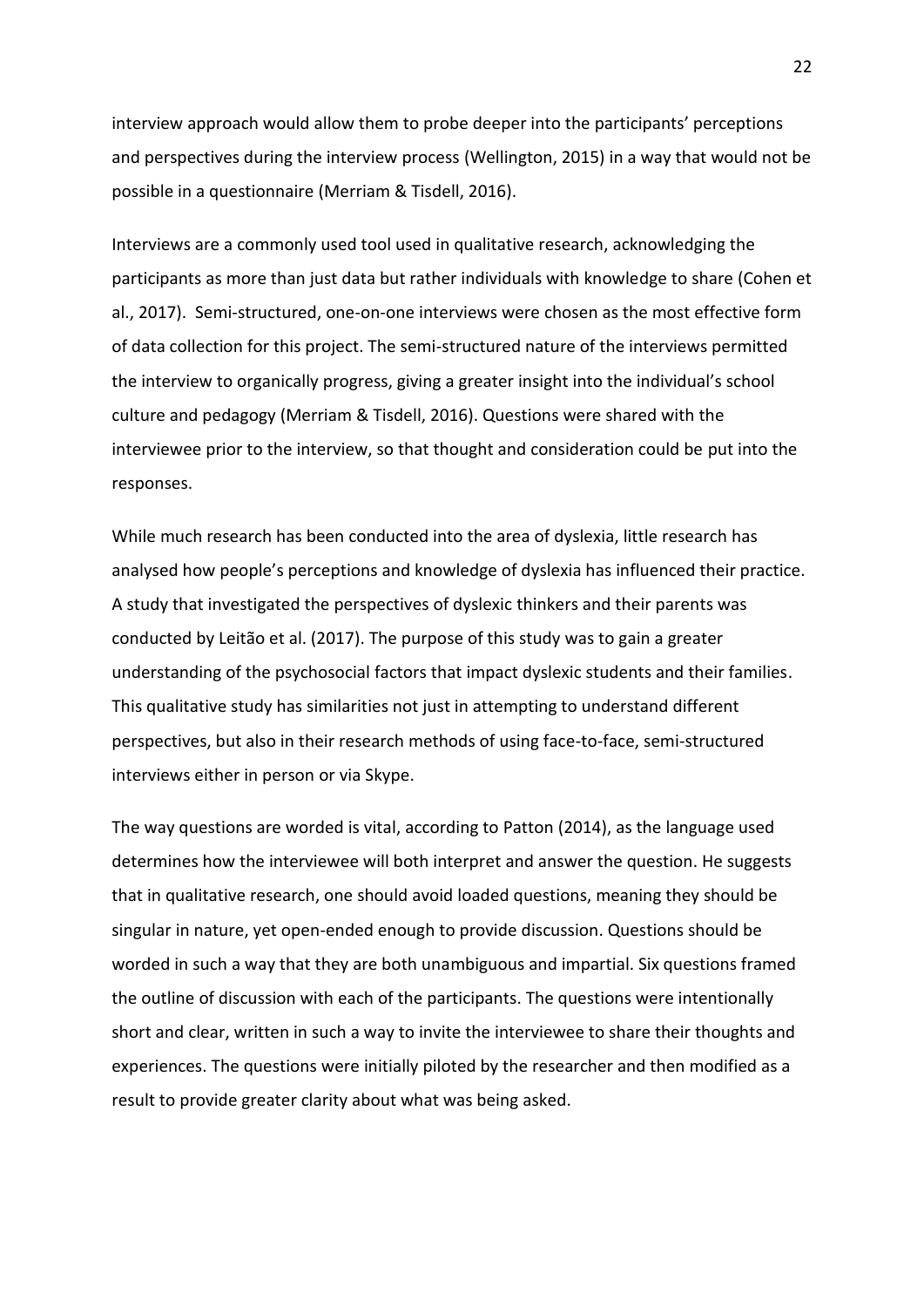The researcher intentionally played a backseat during the interview process to avoid personal bias and influencing the interview conversation. "Leading" and "loaded questions" (Wellington, 2015, pp. 146-147) were avoided to give the interviewee the freedom to share their perspectives, allowing the participants to share in a way that was most natural to them. The principals, as leaders of learning, shared their understanding of dyslexia and how this understanding translated in their school context, which was a critical aspect of this research. The semi-structured interview style allowed participants to share from their heart through personal experiences that happened in their school context. Wellington (2015) suggests that the interviewer should be like a "sponge, soaking up the interviewee's comments and responses" (p.139), adding to the researchers 'kete' of understanding.

Feedback during an interview can be difficult for the researcher to navigate. It is a balancing act between encouraging the participant through non-verbal communication, such as head nodding, and not leading the interviewee (Patton, 2014). This was difficult for the researcher and effort was made to be aware of facial expressions and body language while conducting the interviews.

The initial plan was to conduct face-to-face, in-person interviews with the participants, however, due to Covid-19 and the nationwide lockdown in New Zealand, one interview was conducted in person and the other three interviews were conducted online via Zoom. During the piloting of the research questions, the researcher had conducted one in-person interview and one via Zoom. Having no difficulties with either method during the piloting process was reassuring to the researcher. Newby (2014) reflects that interviewing using online methods is a good alternative when in-person interviewing is not an option. However, he warns that for some participants, this method may be more stressful, especially if they are not adept with technology. One of the challenges with online interviewing, according to Wellington (2015), is that it can be more difficult for both parties to read body language. In all three online interviews this was not the case, and rapport was quickly developed. The video image was clear, and body language and facial expressions were easy to read by both parties.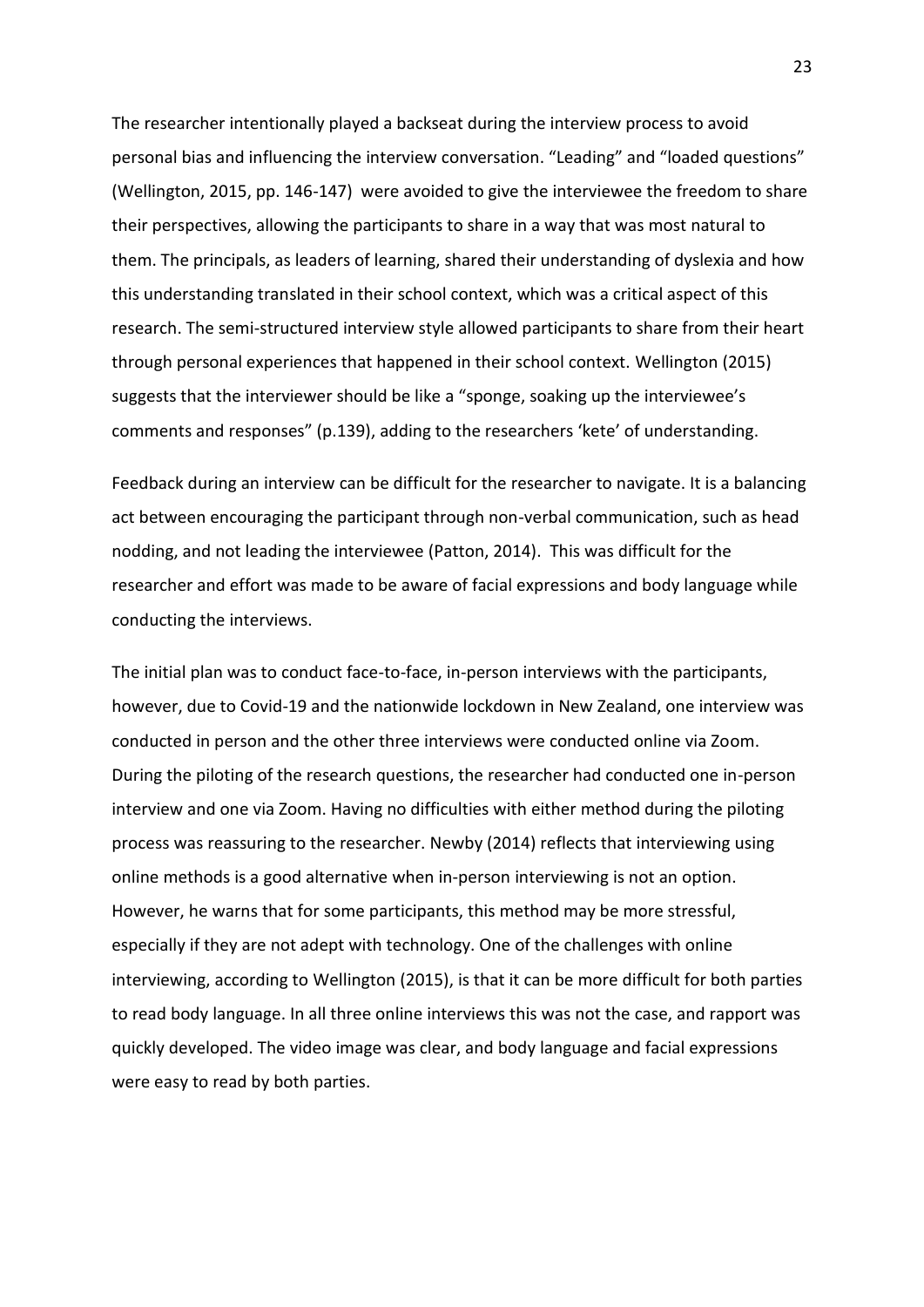#### <span id="page-30-0"></span>**Sampling**

The small sample size of the research was dictated by two main factors, firstly the size of the research project itself. Being a 60-point dissertation limited the scope of the research project and the number of participants due to the amount of data that would be required to be analysed. Semi-structured interviews provide a vast amount of data to be analysed, and by reducing the number of participants, this was overcome.

The second factor that influenced the sample size was the limited number of participants that met the participation criteria, making purposive sampling necessary. Purposive sampling is not about getting an "average opinion" (Merriam & Tisdell, 2016, p. 96), but rather about obtaining the best sources based on the criteria (Newby, 2014). Participants needed to have knowledge about dyslexia and have some form of authority (in this case, they needed to be a New Zealand primary school principal). As a result of their knowledge, their school was required to be doing something 'outside the norm' or distinctly different from other New Zealand schools to cater for their dyslexic learners. The purpose of the interviews was to gain the knowledge and experience these individuals held, with the hope of applying this into other New Zealand schools. The challenge was that the small sample size meant that selecting participants who would add value was crucial.

Cohen et al. (2017) suggest that sample size should be determined upon a range of factors, from types of questions, the data that is being obtained and analysed, and the available resources. While a small sample size fails to provide a range of responses, the nature of 'purposive sampling' is that participants are intentionally selected based on what it is perceived that they can contribute to the research (Cohen et al., 2017). The gender of the participants, the school decile rating and ethnic diversity were not factors considered or deemed relevant to this study

#### <span id="page-30-1"></span>**Participants**

The participants were New Zealand Primary School principals selected through a nonprobability sampling method; the intention being that purposive sampling allowed the researcher to gain understanding from those who were already attempting to cater for dyslexic thinkers (Merriam & Tisdell, 2016). The criteria for participation in the interviews were principals of schools that were identified as being successful with dyslexic students or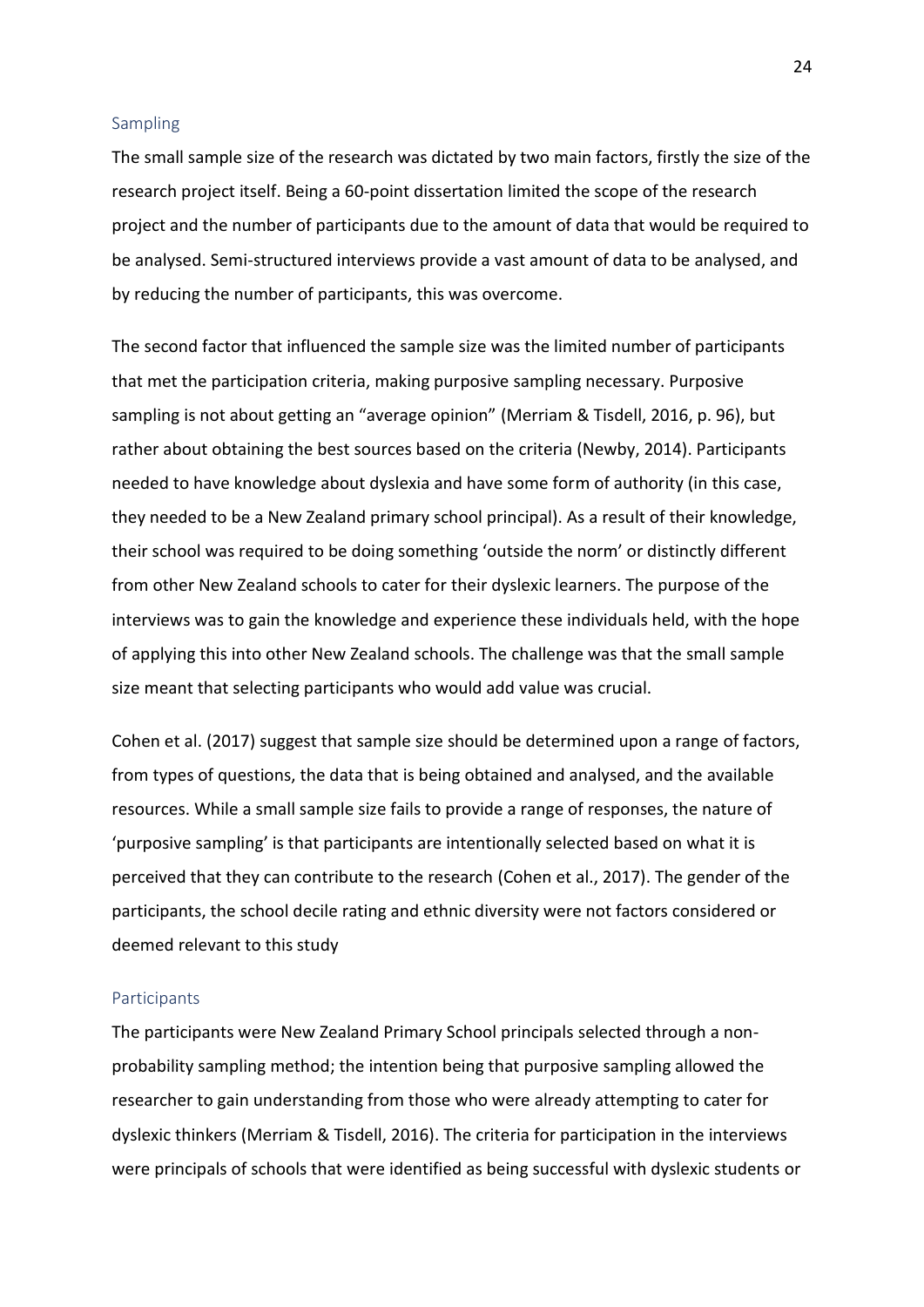were deemed to be doing something out of the ordinary for dyslexic students. The challenge the researcher faced was that very few schools in New Zealand fit these criteria and identifying the ones that did was difficult. In addition, the criteria in itself was subjective and open to interpretation. To overcome these challenges, the researcher relied on their own knowledge and the knowledge of experts in the industry to guide this process. Word of mouth and recommendations assisted with the identification of schools that fitted the criteria.

One school principal who met this criterion and was known to the interviewer was approached and agreed to be a part of this process. Initially, the researcher anticipated using the 'snowball approach' (Merriam & Tisdell, 2016), in that participant number one would be able to recommend other schools that met the criteria. Unfortunately, they were not aware of other schools that fit the criteria. While this was frustrating, it re-emphasised that this is a gap in the New Zealand education system.

Purposive sampling requires researchers to be very intentional about who they interview. The focus needs to be on learning from those who they believe can provide the most insight (Merriam & Tisdell, 2016). The researcher approached three different New Zealand organisations who specialise in dyslexia and or professional development around dyslexia and literacy instruction for dyslexic students for recommendations. Based on these recommendations, school websites were viewed to determine if schools fitted the criteria. School principals were then emailed using a standardised email that met the requirements of Auckland University of Technology's Ethics Committee, asking them if they wished to be a part of the research. A participant information handout (found in the Appendix) was attached so that the potential participant understood the focus of the research and what was required should they choose to participate.

Using the snowball approach then proved to be an effective method of identifying schools that met the criteria. As a generalisation, schools that were on this journey were passionate about the changes they had made and were excited about sharing it.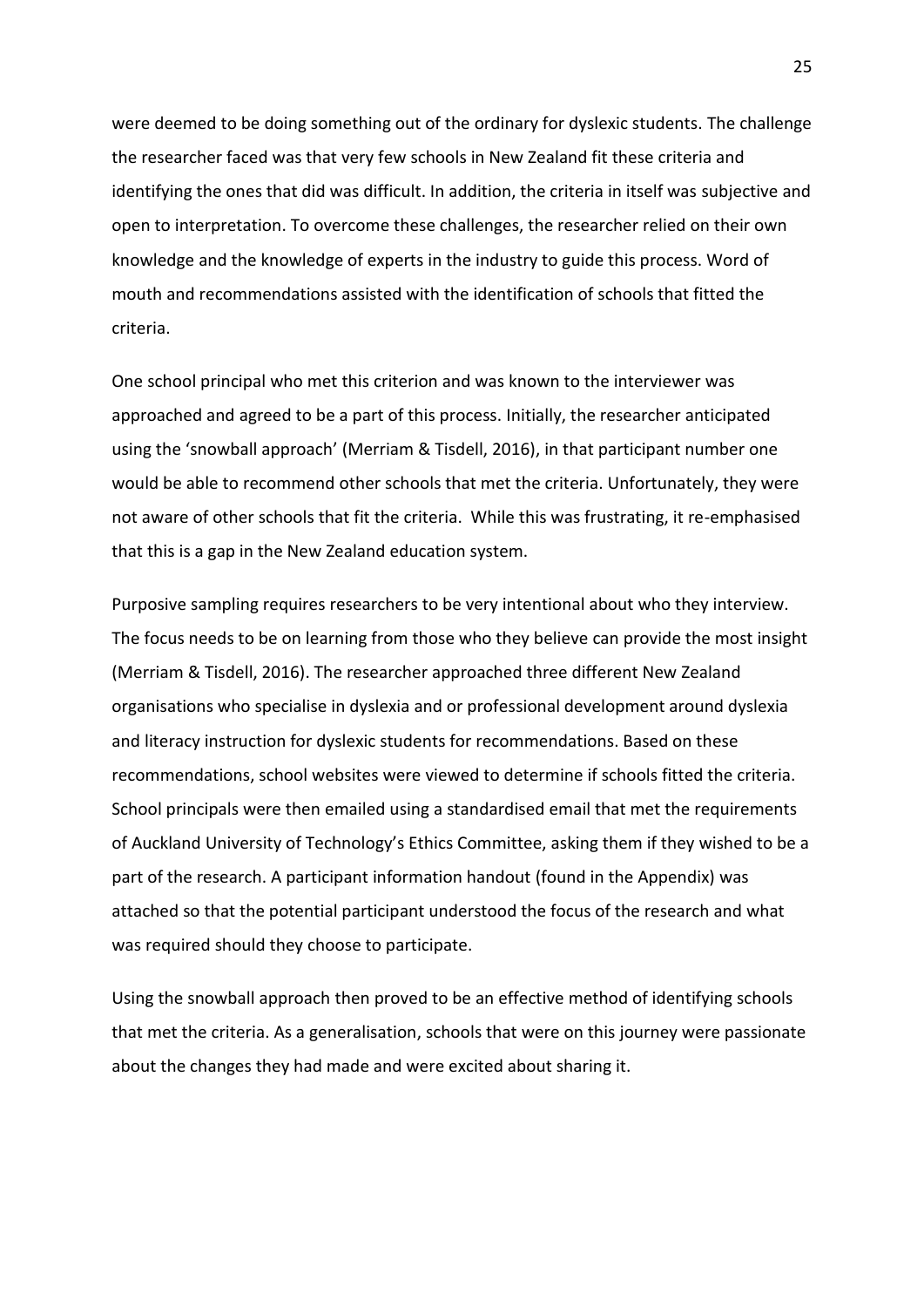#### <span id="page-32-0"></span>Ethical considerations

Ethics is about anticipating various scenarios, mitigating potential issues and avoiding harm where possible. Pickard (2013) argues that while this is ideal, it is impossible to anticipate all issues; therefore, it needs to be an ongoing process, continually reflecting and considering the ethical implications of the decisions we are making as researchers to avoid harm (Miller, Birch, Mauthner, & Jessop, 2012).

In the planning and conducting of interviews, the overall wellbeing of the participants was considered. As a researcher, the purpose of the interview was to gain knowledge, understanding and practical insight into alternative methods of supporting and developing dyslexic students. Respect of and for the participants was paramount in both developing rapport and being open to new ideas and alternative ways of thinking (Wellington, 2015). According to (Miller et al., 2012), the research process should be deemed reciprocal, with both the participants and the researcher seeing value in the process and the conversation. This involves giving participants a 'voice', where they feel they can be heard, their ideas can be valued and for them to contribute to the greater body of research in the area of dyslexia.

Participants were invited to be a part of this research via email. The email included a participation information sheet which detailed the nature of the research and the expectations of the participants. Informed consent is an important ethical consideration when conducting social research (Bryman, 2016). Participants were free to withdraw from the research at any time during the process if they were uncomfortable or simply no longer wished to be involved. Free counselling was offered to participants through AUT if they felt any discomfort, embarrassment or suffered from any distress as a result of the interview process. A time frame of forty-five to sixty minutes was given as an indication of the length of the interview. All four of the interviews were conducted within this time frame.

All data collected in this research is confidential, and participants' anonymity was ensured. During the audio recordings of the interviews, participants were identified as a number; for example, participant number one, two, three and four. No information was taken during the research process that could identify either the schools or their principals, such as locations, decile ratings or number of students.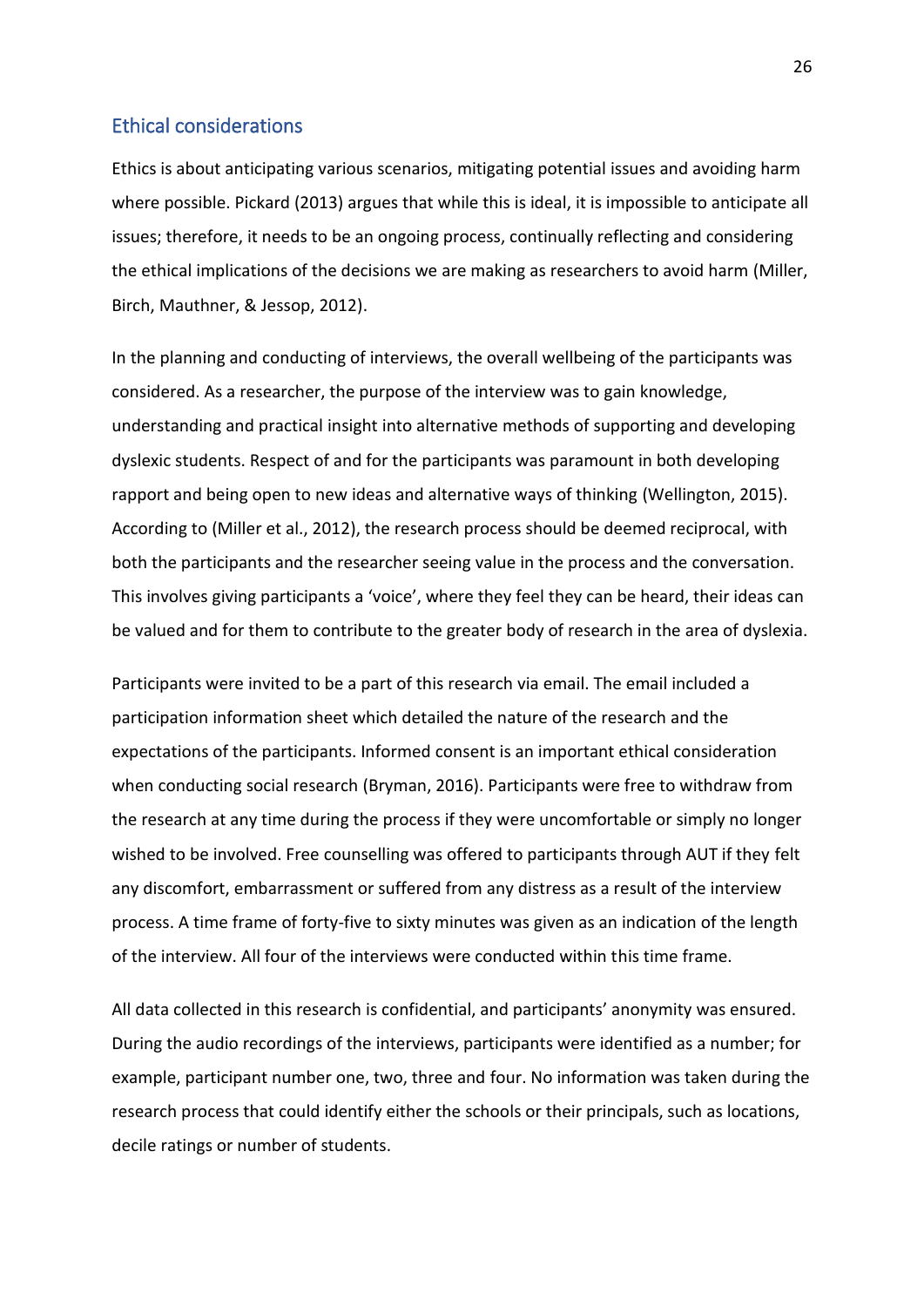#### <span id="page-33-0"></span>Data analysis

Interviews were audio-recorded using Otter, which makes a record of both the oral interview and automatically transcribes the audio into text. Time was spent by the researcher, ensuring that the transcription was accurate and free from errors. The transcriptions were then sent to the participants for verification.

Through the process of checking the transcription, the researcher became familiar with the data, and key themes started to emerge. A comparable study conducted by Leitão et al. (2017) used semi-structured interviews and a thematic approach to data analysis to identify commonalities and themes between the participants. A similar approach was applied in this research, using the thematic approach outlined in Braun and Clarke (2006).

Pragmatism as a paradigm of social research can be applied in both quantitative and qualitative research, but in most cases, researchers use a mixed-method approach (Morgan, 2014). This small research dissertation uses qualitative data only, fusing together an inquiry model with a thematic approach to data analysis. Farjoun, Ansell, and Boin (2015) describe pragmatism as a "problem-solving philosophy" (p. 1787), but Morgan (2014) argues that this is too simplistic, suggesting that an inquiry model is more appropriate as the cyclical nature of the inquiry model indicates that the process involves continual reflection and consideration (as shown below).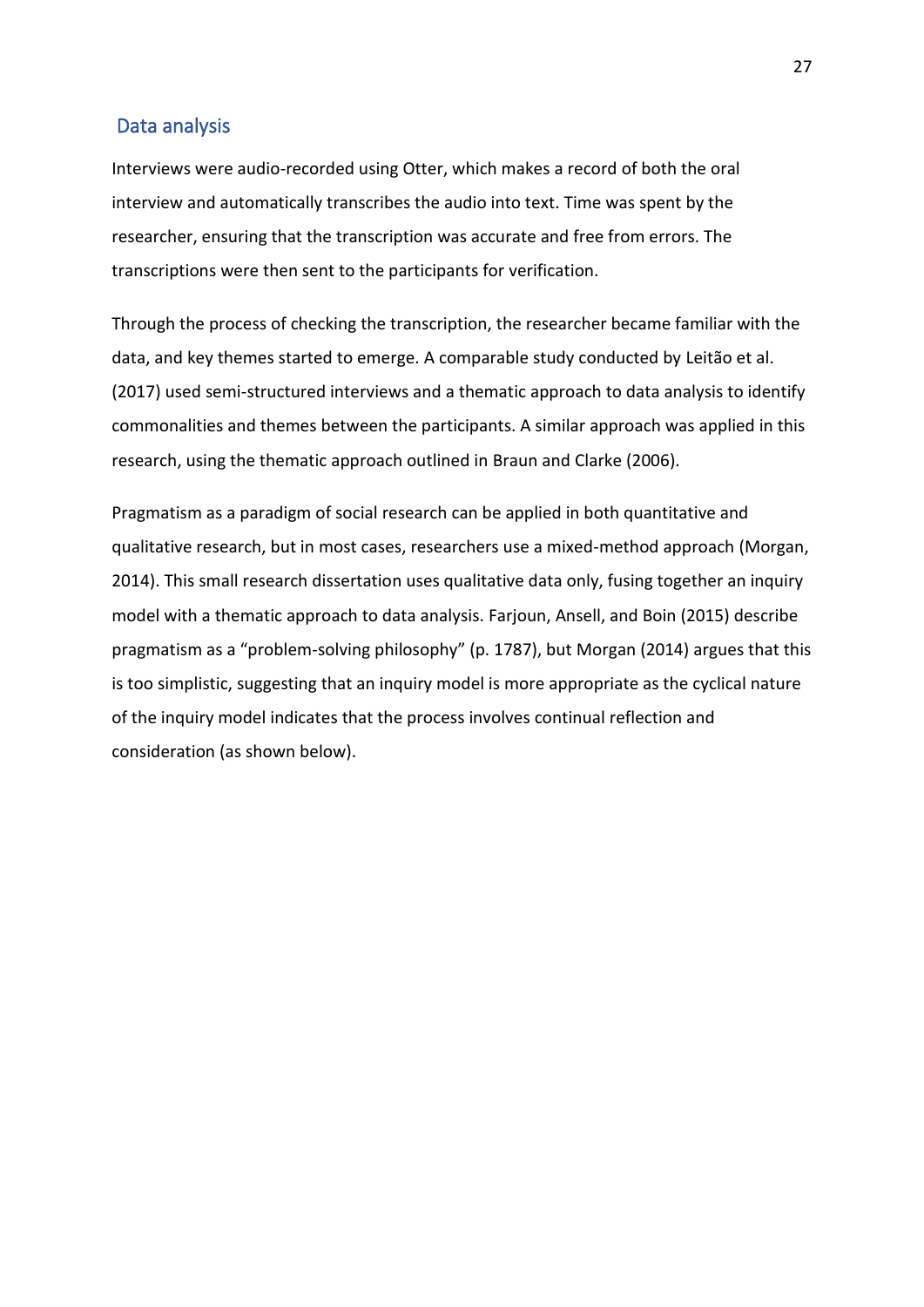

#### *Figure 0-1- Dewey's model of inquiry. (Morgan, 2014)*

The challenge with any research project is that there is an end date or final report, so while the researcher can reflect and refine their thinking during the research process, there is a point when conclusions need to be drawn. The interview transcript data has been analysed using a thematic approach to determine patterns and themes between schools and principals. Conclusions were then made as to what has worked and what the process has looked like so that lessons can be learned and applied in the future.

Thematic analysis is a flexible approach to analysis that seeks to find patterns in the data. Braun and Clarke (2006) state that it can be used to "reflect reality and to unpick or unravel the surface of 'reality'" (p. 81), meaning that it goes beyond the surface level of just using the questions from the interview to determine the data themes, to searching through the data to notice commonalities, ideas and themes. Thematic analysis looks at both the prevalence of ideas and thoughts as well as how these all link together to create themes or patterns.

While a lot has been written about dyslexia in a school context, the vast majority of the data is quantitative. For example, comparing school results, dyslexic versus non-dyslexic children and various methods of teaching dyslexic children and numerically measuring the changes.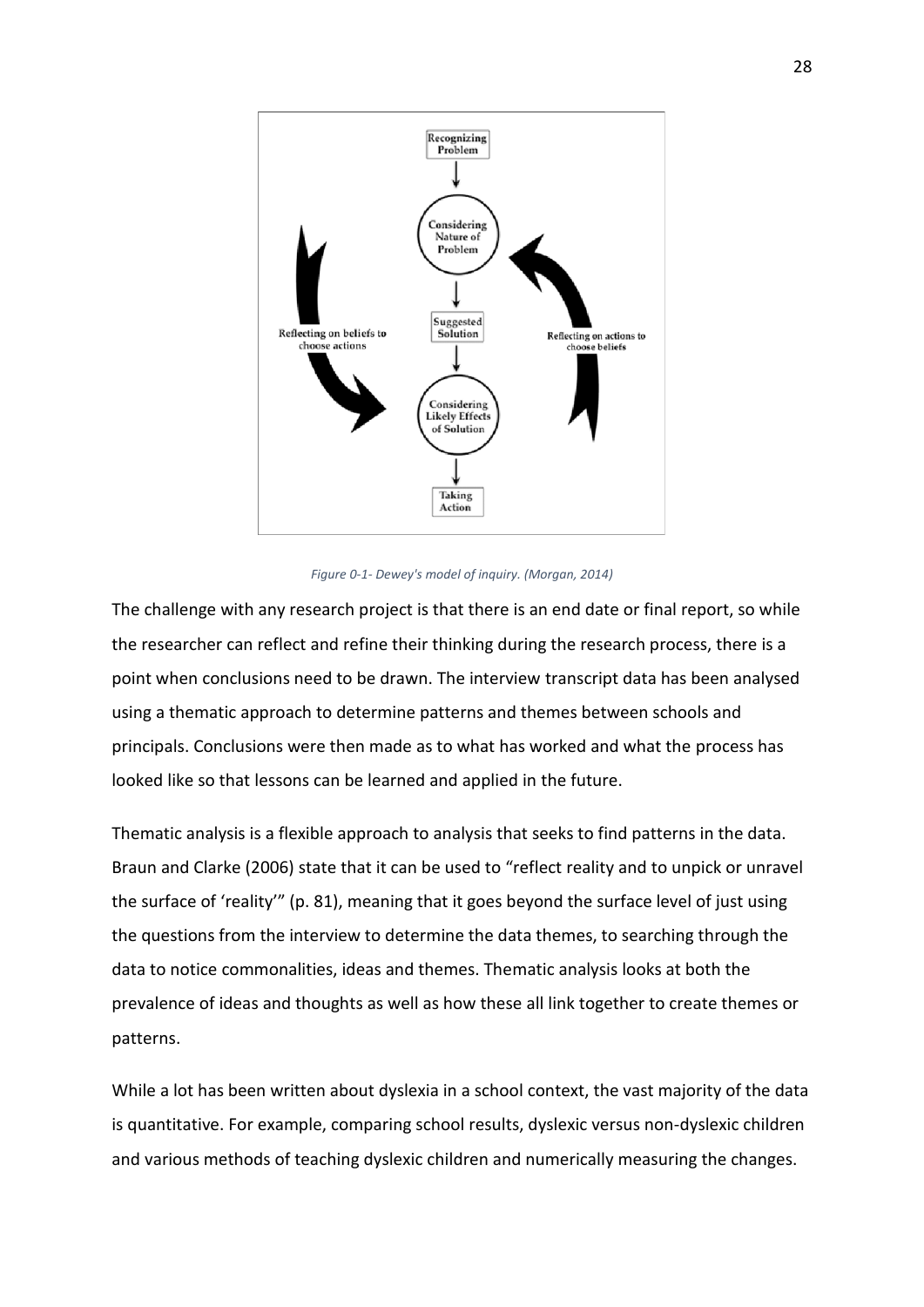The researcher was unable to find any research that sought to understand principals' perceptions or understandings around dyslexia, nor did they find information about a school or a principal's journey of transforming their literacy program or school culture to better support dyslexic students.

## <span id="page-35-0"></span>Ensuring objectivity, reliability and validity

Objectivity, reliability and validity were all important considerations for the researcher in determining the research design. Objectivity is about ensuring that the results and the conclusions of the research would be the same regardless of who conducted the research (Pickard, 2013). The researcher recognises that they have a passion for dyslexic thinkers and a desire to create more positive school environments for dyslexic students in New Zealand. Mitigating this, the researcher has used the inquiry model as the basis of this research to continually reflect on and grow in their understanding of dyslexia. The focus was not to come to a particular conclusion, but rather to learn from those further along on the journey. The transcripts of the participants' interviews have determined the themes and conclusions drawn in the results and discussion chapter.

Reliability, according to Bryman (2016), is ensuring that if the study was repeated under the same conditions, the results would be the same or similar. Given the small sample size, the purposive sampling, and the discussion style of the interviews, this is not possible. Instead, reliability is ensured through checking the accuracy of transcripts through the audio recording and participants' confirmation. The insights gained through this research will be useful in informing future research in this area.

The validity of research is firstly ensuring that the intended research methods used have measured what they were intended to measure, and secondly, that the process of data interpretation and application is appropriate and accurate (Cohen et al., 2017). As a researcher, it is about acknowledging our own perspectives, but at the same time being open to the perspectives of the participants being interviewed. In this research, the researcher remained relatively quiet during the interviews to ensure validity. Interviews were conducted in a manner consistent to what was agreed upon in the Auckland University's Ethics Application.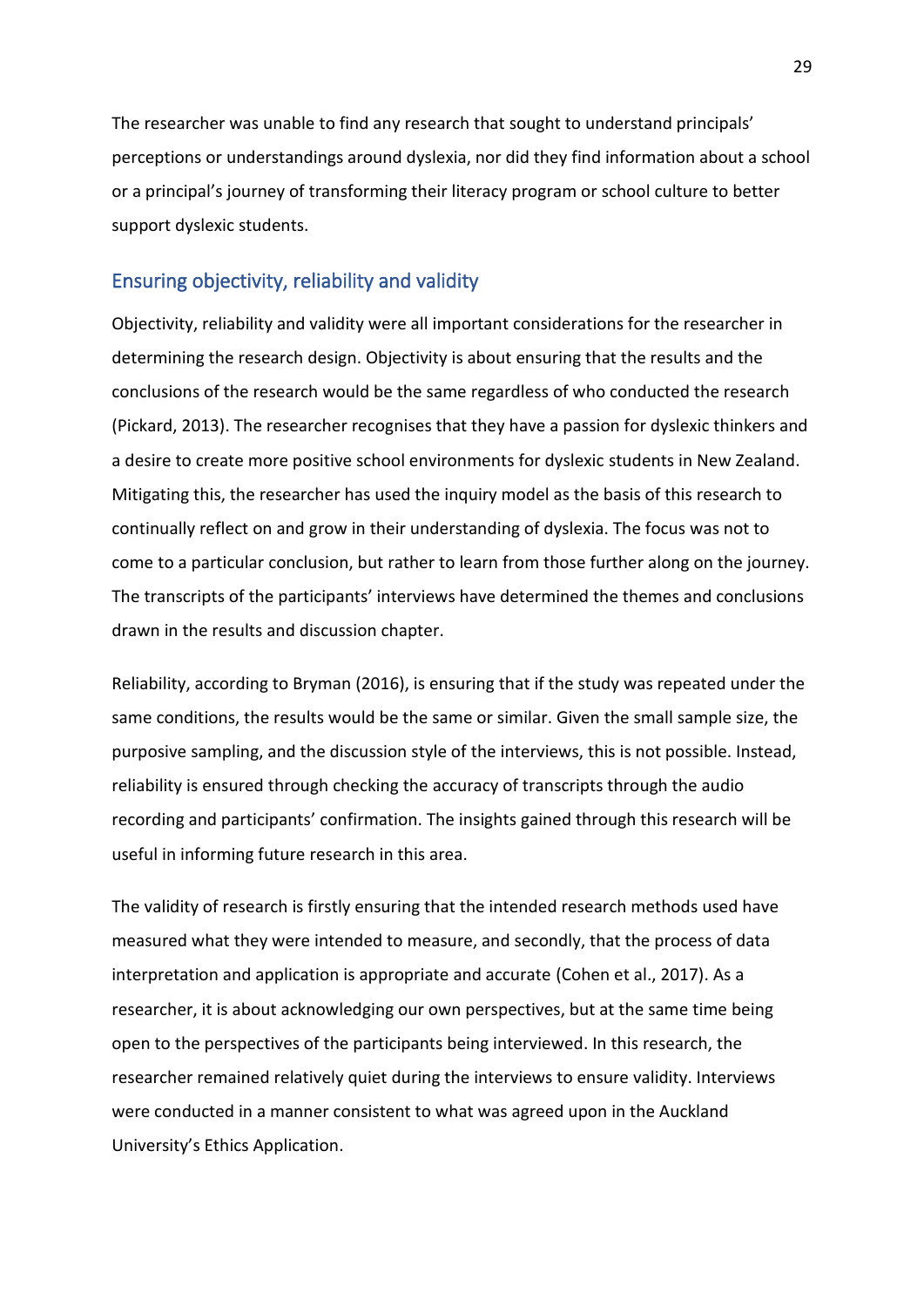The small sample size was of concern to the researcher. Cohen et al. (2017) state that as a general rule, the bigger the sample size the better. However, the quantity of data obtained through interviews is vast, and the small nature of this research project did not lend itself to a larger sample size. While conclusions can be drawn from the data collected, further research in this area would be valuable in validating the conclusions made.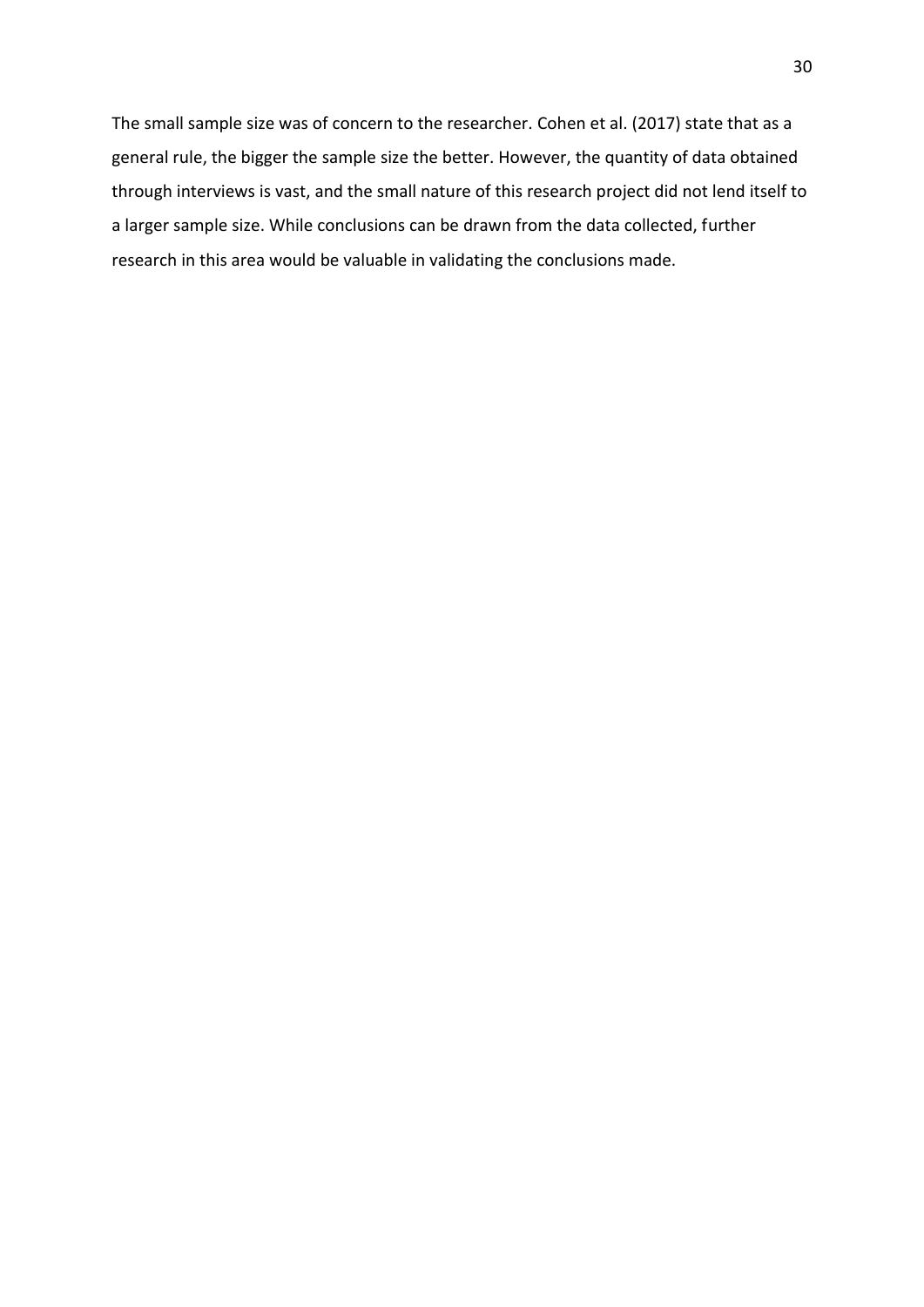## Chapter Four: Findings

I

I

I

I

<span id="page-37-0"></span>Chapter Four presents the findings from the data collected from four semi-structured interviews of New Zealand Primary School principals. Face-to-face interviews were conducted in person for Participant One and online via zoom for participants two, three and four. The findings identify the leaders' various understandings of what dyslexia is and how it is displayed in individuals. All four of the participants use a strength-focussed approach in their schools. The practicalities of this and the implications are unique to their school culture and community. Connections can be drawn between the schools' approaches and their understanding of what it means to be strength-focussed for their learners. The format of this chapter follows the structure of the questions used in the interviews.

This research project set out to gain understanding from New Zealand Primary School principals who were considered successful with dyslexic students, and or doing something outside the norm. The purpose of this research was to learn from these school leaders. The semi-structured interviews allowed the participants to openly share their understanding, perspectives, and experiences with the interviewer in a relaxed, conversational manner.

Dyslexia is a complex issue. It is difficult to define and was therefore important to gain insights into the principals' understanding of both the difficulties and strengths associated with dyslexia through the interview process. Discovering how dyslexic students can achieve success is a key focus of this research. How can we make the learning experience positive for dyslexic students in a way that works on their areas of weakness, but at the same time recognises their strengths and allows these to be developed and celebrated?

## <span id="page-37-1"></span>Question one: As a principal in a New Zealand Primary School, what do you understand your role to be?

At the beginning of the interview, the participants were asked to talk about what their role as a principal involved to determine the scope of the job and to understand what they understood their key focus areas to be. All four participants listed numerous tasks and aspects of school life that they oversaw as part of their role. One participant described it as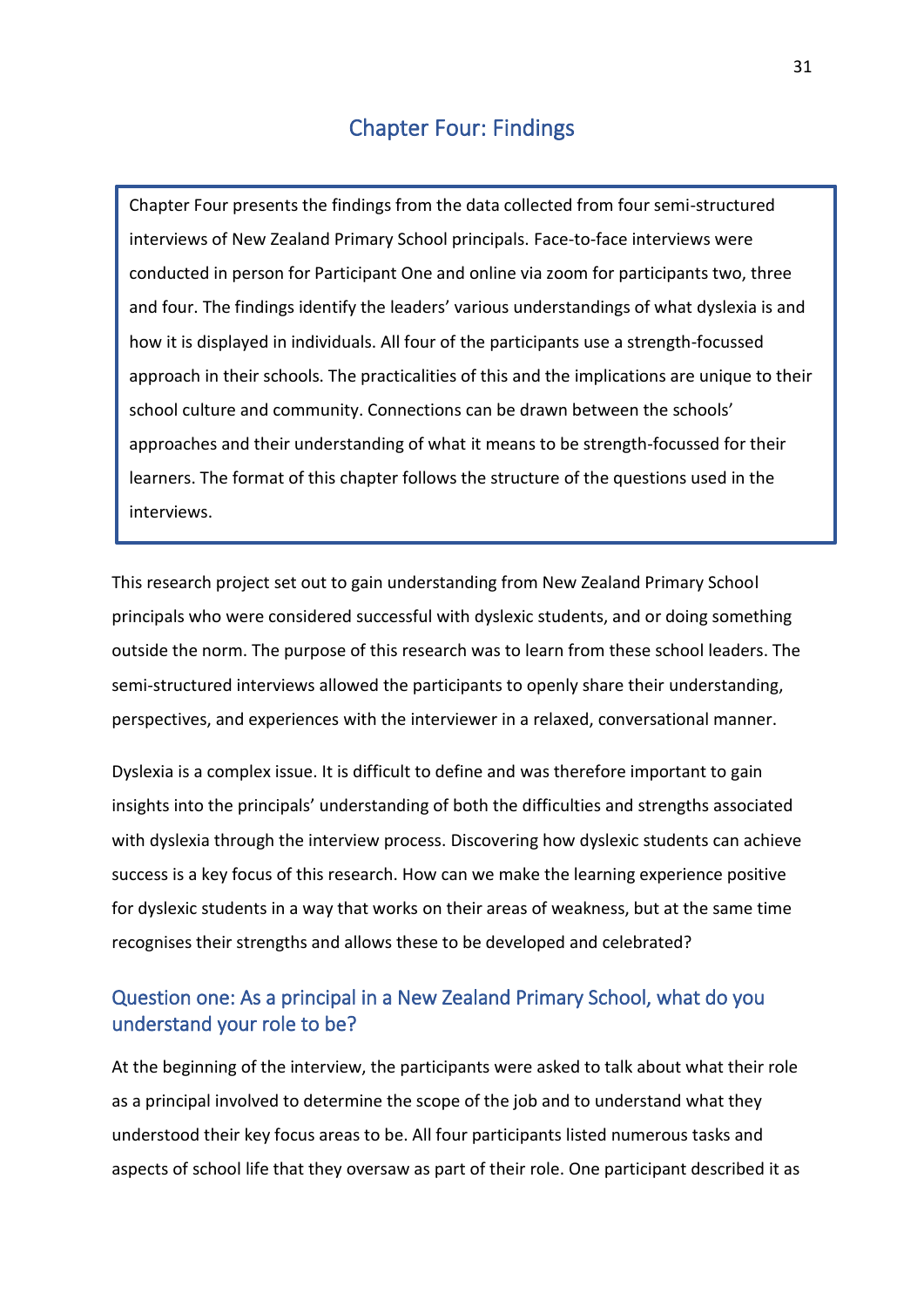an "operational role". Vision for the direction of the school was a key feature. Participants talked about "leading change" and "looking at the big picture". Staff professional development was discussed multiple times throughout each of the interviews. Being 'lifelong learners' is a key phrase thrown around in education, and one of the participants said that they wanted not just the children to be continually learning, but also the teachers. This involves having a good understanding of the curriculum and teaching pedagogy, which all four participants raised as important features in their schools.

#### <span id="page-38-0"></span>Question two: Tell me about your school culture- key aspects.

The culture of a school is its defining feature; it is what makes it distinct. Schools in New Zealand all follow the New Zealand Curriculum, use similar resources, and are all overseen by the New Zealand Ministry of Education, and yet no one school is the same as another. A school's culture is what separates it from the school down the road. Size, demographics, vision, and leadership styles are some of the influences on school culture. The school cultures represented by the participants who took part in this research are completely different from one another, each serving their community of learners. However, a common thread that ran through each of the responses of the participants was catering for the uniqueness of each child that was in their school.

When asked about school culture, Participant One said that the defining feature of their school was that they were "strength-based", with their focus being on "uncovering your magic" by finding out what made each child distinct. "Personalised learning" means "get(ting) a richer sense of who a child is" in conjunction with helping each student understand who they are as a learner. "Claim(ing) my profile" was a key phrase used during the interview, helping students recognise that they all have strengths and weaknesses and acknowledging them is a starting point for learning and growing in them.

The second participant characterised their school culture as that of a "family", meaning that just like a family, "every learner is known and cared for by every staff member". Being inclusive was essential in this community; they did things all together as a school and worked hard to "know" students as individuals.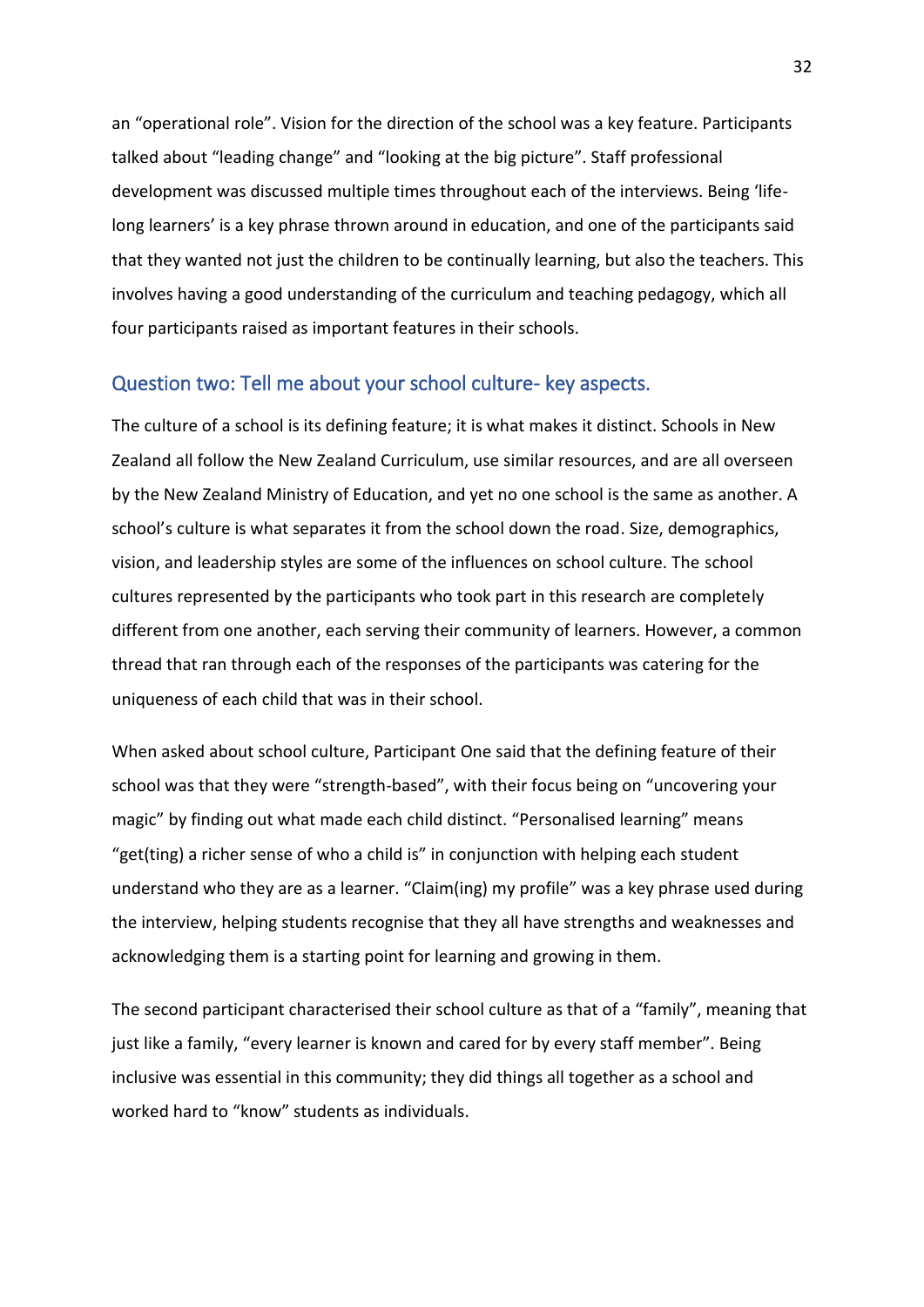The school culture of the third participant was characterised by the key phrase "ready, willing and able to learn together". Once again, inclusivity and "everyone belongs" was included as a crucial element in this school community. The principal at this school discussed knowing the children and their families in the school and said that it all comes down to relationship, referring to the phrase "it takes a village to raise a child".

Participant Four recognised and celebrated the 27 distinct cultures represented in their school community. One of their primary foci was "nurturing first language", and they did this by ensuring that their staff reflected the multi-cultural nature of the school. They offered a range of programmes within the school to support their learners such as full Maori immersion, Maori, Samoan, and Tongan bi-lingual classes as well as the Arrowsmith Programme, which focuses on "growing parts of the brain" particularly aimed at dyslexic thinkers.

#### <span id="page-39-0"></span>Question three: What do you understand about dyslexia?

The understanding of dyslexia varied between the participants, with some demonstrating a more comprehensive understanding than others. Participant One initially used a metaphor to explain that dyslexia is like driving from Auckland to Wellington, clarifying that there are "different ways that you can go". She explained that in order to know which route to take, you need to understand the different "manifestations of dyslexia". In explaining her understanding about dyslexia, she detailed five types of dyslexia: auditory, where children struggle to "differentiate phonemes"; two forms of visual dyslexia - one which causes difficulty with letter orientation, and the other as a magnocellular deficit, which she described as "not able to attend left to right, to stay in track, some people call it behavioural optometry issues". Next, hemispherical morality described as when the different hemispheres of the brain do not communicate effectively with one another. Lastly, a cerebella deficit, which the participant described as "activation that has to happen right down on that reptilian brain then that goes up through them before you can access your cerebral cortex, which is where your abstract symbols are". Participant One mentioned that many people have a "stereotypical understanding" of dyslexia, such as "people that flip their letter around or… they can't read", but that it is actually more complex than that.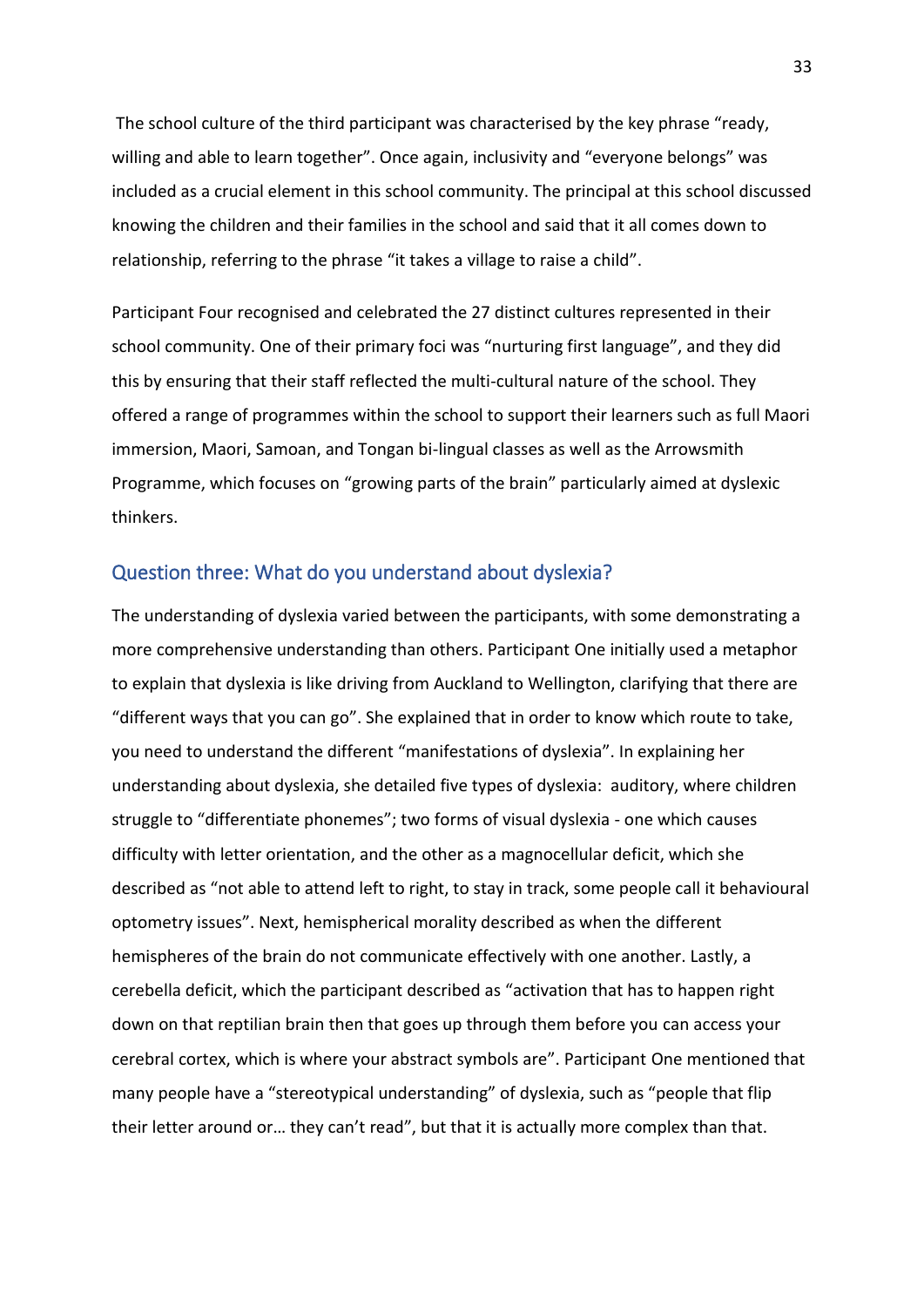Participant One also discussed the importance of asking parents questions about their children to get to the heart of the diagnosis, such as history of ear infections, grommets, a sensitivity to dairy, hearing that "sounds like they're underwater", tracking when reading, ability to cross the midline, crawling, meeting checkpoints, riding a bike, catching a ball, and can they "walk on a balance beam?" She reported that these factors assist in providing clarity around where the difficulty lies for that individual child.

Participant Two understood dyslexia to be about children having "gaps, weaknesses" in language. They have "challenges of learning the code", their "lack of phonological awareness … has to be taught and it has to be taught really explicitly for them to be able to decode and encode". She further expanded on this by saying it is "a child's inability to really grasp rich language, reading, writing, spelling." Participant Two also stated that the difficulties start to show at an early age. These language difficulties, however, "don't sit comfortably alongside other cognitive abilities", so dyslexic students can have "high oral language (and)high verbal comprehension". They can be "very creative" but "putting it down, being able to read, write it, is a very different story for them, so it's a challenge".

The third participant said that there are four different types of learning difficulties, and dyslexia is one part. She went onto clarify that she did not think "kids that have dyslexia are special needs". It is about finding out what works for them and their learning. "They are diverse, their brain makes connections in different ways". Dyslexia can be seen as a difficulty with reading- "it's to do with sounds and phonemes… letter recognition", but on the flipside, dyslexic students "also have strengths in… the art space or in creativity or just because of the way (their) brain works". Participant Three also emphasised that dyslexic thinkers also often need more repetitions than non-dyslexic thinkers, particularly in areas of learning letter sounds.

Participant Four understands dyslexia to be a "learning difference" that often means that "they're poor at reading, even if it's familiar words… they have greater difficulty in spelling, even simple words, and they can… reverse letters and reverse words." They also have "a poor sense of rhyme" and "there's kind of no fluidity in how they read or attempt to read, and of course they have quite messy handwriting". Dyslexic students may be identified by teachers due to their slow reading "because they are processing, and they are not quite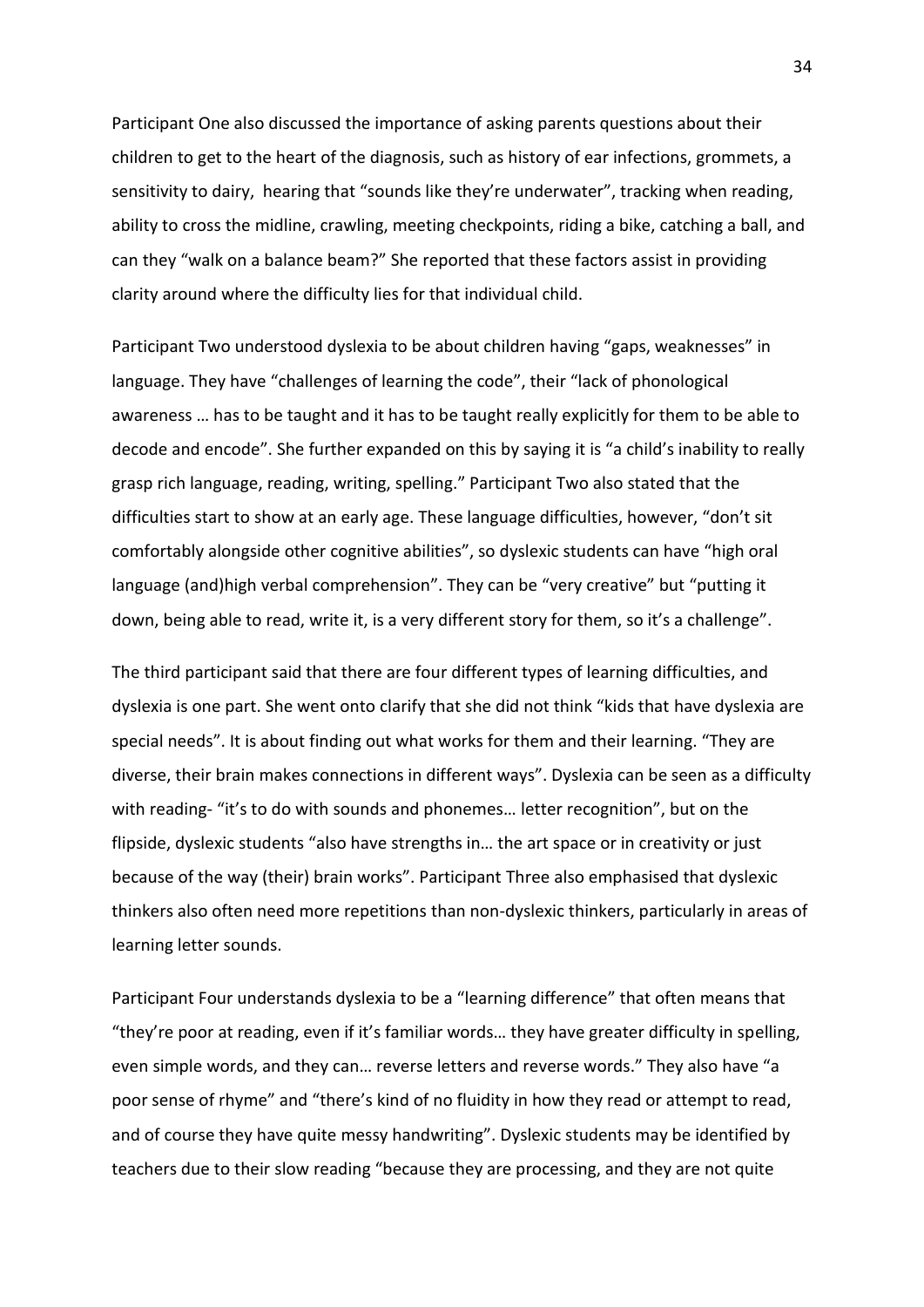sure", as well as the indicators mentioned above. Participant Four also stated that "the quicker we pick it up, the less self-conscious our kids will be" along with providing earlier intervention and support for the learners.

The responses obtained from the four participants detailing their understanding about dyslexia were varied, but not contradictory. They all recognised dyslexia and the importance of intervention for dyslexic students.

#### <span id="page-41-0"></span>Question four: How would you define dyslexia?

The definition of dyslexia as mentioned in the literature review is contentious, but for the purposes of this research, dyslexia is defined as "an unexpected difficulty in reading in individuals who otherwise possess the intelligence and motivation considered necessary for fluent reading, and who also have had reasonable reading instruction" (Ferrer et al., 2010, p. 93).

Participant One defined dyslexia as "simply a term for language-based difficulty", and then added its "all about neurophysiology". Participant Two agreed with this, saying that it is a form of neurodiversity, a "lack of phonological awareness", and an "alternative way of thinking". Dyslexic students have difficulty in processing in "working memory and executive function". Participant Three agreed that dyslexia is a "reading difficulty". She suggested that dyslexic thinkers "use different pathways to gain access to learning to read". The fourth participant described dyslexia as a "learning difference that affects the way children decode and how they write, their methodologies of… spelling." She described it as a "visual processing problem".

## <span id="page-41-1"></span>Question five: How does your school culture/policies/practices recognise dyslexic students' strengths?

All four of the participants, as part of the criteria for this research, recognised the value of and identified with being a strength-focussed school. However, each participant had a different interpretation of what this looked like in their school setting.

The first participant identified right from the outset of the interview that they were a "strength-based" school, with their philosophy being "uncovering your magic and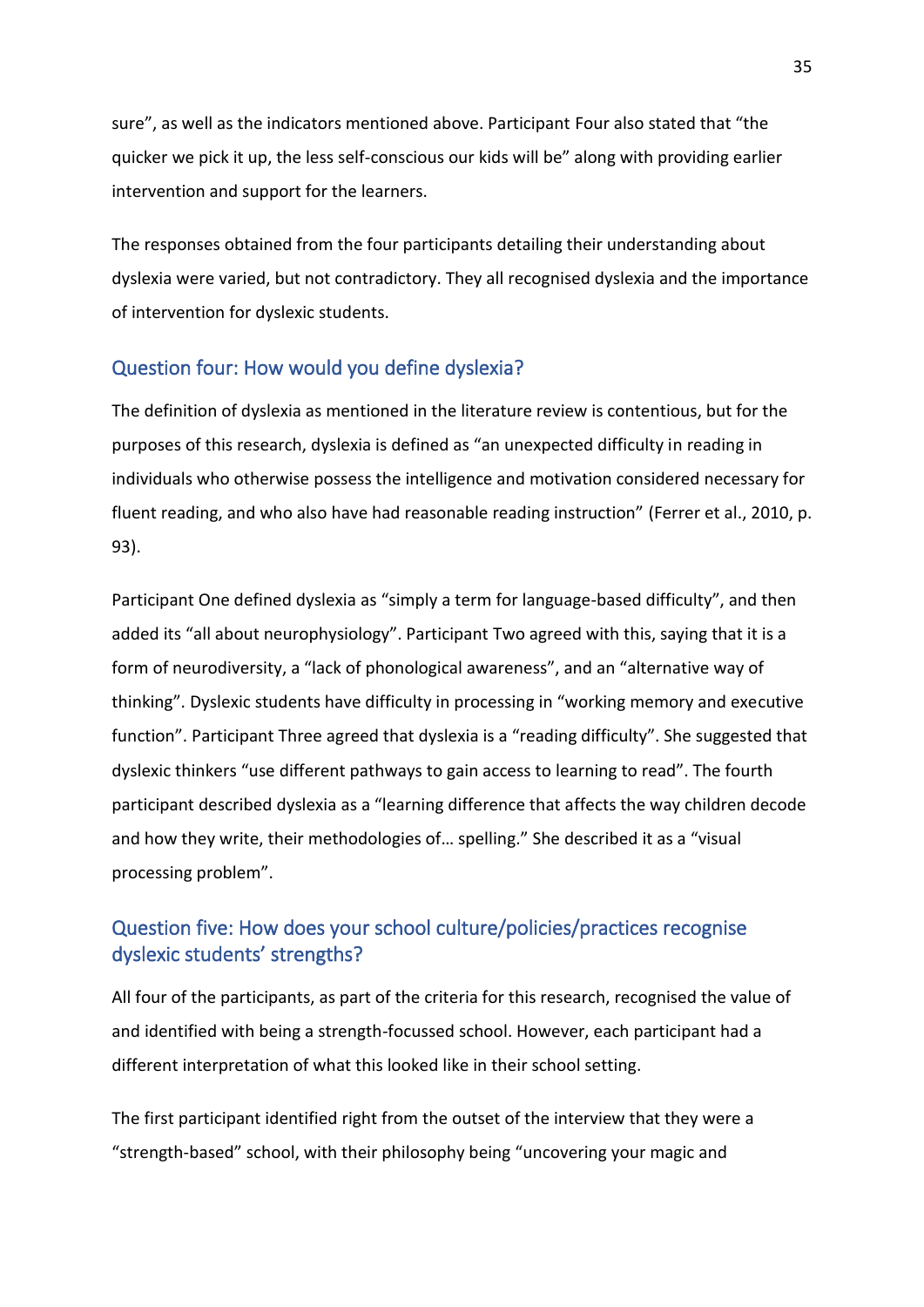understanding that your magic is not cookie cutter". *Whanaungatanga* is one of the school's primary values, meaning to bring someone's "mana up". It is about helping students to identify their strengths and "believe in (their) strengths". The participant describes it as "shed(ding) the masks, heal(ing) the wounds, find(ing) your magic". Shedding the masks is about "claim(ing) your profile", understanding "who am I as a learner?" What are my strengths? What are my areas of weakness? This understanding is "celebrated… warts and all". Personalised learning and small class sizes enable a teacher to "get a richer sense of who a child is" in this setting. The school then offers students with "differentiation and choice". This means "complete choice around project styles, project topics". Participant One points out that it is unusual for the written component to be completely optional in schools, but emphasises that this is essential in ensuring that dyslexic students are successful in their learning.

The strength-based focus at participant One's school starts right from the initial school interview. Students that have been diagnosed with dyslexia are challenged to claim it. During this first interview, the principal explains to students that dyslexia is a "difficulty with language, despite average to superior intelligence". She asks students if they have ever been called "dumb" by teachers, students, or themselves. She explains that "every single time a coconut, somewhere along the line, that word dumb has been used within an external narrative or internal narrative. And that's the heart-breaking part of it." As part of the interview process, she then challenges students to ask themselves how they can be "dumb" if the definition for dyslexia is "despite average to superior intelligence"? She explains that this "disparity between their intelligence and their performance, in one little narrow area, (can) completely ruin their sense of self".

In participant One's school, school assemblies are used as a time to celebrate "things that are said, done, achieved, created" that are outside the box. "Dyslexic role models" are invited to the school to share their "superpower", and famous dyslexic people are studied to inspire students. "It's about removing obstacles" and giving students the opportunity to dream big. Aspects of Psychology are intentionally taught, so students understand the way the brain thinks and works.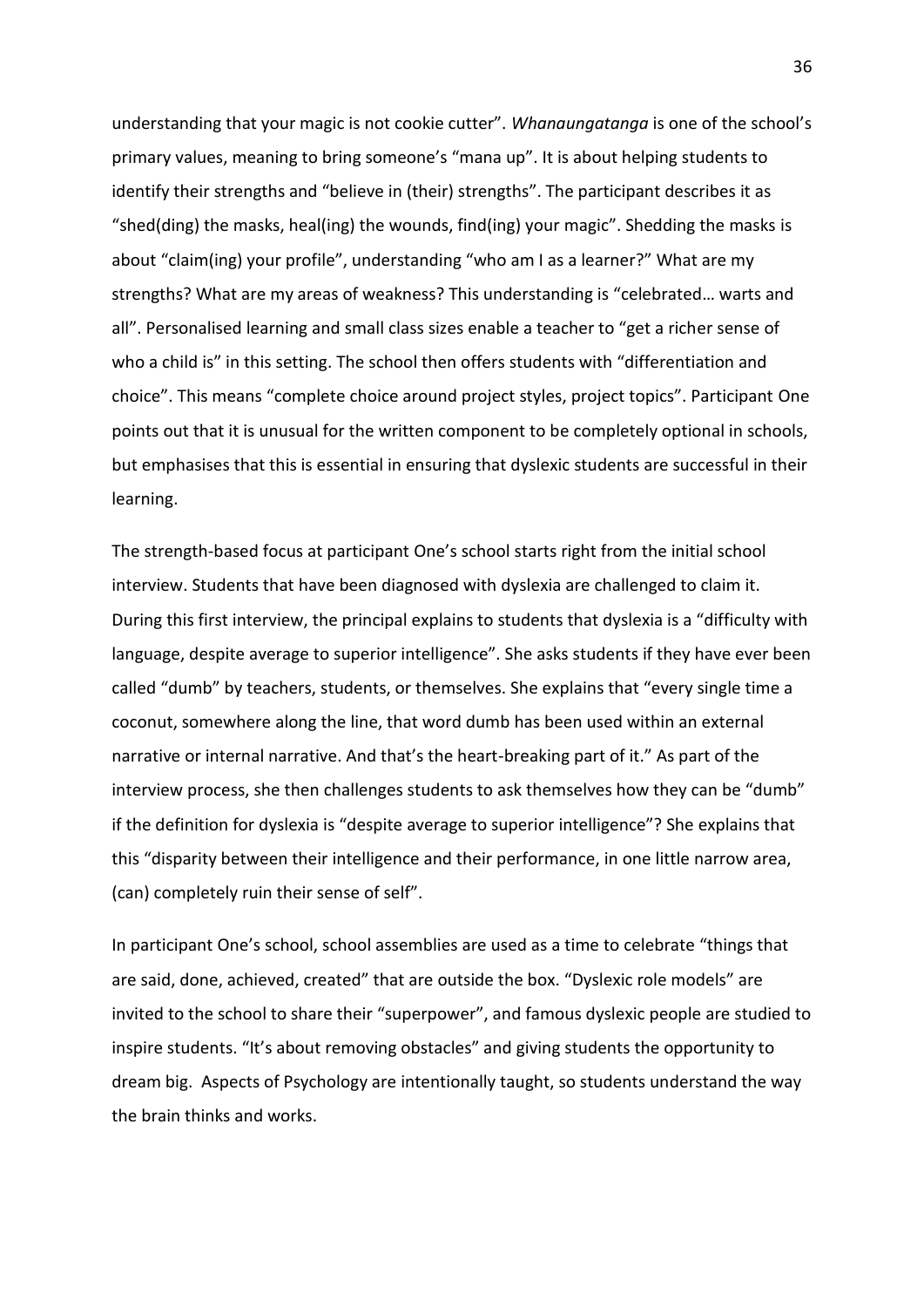The culture of family was emphasised by Participant Two as a key value in their school when discussing how they recognise dyslexic students' strengths. The focus being on "inclusive(ity)". Participant Two identified that "each child comes with their own individual strengths and areas for development, and they have to be accepted". In this school, one of the strength focuses was the "strong connections with whanau", which was considered "absolutely crucial". Right from enrolment, the school understands their role to be in partnership with parents, acknowledging that parents know their child best. Communication with parents and the transition between the early childhood centres were deemed an important part in the initial phase of getting to know the learner.

Participant Two identified one of their key areas of strength was their "explicit, systematic, structured literacy approach". "Multi-sensory", "multiple different times, multiple different ways" and "spaced learning" were concepts all mentioned by Participant Two. While these practices are not recognising dyslexic student's strengths, they are all approaches that dyslexic students find beneficial to their learning.

The importance of early identification of dyslexic students was highlighted by Participant Two several times during the interview. This principal emphasised the importance of having a formal assessment and then the school working in conjunction with the parents. The important factor being communicating with parents that "we can absolutely, wholeheartedly provide for this child, and there's no stigma, no shame... This is something actually that we celebrate… we acknowledge and celebrate our neurodiverse".

Teacher professional development is a key focus in Participant Two's school. The shared understanding being that "the more we learn and the more we understand as staff, the better we are prepared to be able to support" all our students, including our neurodiverse.

Strength-focussed learning in Participant Two's school acknowledges the importance of the "design of learning". It is about "modifying learning" and "making accommodations if required". The importance of knowing the learners and how they learn best as individuals is noted. For example, are they easily distracted or stressed? It may be about giving them a choice around how work is presented, emphasising that work does not always need to be in written form. The school also runs a gifted and talented programme, which many of their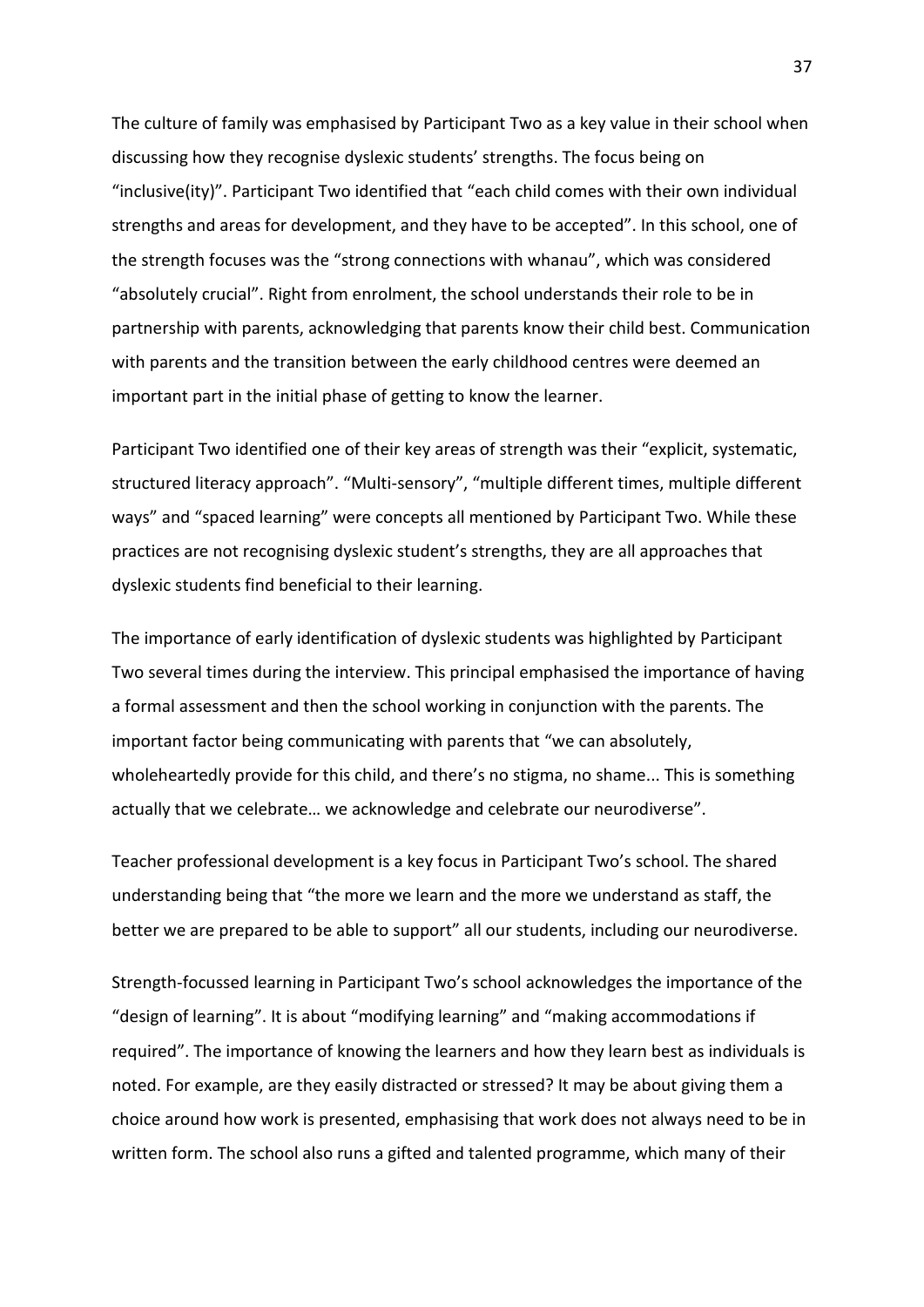neurodiverse students are a part of, putting the focus onto allowing these students' "strengths … to be highlighted" and providing an opportunity for them to be able to "shine".

Participant Three says that they have "always worked on strengths and a strength-based approach". In their school context, this is referred to as "TAPS- talents and passions". Dyslexic students' strengths are recognised in the same way as non-dyslexic students, and the language used in their school is "neurotypical and neurodiverse". Last year, they were the pilot school for a programme called 'Children's University', which recognises "children's learning outside of the nine to three classroom". Many of the school's neurodiverse students were involved in this programme and were in many cases the "kids who succeeded the most". Participant Three says that it is about recognising strengths "outside of reading, writing and maths".

Another key part of their strength-focussed approach, which was a common theme among all other participants was on the importance of knowing students as individuals. "Because we're small, we know everybody, then we can build on these strengths. So, it's about knowing what it is they like to spend time outside of (school doing or) that they're mad about art or there's a particular subject that is of interest to them." Participant Three suggests that it is also important for parents to see their children's strengths, particularly for students who struggle at school. She recognises that for these children, "the pressure is huge".

Strength-focussed and recognising success dovetail with one another, according to Participant Three. Firstly, we need to "acknowledge success" but also recognising that "success looks different for every kid… success is not a one-stop model." She gives the example of one child in her school who struggles with literacy, reporting that for this child, learning one letter sound is a huge achievement, whereas for another child it may be something else.

Participant Four is from a school that identifies as being strength-focussed and says it is about "look(ing) for the good in people". She begins by emphasising, like the other participants, the importance of early diagnosis and rich literacy programmes. The school uses the Arrowsmith Programme, which is a neuroplasticity programme that focuses on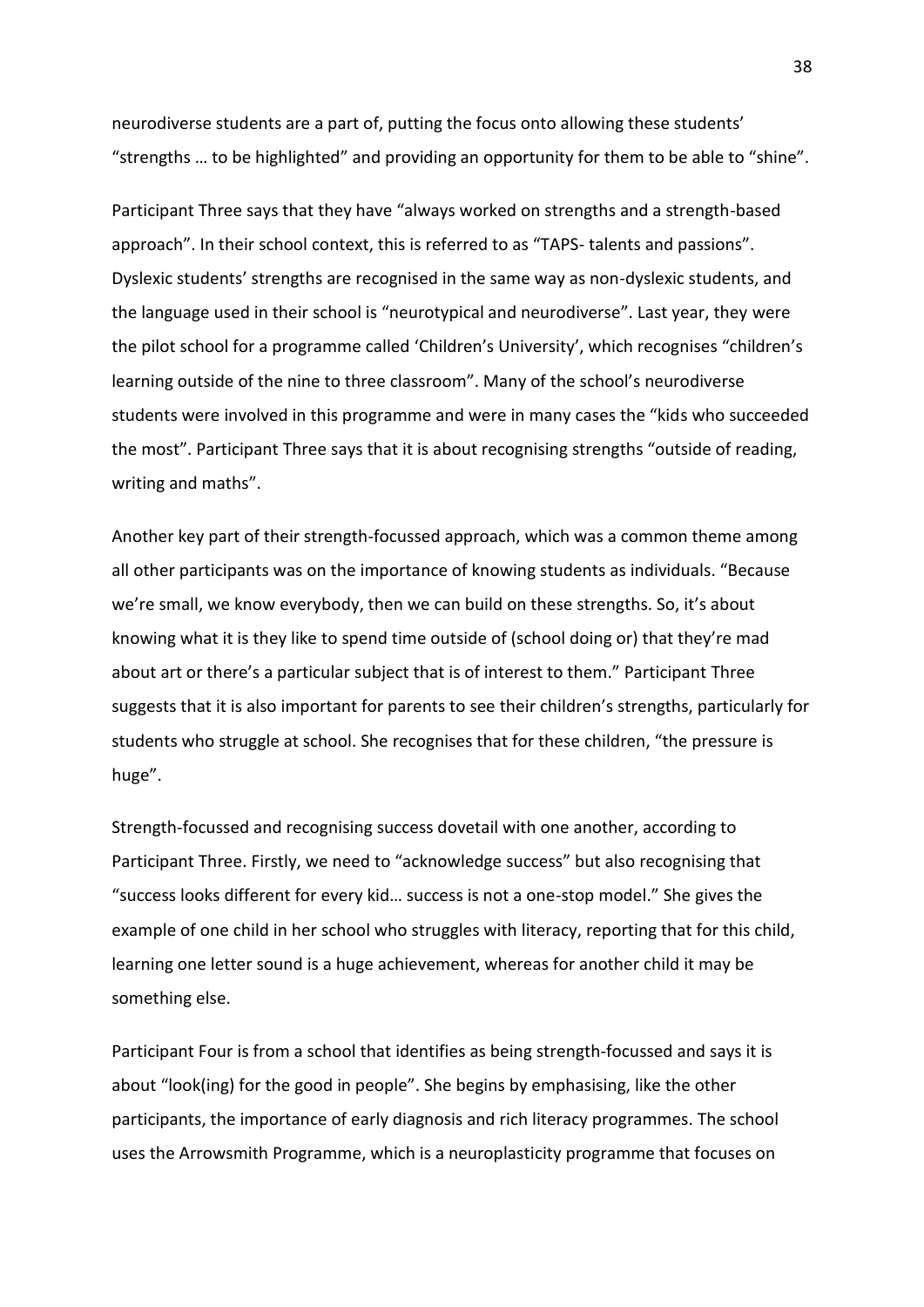"growing parts of the brain" for dyslexic thinkers. The programme is designed in such a way where students "are racing against themselves, not others". The school has seen "huge success" with the programme and have students travelling long distances to take part in it.

Another strength identified by Participant Four was their "wraparound service", employing "counsellors…, health nurse, our own social skills personnel, our own Hauora Leader who coordinates all of our special needs students... there's a whole group" that work together to "take away the responsibility from the teachers… so that teachers can teach". According to Participant Four, being a strength-focussed school not only focuses on students' strengths, but also allows everyone in the school to work from their strengths. This team of people focus on the students as individuals and seek to understand their learning. For students who are not progressing as expected, the question asked is: "What is stopping them from progressing the way they should be?" Factors such as their hearing, eyesight, language (first or second language learners) and their history of rich literacy programme experiences as vital to know. Similarly, to the other participants, Participant Four emphasised the importance of knowing each student as an individual; what makes them tick and what makes them unique?

## <span id="page-45-0"></span>Question six: What do you think are the implications of having a strengthfocussed approach with dyslexic students?

Each of the participants involved in this research have intentionally employed a strengthfocussed approach in their school, suggesting that this is something they value and see as worth putting time and resources towards. When asked about the implications of a strength-focussed approach with dyslexic students, Participant One's response was: "Every single day, I go home knowing that what I've done matters. We save lives, we save families." She then goes on to recount a story of a dyslexic student at their school who, at a low point, saw no value in his life: "I hate me, I'm the worst child". She goes onto add, "There is nothing more important than this. Because for these children, it is the disparity between their intelligence and their performance in one narrow area that completely ruins their sense of self. We cannot be having that." She then goes on to describe another child and explains when "you remove the limits, you remove the self-imposed constraints, the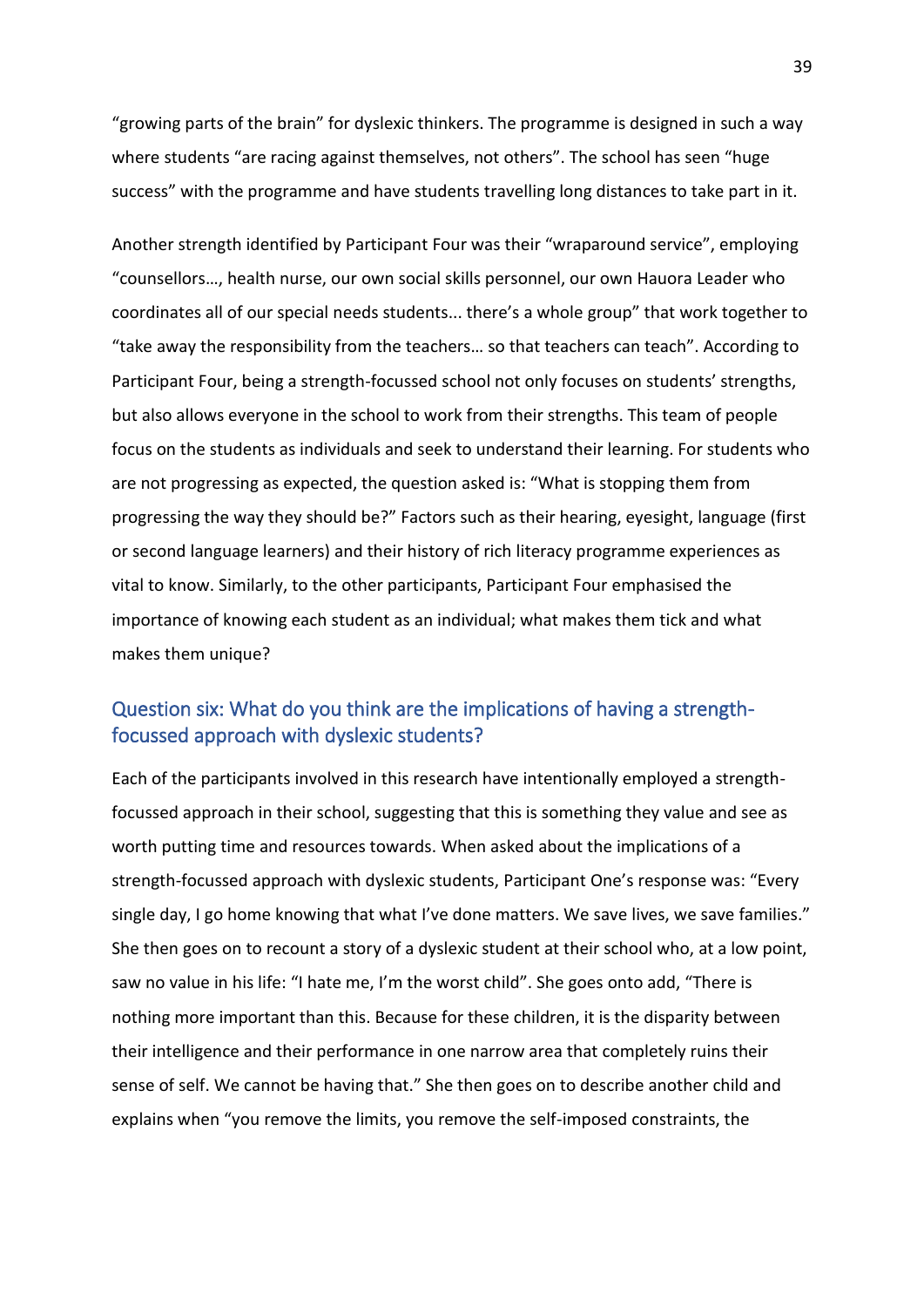observational comparisons where they're looking at their worst compared to somebody else's best… (that's when you) change the world."

Participant Two highlights that a strength-focussed approach gives everyone the opportunity "to be able to shine". At the end of the day, the focus is that "every child deserves to have the very best opportunity and deserves to have an education that is actually catering for their needs". A strength-focussed approach is one way that the school can provide this.

The third participant reflected that it is difficult to measure the implications of moving towards a strength-focussed approach. In their school in the last two years, they have introduced a "structured approach" to literacy and "the graphs look great", but it is the flow-on effects that she is more interested in - "it's about feeling good about yourself." Using the "five pillars of wellbeing", the school is tracking learners' emotional wellbeing, but she acknowledges that this is a difficult thing to measure. She concludes that "it's not a magic bullet", and the journey has not been "smooth", but "we'll never leave it now; we'll just keep going".

Participant Four describes the implications of a strength-focussed approach: "It's the comments back from the parents that you know really give you a big boost… It's the children catching a ferry, a train and a bus to be a part of the Arrowsmith Programme... It is the parents who have moved out of the area but travel to keep their children in the school." All of these things contribute to knowing you're doing the right thing", but at the same time acknowledging that it is a journey and "we'll beaver on and be here for our kids."

#### <span id="page-46-0"></span>**Summary**

This chapter has presented the findings of four semi-structured one-on-one interviews investigating the implications of using a strength-focussed approach with dyslexic students. The study investigates the role that New Zealand Primary School principals play in developing and leading a strength-focussed culture in their school and how their understandings of what dyslexia informs their approach. The results presented here represent four principal's views of what this looks like.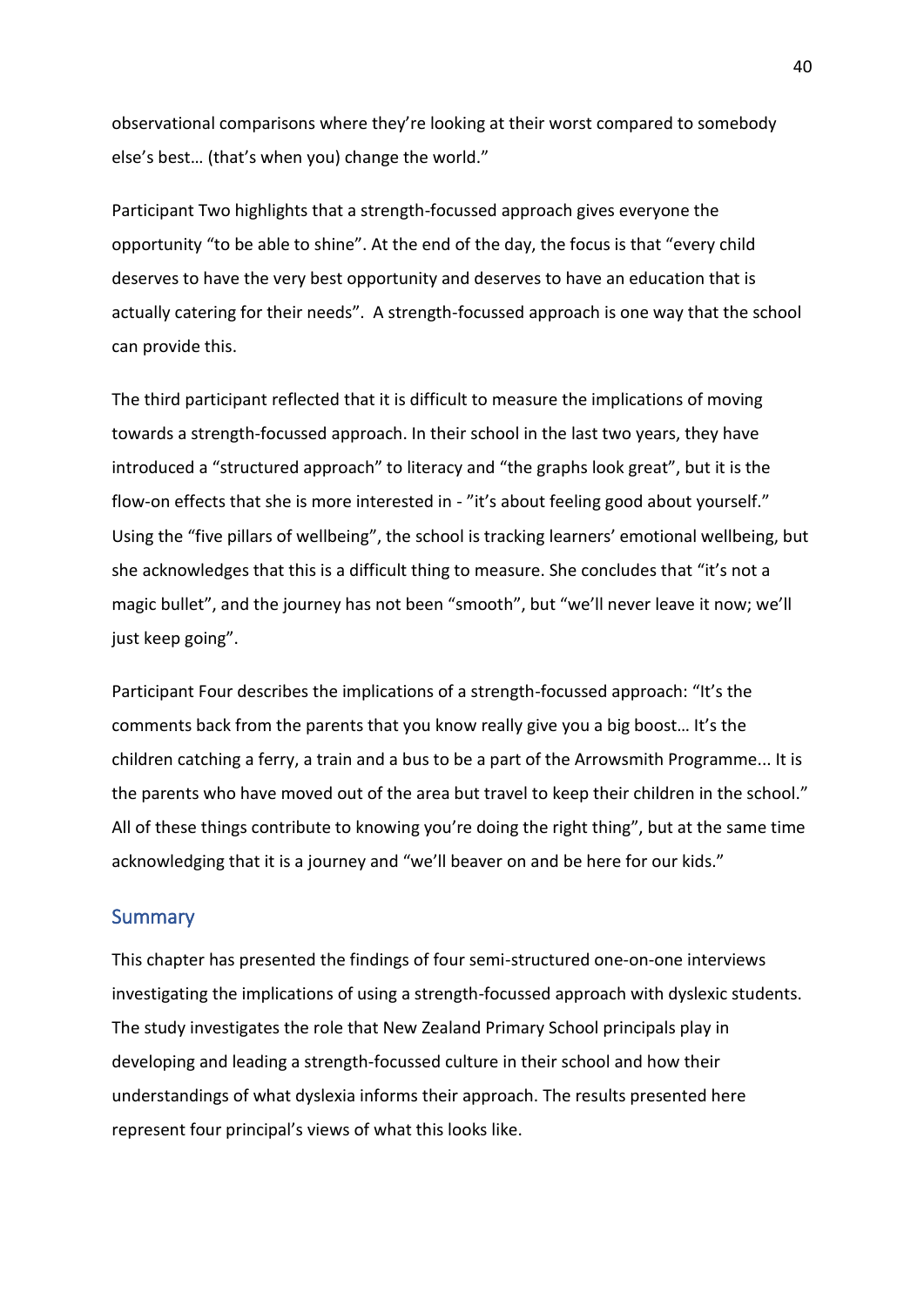Three themes have emerged from the data; firstly the importance of knowing our learners as individuals; secondly, the value of intentional professional development for teaching staff; and thirdly, the understanding that becoming a strength-focussed school is a journey, not a destination.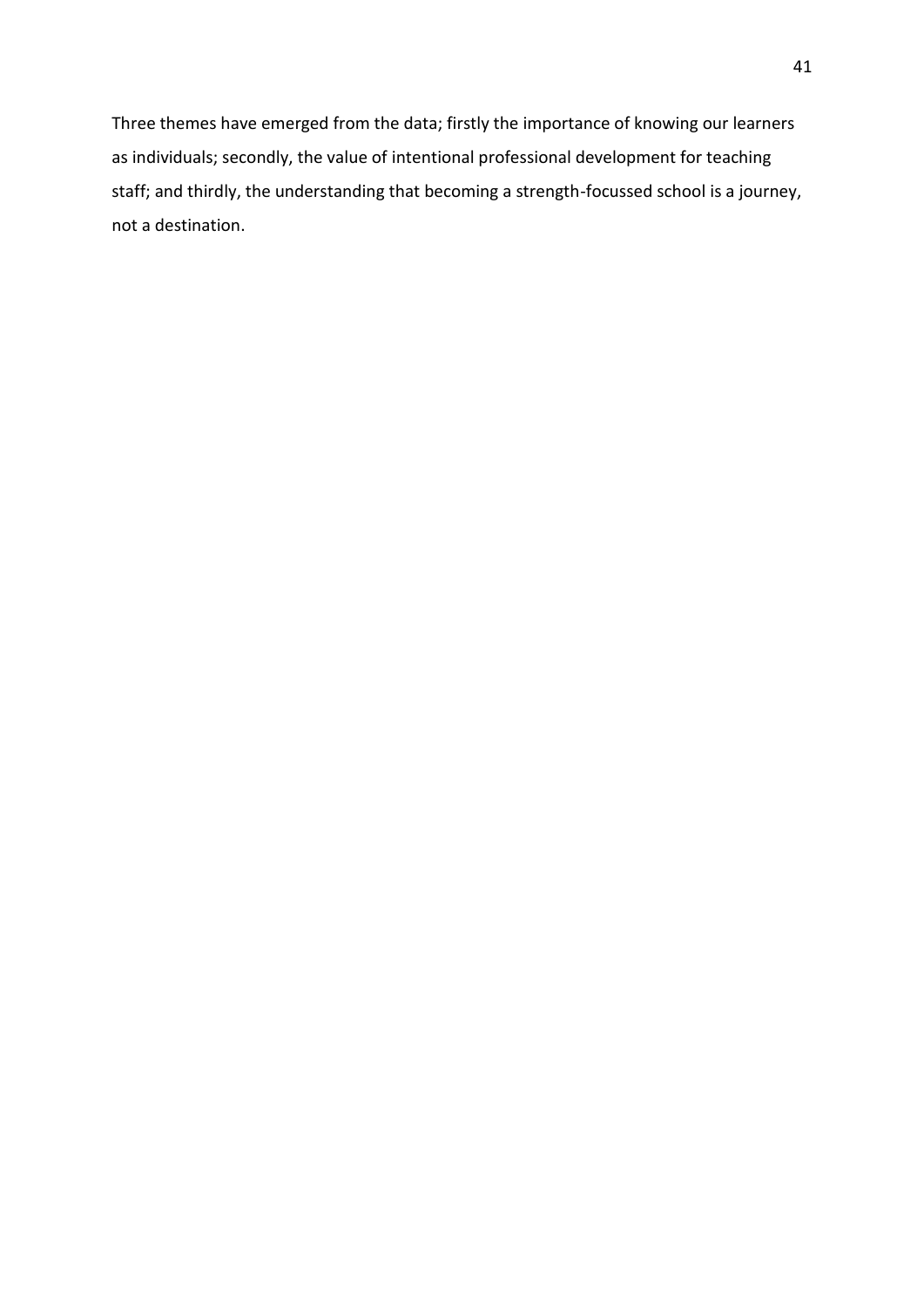## Chapter Five: Discussion of findings

<span id="page-48-0"></span>Chapter Five brings together the overall findings from the research interviews, linking them to the conclusions drawn in the literature review. This chapter is arranged by the three key themes that emerged through the interview process. Firstly, the importance of knowing our learners as individuals. Secondly, the value of intentional professional development for teaching staff. Thirdly, the understanding that becoming a strength-focussed school is a journey, not a destination. The limitations of this study are discussed at the end of this chapter, as well as recommendations for future study in the area of dyslexia and strengthfocussed primary schools in New Zealand.

## <span id="page-48-1"></span>Introduction

I

I

I

I

I

Ļ

The aim of this study was to examine what education leaders understand about dyslexia and to determine how they are creating a culture of success for dyslexic students in their schools. This year (2020), the New Zealand Ministry of Education published a report called "About Dyslexia", stating that schools should "support students to see themselves as successful learners by identifying and building on the strengths, knowledge, and skills that students already have. Design learning experiences that value and connect to individual strengths"(New Zealand Ministry of Education, 2020, p. 18). This is a big task for schools to undertake if they are to fully embrace the completeness of this challenge. The schools interviewed as part of this research were already on this journey, but acknowledged that their schools were atypical and that the journey to venture down this path was "one massive learning curve", but one that was "lifechanging".

#### <span id="page-48-2"></span>Theme one: The importance of knowing learners as individuals

A key theme that emerged from all the participants in this research project was the importance of understanding that each child is unique. Within the school context, we need to recognise and appreciate individuality and the diversity this creates. Every child has their own individual set of strengths, areas for growth, weaknesses, and talents that are shaped by their culture, family background, and socio-economic situation. The combination of these creates the uniqueness of each individual learner that enters the school gates. The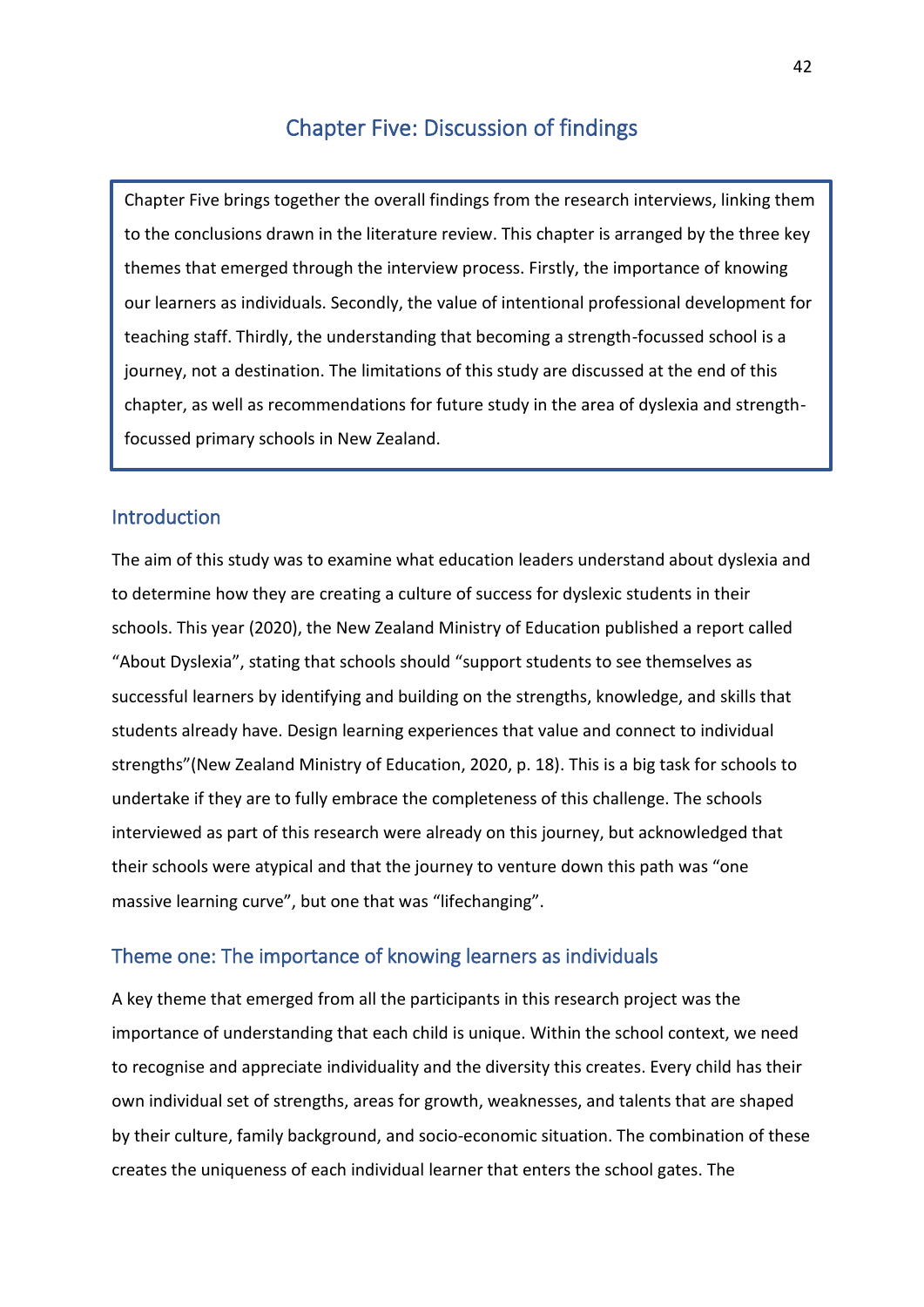recognition and understanding of a child as a unique individual is particularly important for students who sit 'outside the norm' and require additional support and attention, such as dyslexic students. This idea is supported by an Australian study that investigated the perceptions of children with dyslexia and their parents, finding that schools that had a 'child-centred focus' (meaning they focussed on understanding the student as an individual) were perceived as more successful for dyslexic students by their parents (Leitão et al., 2017). Knowing a child and appreciating their uniqueness was displayed and highlighted in different ways by the four participants' schools, but the common thread was that the implications of embracing this mindset impact on multiple facets of school life. School culture, induction of new staff, students and families, school policies, allowances and adaptations to students learning, curriculum content and presentation are just some of the ways the participant schools considered the child as a unique learner.

As a part of knowing learners as individuals, the findings identified the importance of knowing students' families and being in close communication with them, with the understanding that we are all on the same 'team', working together to best meet the needs of the students and giving them opportunities to flourish. This idea is supported by Bywater and Webster-Stratton (2015), who believe that when parents and teachers partner together, it is beneficial to a child's emotional, social, and academic wellbeing.

To know learners as individuals is to understand them. Early identification has been highlighted as a key factor in supporting dyslexic students in their journey by both the participants, the LSAP (Ministry of Education New Zealand, 2019), and key researchers in the field of dyslexia (Brady et al., 2009; Dehaene, 2009; Eide & Eide, 2012; Gaab, 2019; Ozernov‐ Palchik & Gaab, 2016). While debate exists about the value of using the dyslexia 'label' between participants, there is agreement that early diagnosis and intervention are critical, due to the greater plasticity of the brain (Gaab, 2019) and reduced psychosocial side effects for dyslexic students (Ozernov‐Palchik & Gaab, 2016). Early identification is about getting to the heart of the issue with a student. In terms of identifying dyslexic students, participants talked about things 'not adding up', with students' ability in some areas not matching what students could do in other areas. The participants saw the assessment or identification of dyslexia as being about understanding the 'why' and pinpointing where the issue was to best help the student in their learning.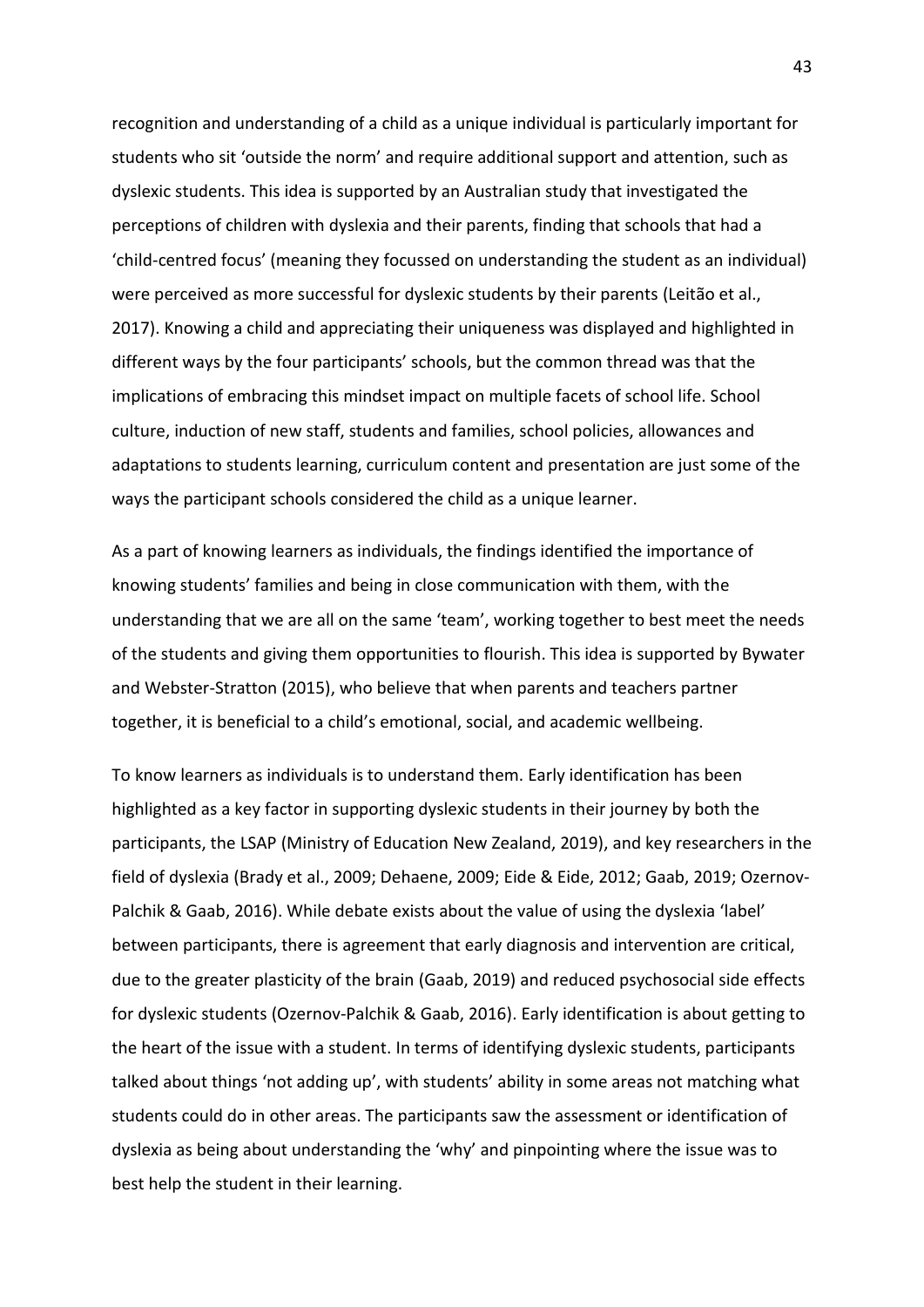The "Matthew Effect" is a phrase coined by Merton (1968) and is based on the Biblical parable of the talents. This concept of the 'rich getting richer and the poor getting poorer' was initially used in the field of science. Subsequently, many academics have applied this phrase to a myriad of different disciplines. In terms of reading, van Bergen et al. (2018) studied siblings and twins in the Netherlands and determined that students who were good readers read more than children who found it difficult, therefore, the more able readers gained more reading mileage and progressed faster, making the gap between the more able students and less able wider and wider, hence the Matthew Effect. In their research, van Bergen et al. (2018) highlighted that the earlier children are identified as dyslexic, then the faster interventions can put in place and hence alleviate the Matthew Effect. Whilst none of the participants in this study explicitly mentioned the Matthew Effect, they did highlight the importance of early intervention for dyslexic students, otherwise the gap would continue to grow.

Early dyslexia diagnosis has been emphasised as also being important by students themselves. A study conducted in Australia investigated the various perspectives of dyslexic children and their parents. One aspect of the study considered the students' experience prior to and following a diagnosis of dyslexia. They found that prior to the diagnosis, students' self-efficacy was consistently negative across all of the participants. Once diagnosed, the results were more mixed. For the majority of students, being diagnosed as dyslexic provided some relief as it provided answers and opened avenues of support. Whereas for other students, it felt like a life sentence (Leitão et al., 2017).

In 2012, the New Zealand Council for Educational Research produced a report for the New Zealand Ministry of Education titled "Supporting future-oriented learning & teaching- a New Zealand perspective". The report stated that one of the key principles of education in the  $21<sup>st</sup>$  Century was "personalising learning" (Bolstad et al., 2012, p. 3); arguing that the education system needs to change to fit the learner rather than the learner fit the system. In 2019, the LSAP was published in response to the 2016 Select Committee inquiry, which investigated the 'Identification and Support for Children and Young People with Dyslexia, Dyspraxia and Autism Spectrum Disorders in Primary and Secondary Schools'. The Select Committee reported that there were "inconsistencies" and "variable approaches" (Ministry of Education New Zealand, 2019, p. 5) used by schools. This has resulted in one of the six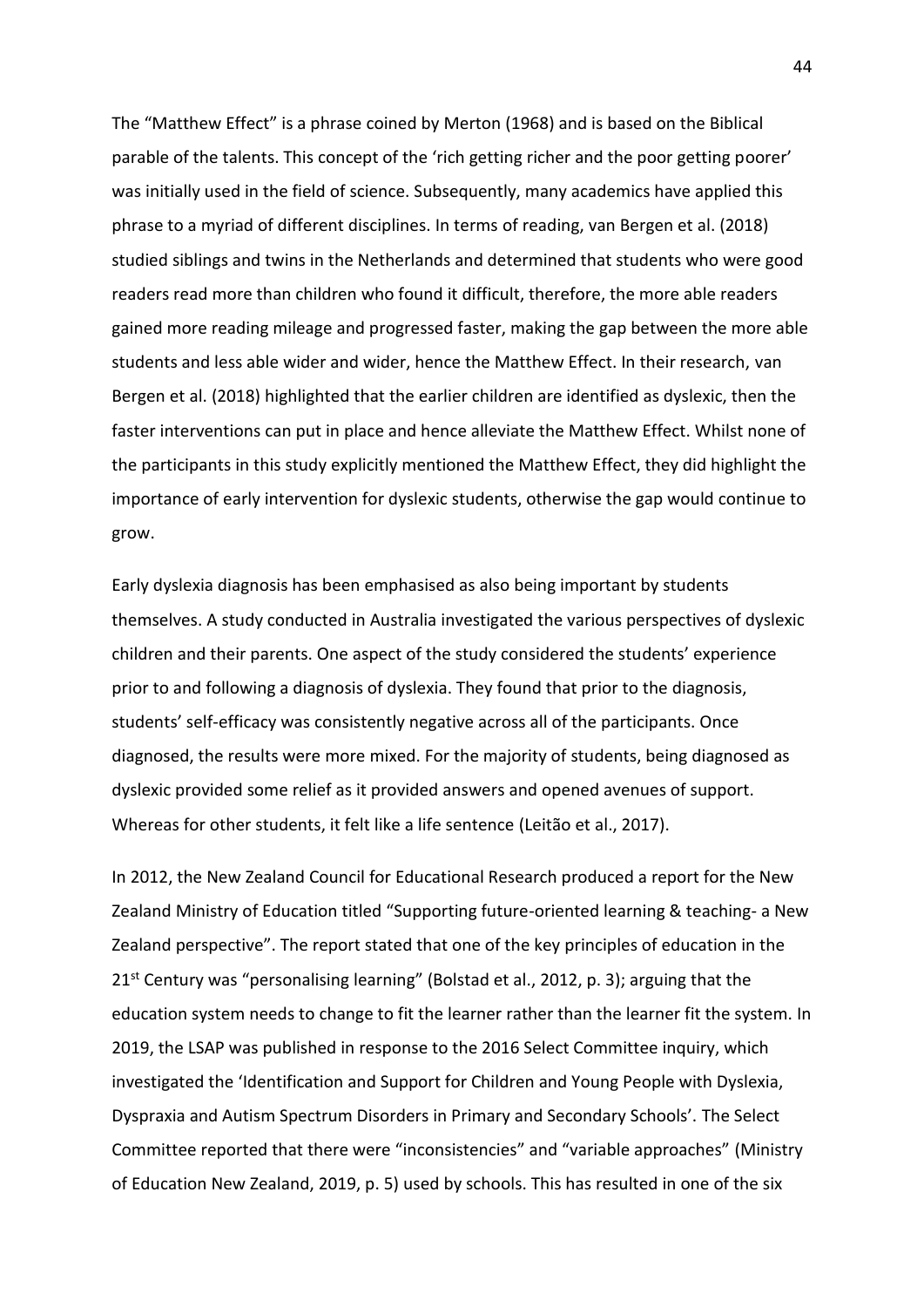strategic priorities of the LSAP being to provide "additional, more flexible supports for neuro-diverse children and young people" (Ministry of Education New Zealand, 2019, p. 6). This suggests that the Ministry sees this as a key focus area that schools need to put more energy, focus and resources towards, in order to better support their neuro-diverse learners.

As educators, we need to recognise and support the uniqueness of every student. The schools represented in this report were intentional in the way that they worked with and understood their neuro-diverse students, and the culture of the school reflected this. Differentiation was made in the way that student work could be presented, changes were made to how students were assessed, and discussions around what 'success looked like' was happening in some of the schools. Accommodations were made by some schools around expectations in terms of school start and finish times. One school provided different types of classes to better meet students' needs, such as bi-lingual and full Maori immersion classes. According to Yang (2016), how students feel about school leaves a lasting imprint. It impacts on their confidence, their resilience, self-esteem, and how they deal with challenges as an adult. When we acknowledge the child as a unique individual, they feel valued and secure in who they are. To summarise, all the schools in this study highlighted that meeting the needs of the individual student based on their unique needs, strengths, and circumstances is extremely important for enhancing student learning.

## <span id="page-51-0"></span>Theme two: The value of intentional professional development and ongoing learning for teaching staff

Effective professional development should be intentional, driven by school leaders' vision for the school and their students, and based on best evidence. The outcome of investing in professional development is more skilled teachers and improved student outcomes. Resources, both financial and time, need to be invested into professional development for it be effective and lasting (Pont, Nusche, & Moorman, 2008).

Creating a culture of success for dyslexic students in our schools requires intentionality. All the school leaders interviewed in this research were intentional about the type of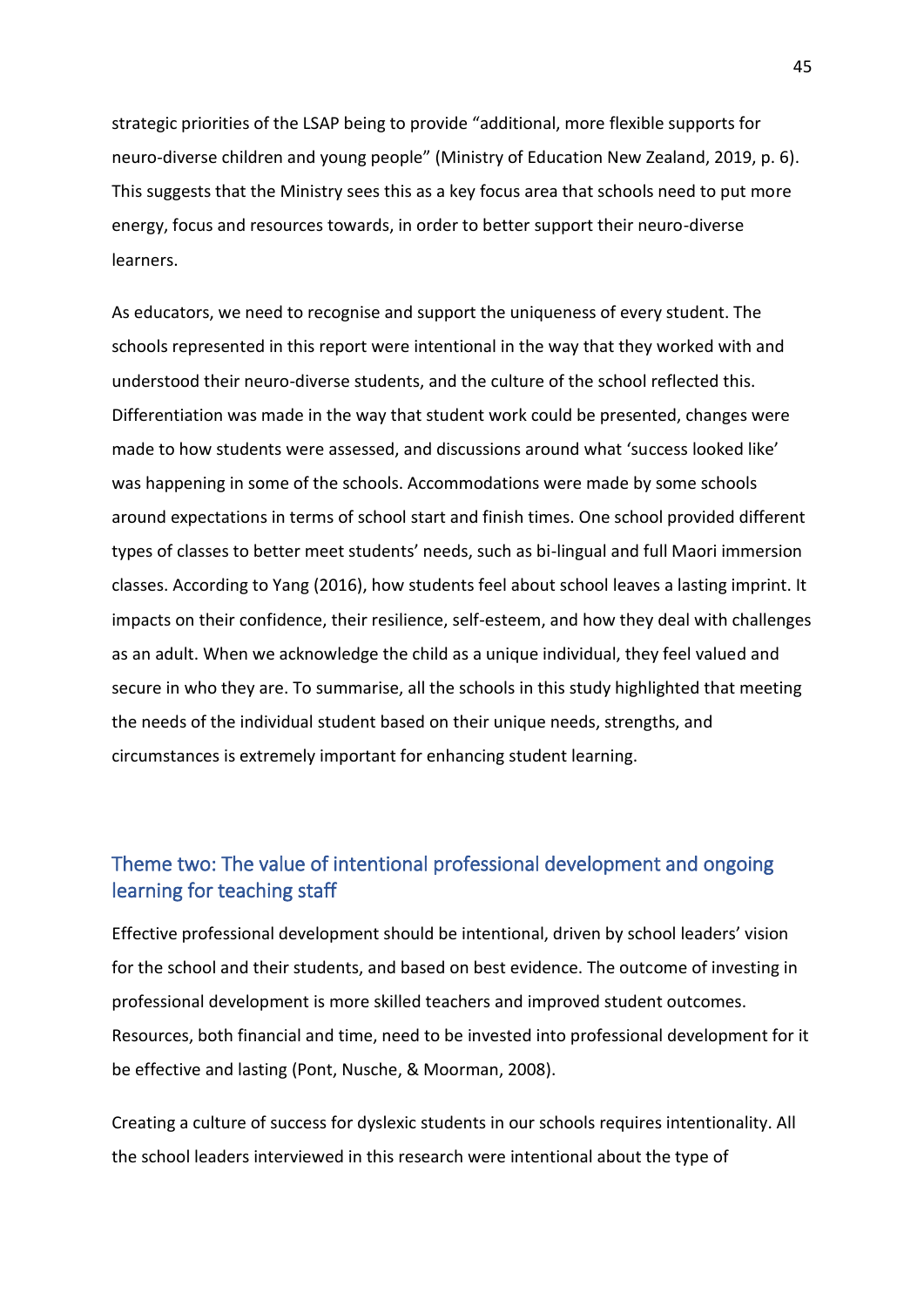professional development that took place in their schools. They could articulate their focus areas, and teacher learning was cumulative and sequentially planned. While not all of the school's foci for professional development was dyslexic students, they were all focussed on upskilling teachers to create better outcomes for students. Two of the four schools had concentrated their professional development on the 'science of reading', using an explicit and systematic approach to teaching reading; an approach which has been proven by numerous experts as being the most effective way to teach reading, and especially beneficial for dyslexic learners (Dehaene, 2009; Hanford, 2018; Pugh & McCardle, 2011; Shaywitz & Shaywitz, 2003). While the focus of this research is not to examine different approaches or programmes, it is important to acknowledge that research has highlighted a lack of teacher knowledge in how to teach reading both here in New Zealand and internationally (Castles, Rastle, & Nation, 2018; Gaab, 2019; McCutchen et al., 2002; Moats, 2009, 2014; Pugh & McCardle, 2011; Redford, 2019). Tunmer et al. (2013) go as far as to suggest that New Zealand's poor international reading statistics are a result a lack of teacher knowledge around the best way to teach reading. Currently, a petition is calling for the government to ensure all Year 1 teachers in New Zealand are trained and teach using explicit and systematic phonics instruction. The petition claims that the current methods of literacy instruction in New Zealand are not inclusive because they do not teach in a manner that best supports dyslexic students learning. Three of the four schools interviewed explicitly highlighted that they teach students to read using explicit and systematic phonics instruction. With respect to the fourth school, the interview did not address this aspect of professional development. This intentionality with respect to improving the way teachers are teaching reading not only assists those students with dyslexia but all students.

One of the primary roles of education leaders is to support their teachers (Cardno, 2012). Providing teachers with relevant, evidence-based professional development that leads to changes in practice is about valuing teachers as professionals and giving them the tools to be the most effective teachers they can be. One participant in this study articulated her role as a principal as being about focusing on her "team": "If I've got a team that has opportunities to be great, then that filters through to the kids". According to Marzano, Waters, and McNulty (2001), the upskilling of teachers is fundamental to enriching student learning and is one of the key responsibilities of leaders in education. Cited in Cardno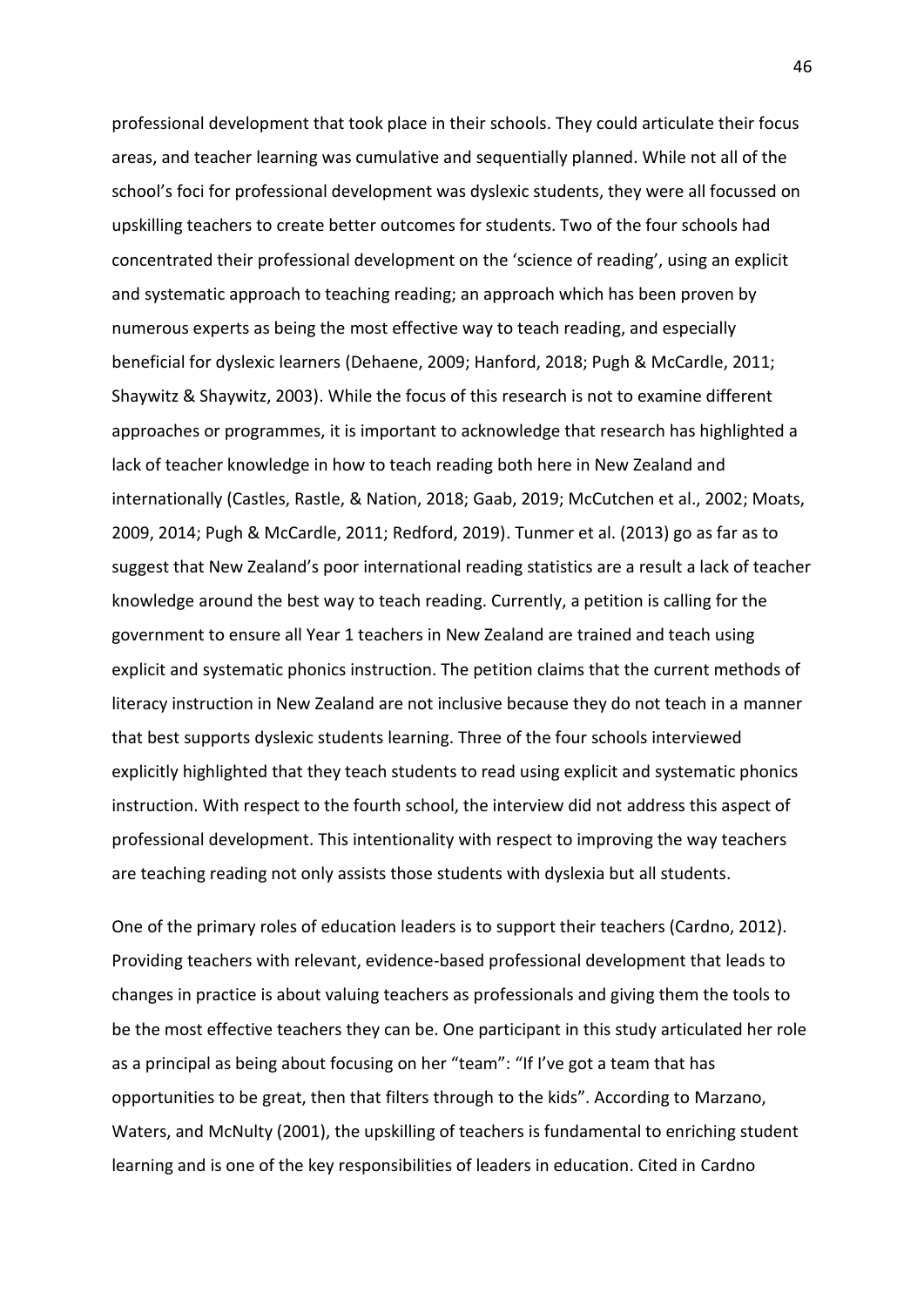(2012), Bush concurs, arguing that schools should be the "ultimate learning organisations, as that is their central purpose"(p. xi). However, he cautions that achieving this is not straightforward. One of the participants commented that the school motto "ready, willing and able to learn together" applied to educators in their school community as well as students. Another participant discussed how at their school, they had reviewed what was currently happening, looked at student results and decided that "whatever we were doing wasn't enough for some of the kids", resulting in the introduction of a new programme and investment into professional development. Hattie (2012) challenges educators to be aware, to know what is working and what is not, allowing this to inform change and guide teacher professional development.

School leaders choose the direction of professional development, key focus areas and how resources are allocated. Participant One stated that "schools are reflective of what the principal decides their priorities to be". Having this mindset and understanding at the forefront of a school is important because it then shapes everything else. Caution is given by Tunmer et al. (2013) that it is not just about throwing more money or energy into professional development, citing in their 2013 report that over "\$200 million" (p.33) was spent per year on teacher professional development by the Ministry in New Zealand, but this did not result in a change in overall reading achievement. The report stated that a "fundamental change" (p.34) needs to be made to the way literacy is taught in New Zealand; it needs to be intentional and research driven. Participant Three discussed their school's investment into the outworking of the science of reading professional development, citing approximately "\$40,000 last year, \$60,000 this year". The school was in the second year of this being an area of focus and acknowledged that this was a big investment of both time and resources for the school, but they considered the outcomes were worth that investment.

In terms of dyslexia, what we understand about dyslexia informs our approach to the way we teach dyslexic students. The participants varied in their understanding of dyslexia, but for all of them, it was an area of interest and something they wanted to grow in and learn more about. The New Zealand Ministry of Education report published this year has arguably been published due to a lack of support for dyslexic thinkers in New Zealand schools (New Zealand Ministry of Education, 2020). Organisations such as the New Zealand Dyslexia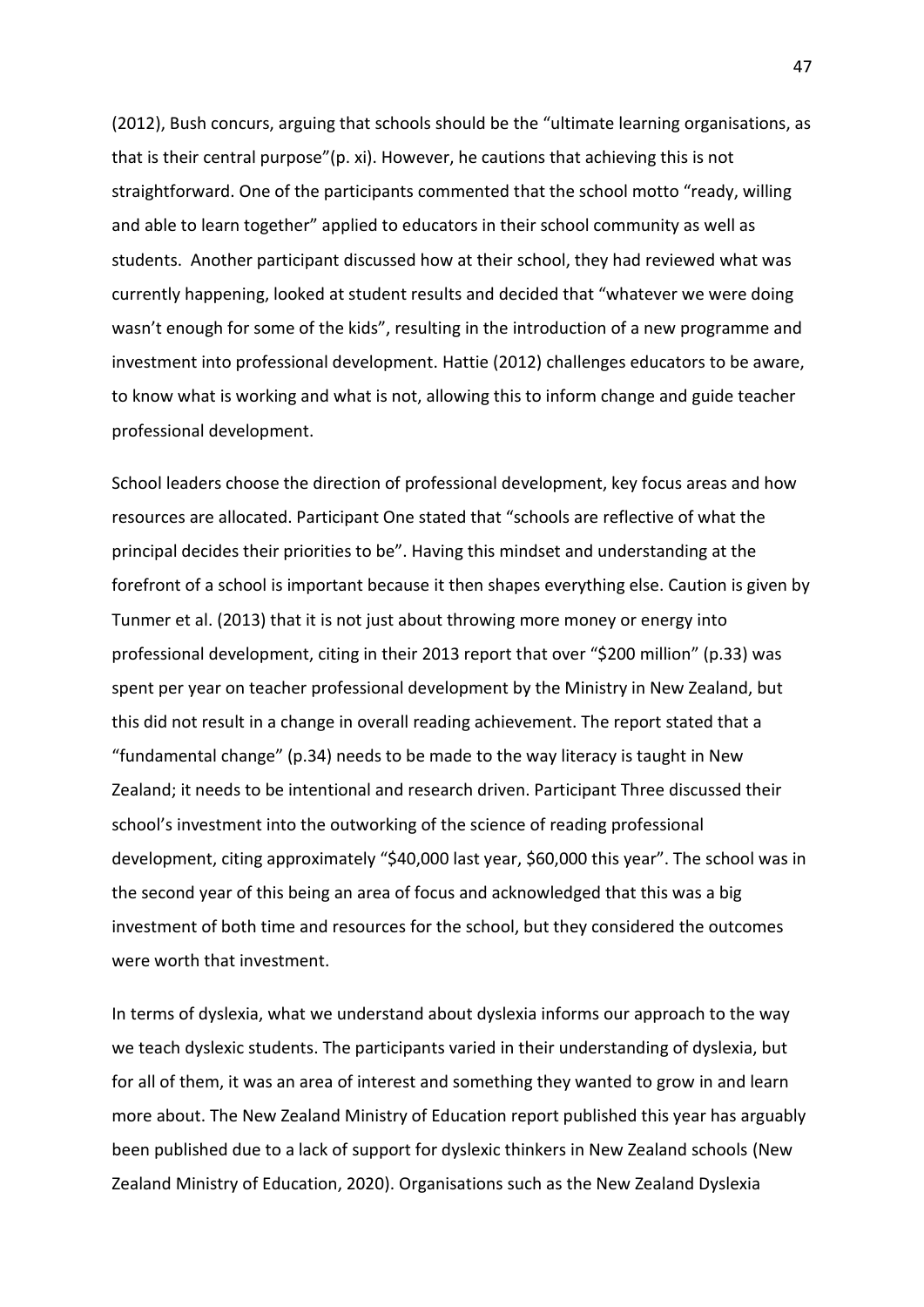Association, Learning Matters, Liz Kane Literacy and the Facebook groups such as Dyslexia NZ Evidence-based Support Group are all calling for the government to do more for dyslexic students. Thaxton Berrett (2019) argues that a teacher's knowledge and understanding about dyslexia is a determinant of a dyslexic student's success. Conner (2015) takes it a step further and argues that student success is not just about teachers' knowledge but also about what teachers believe about students. If teachers believe their students can be successful, then their focus is on making them shine. This idea is reinforced by the study conducted by Leitão et al. (2017), who reported that dyslexic students who had positive school experiences attributed this to having supportive teachers who had a good understanding and knowledge about dyslexia. Unfortunately, this was not the experience of the majority of dyslexic students who participated in that study. New Zealand Deputy Secretary of Education, Katrina Casey acknowledges that "more work needs to be done to build teachers' capabilities to meet diverse learning needs" (Education Central, 2019), suggesting that further professional development is needed for teachers in this area.

## <span id="page-54-0"></span>Theme three: The understanding that becoming a strength-focussed school is a journey, not a destination

A school focussed on student strengths has a glass-half-full outlook. It recognises that every student, regardless of ability or disability, has strengths that are worth celebrating and developing. Teachers acknowledge and work with students in their area of weakness, but do not allow this to become the central focus. Each of the schools interviewed as part of this research identified with being strength-focussed and acknowledged the value in recognising students' strengths. The degree of focus on strengths and the way this was displayed in each school setting varied between the schools.

The school culture shift to a strength-focussed outlook is important. K. Robinson (2011) proposes that if we do not acknowledge students' strengths in our education system, then there is the possibility that they may never fully discover or recognise these strengths for themselves. According to a report conducted by the Children's Commissioner (2018) on student emotional wellbeing highlighted that students want their strengths to be recognised and understood in the school context. When asked about the implications of having a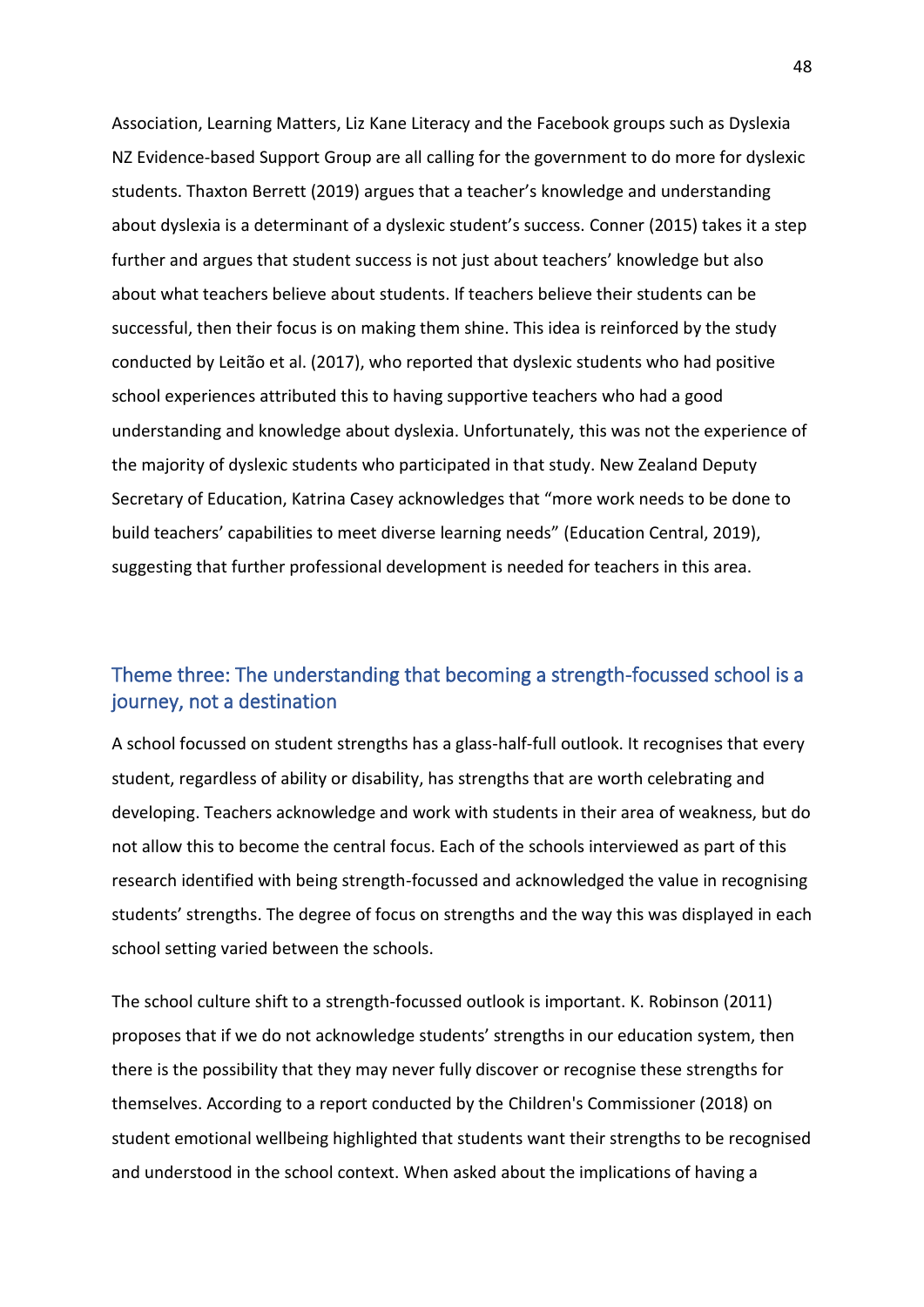strength-focussed approach with dyslexic students, one participant said, "There is nothing more important than this. Because for these children, it is the disparity between their intelligence and their performance, in one little narrow area, that completely ruins their sense of self. We cannot be having that."

The 2020 'About Dyslexia' report calls for schools to recognise dyslexic students' strengths (New Zealand Ministry of Education, 2020). To make this shift requires change. Waters et al. (2005) say that school leaders lead change through school culture that then infiltrates all aspect of the school community over time. Interestingly a New Zealand study of six schools that lifted their literacy achievement identified school culture as one of the main contributors to their success (The New Zealand Council for Educational Research 2019). Participant One identified their school culture as being strength-focussed but acknowledged that this was something that students initially struggled to embrace when they first started at the school, implying that to develop a strength-focussed school culture requires students to embrace it as well. Building a strength-focussed culture starts with a school philosophy and over time, students themselves start to believe and see that they have strengths. This participant used words like "shaping" and "building" this philosophy into students. Nicholson and Dymock (2015) found in their own personal experience with dyslexic students that students often hear of the concept the 'gift' of dyslexia, and find this phrase somewhat frustrating as they struggle with the basics of reading and writing and don't see this as a gift!

Changing school culture happens over time and requires investment from all stakeholders for it to be fully embedded. The California Teachers Association (2017) identified seven components that schools used to shift their culture to a strength-focussed culture: focusing on the future, understanding that it takes resilience to reach goals, acknowledging the importance of the parent and school partnership and that all the stakeholders in the school are responsible for student learning. Learning rather than teaching is the focus, encouraging students to be supportive of each other, and setting work for students that is relevant and purposeful. Throughout the four interviews, all of these components were discussed by at least one of the participants.

The process of becoming a strength-focussed school is a journey, not a destination. None of the participants interviewed indicated that they had arrived. Instead, they discussed the

49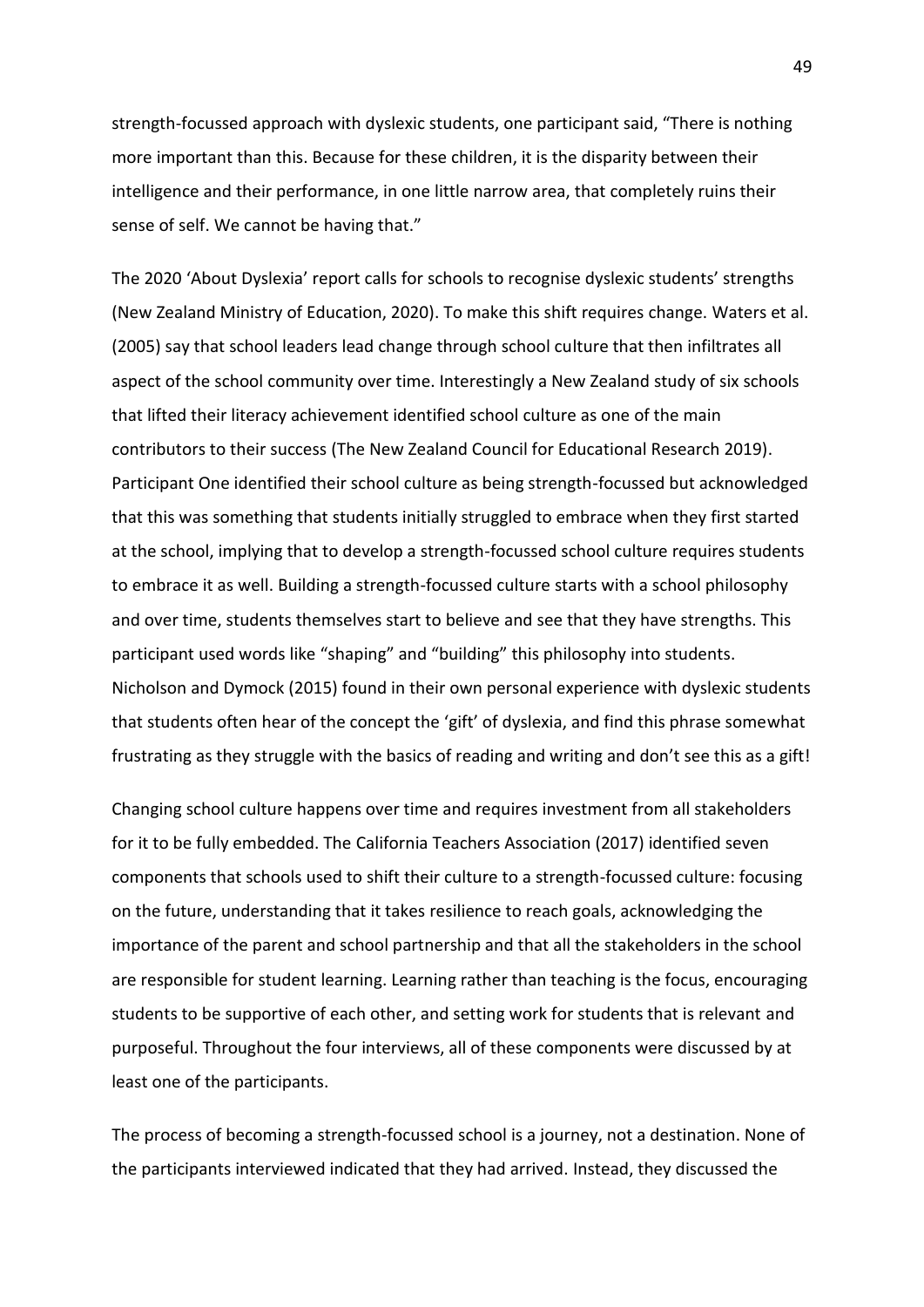conversations that were taking place in their school as a result of this journey. They talked about the value of the changes that they had made to date, the importance of not just students but staff also working in their areas of strength, and parent partnership as an important part of this journey to creating a culture of success for in their schools. K. Robinson (2011) says that "Transforming education in general is always about transforming individual schools" (p.262). It is not about creating cookie cutter schools; it is about schools finding and developing a culture that meets the unique needs of their community.

Developing a strength-focussed culture is about recognising that all students have strengths but, in this case, particularly dyslexic students whose weaknesses can often be the focus in schools. This requires both time and intentionality by the school leadership. Each school needs to go on its own journey to create such a culture that is reflective of both their community and their learners.

#### <span id="page-56-0"></span>Limitations of this study

Limited research has been conducted internationally about how school leaders' perceptions around dyslexia inform their practice. There is also a lack of research on the implications of having a strength-focussed school culture and how this impacts dyslexic thinkers' learning and wellbeing. During the course of the interviews, the lack of New Zealand research in these areas was highlighted by more than one of the participants calling for the need of more local study in these areas.

Qualitative research by its nature is based somewhat on interpretation, according to (Cohen et al., 2017), and the researcher acknowledges that this results in generalisations being made that are a reflection of their epistemology and judgement (Braun & Clarke, 2006). The small sample size and the limited research in this field provides caution in making generalisations for the wider population (Cohen et al., 2017).

Using one form of data collection is also problematic, and the responses obtained from the participants are heavily based on their ability to articulate their ideas (Cohen et al., 2017). Using a mixed method data collection method would have been beneficial for triangulating data (Merriam & Tisdell, 2016) or interviewing a different set of participants such as dyslexic adults to learn from them what was beneficial or detrimental during their time at school.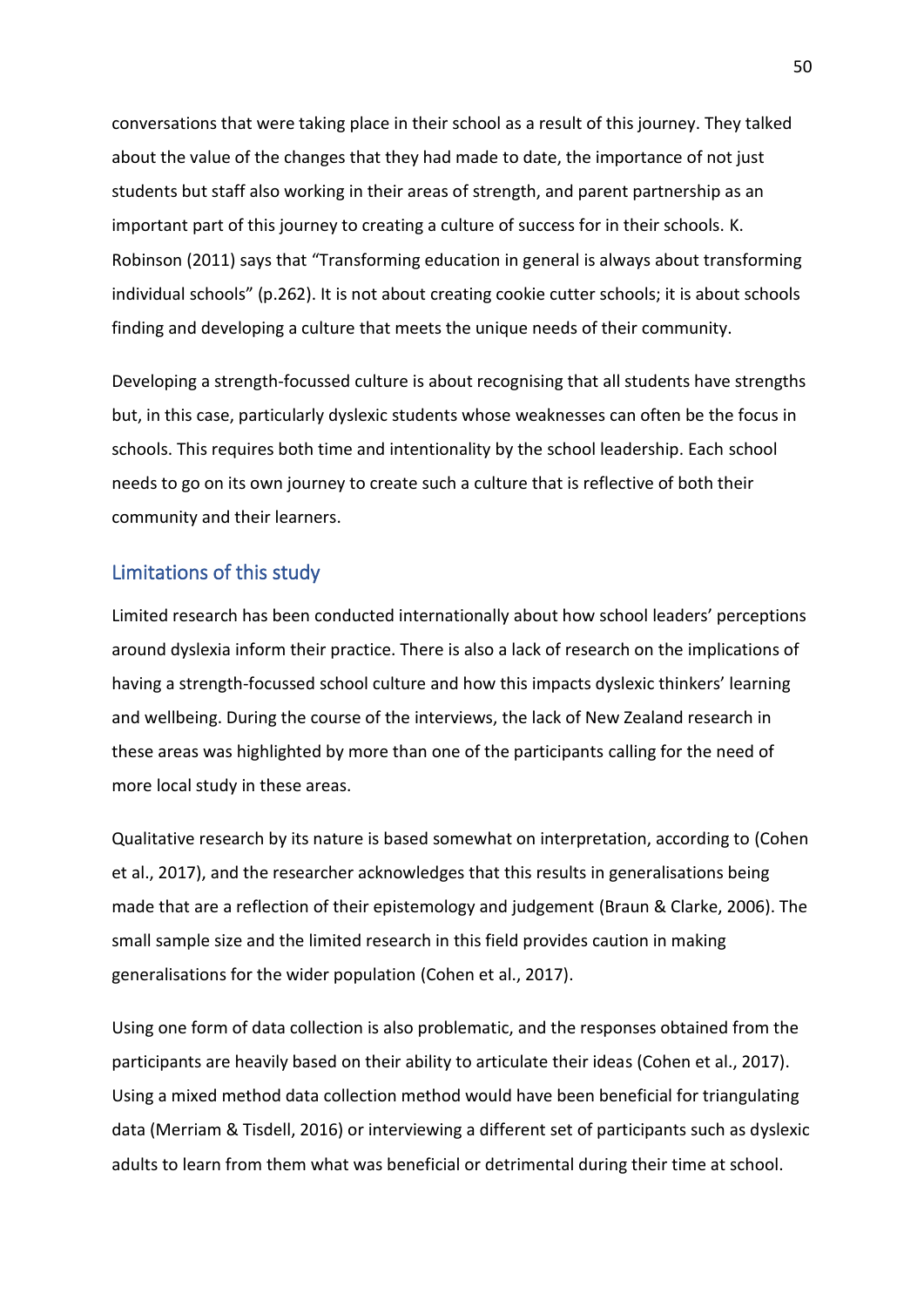#### <span id="page-57-0"></span>Recommendations for future research

The publication of the LSAP 2019 – 2025 demonstrates that support for neuro-diverse learners is currently a focus area of the New Zealand Ministry of Education. The plan highlights that changes need to be made to how we identify and work with neuro-diverse learners in our schools, indicating that for most schools, a shift is required (Ministry of Education New Zealand, 2019). Additionally, the About Dyslexia plan published in 2020 reiterates the need for change. The publication of these two reports implies that there is further scope for research into how this can be practically implemented into New Zealand schools. The limited scope of a 60-point dissertation has meant that the researcher feels that they have only scratched the surface in this area. There is opportunity for further research that would delve deeper into principals' perceptions of dyslexia and their impact on school culture. Specifically, research into:

- How education leaders can shift from a balanced approach to literacy instruction to a structured, explicit approach.
- What are the challenges associated with shifting a school culture to strengthfocussed?
- Hearing from dyslexic students in New Zealand- what works and does not work for them?
- Case study- what can we learn from principals who have made the shift to creating a dyslexia-friendly school culture?
- What professional development do New Zealand schools need to undertake to ensure that their teachers have a good understanding of what dyslexia is and how they can support dyslexic thinkers in their school?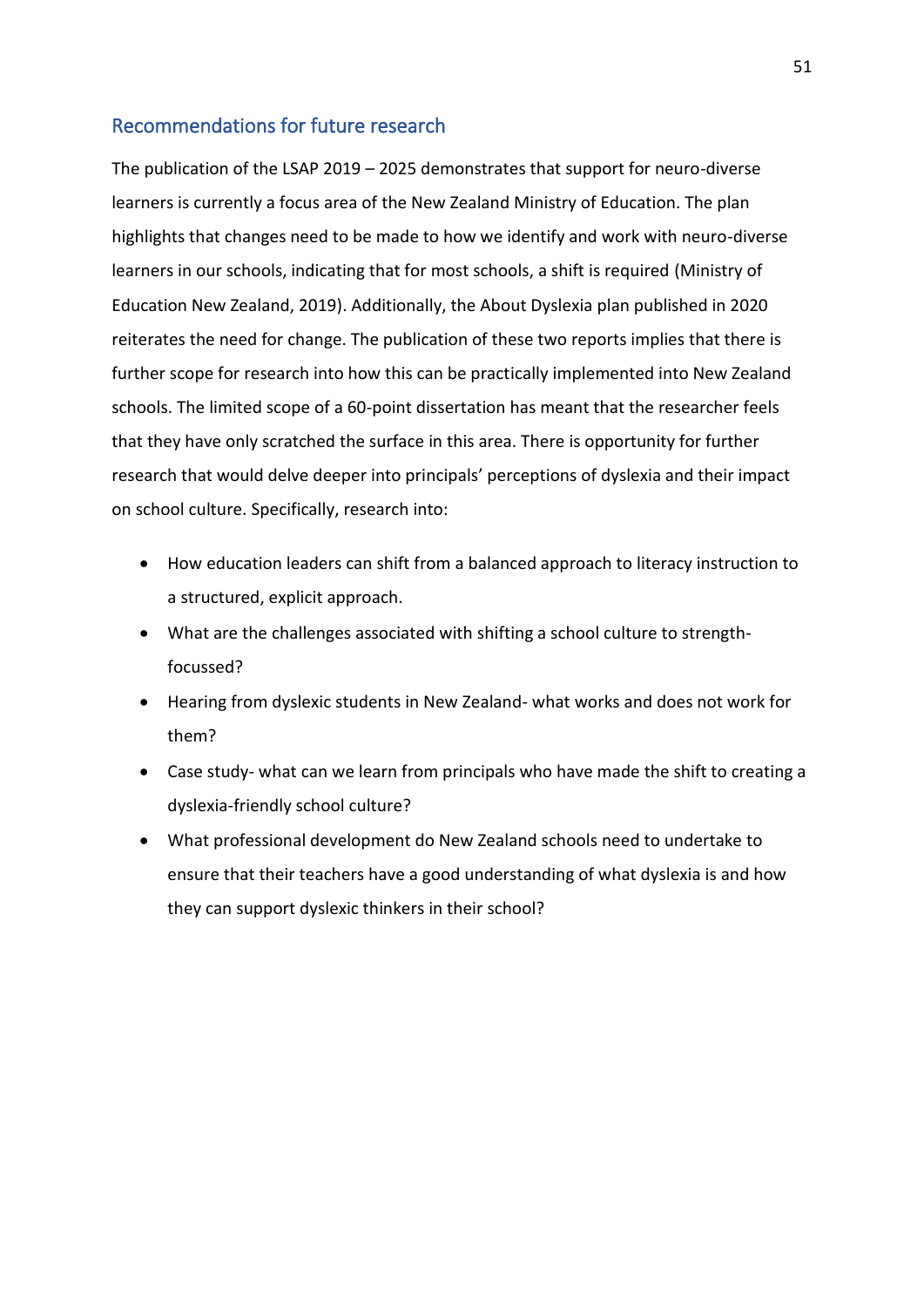## **Conclusion**

<span id="page-58-0"></span>*"The single most important implication of research in dyslexia is not ensuring that we don't derail the development of a future Leonardo or Edison; it is making sure that we do not miss the potential of any child. Not all children with dyslexia have extraordinary talents, but every one of them has a unique potential that all too often goes unrealized because we don't know how to tap it" (Wolf & Stoodley, 2008, p. 209)*

It is well understood that principals are responsible for setting the culture and direction of a school. This paper explored the key aspects on how principals can shift to a strengthfocused school culture for the purpose of empowering dyslexic students.

Firstly, dyslexia is complex, yet understanding it is vitally important. The role of education is to equip and prepare students for adulthood. To do this, we need to know students as individuals, believing that every person is unique and has distinctive abilities and strengths that should be identified and valued (K. Robinson, 2011). Early identification is essential in valuing students and vital in the general wellbeing of dyslexic thinkers. Waiting for students to fail before identifying them as dyslexic is detrimental to both their self-concept and selfesteem (Ozernov‐Palchik & Gaab, 2016).

Secondly, professional development is a key aspect in developing a culture of success for dyslexic students. It is important that school leaders have a solid understanding of dyslexia and the science of teaching reading, as they are entrusted with the task of leading pedagogy and curriculum development in their schools (McNeil, 2019). Arming teachers with the tools to support dyslexic students so that they feel equipped to teach dyslexic students is essential.

Finally, becoming a strength-focused school is a journey in which the process should be reflective of the community of learners in which it caters for. West (2017) challenges education leaders, arguing that "the time has come to be serious about trying to understand the talents of dyslexics and other different thinkers. I propose that it is time to build a bold and ambitious program that will focus primarily on talent" (West, 2017, p. 191).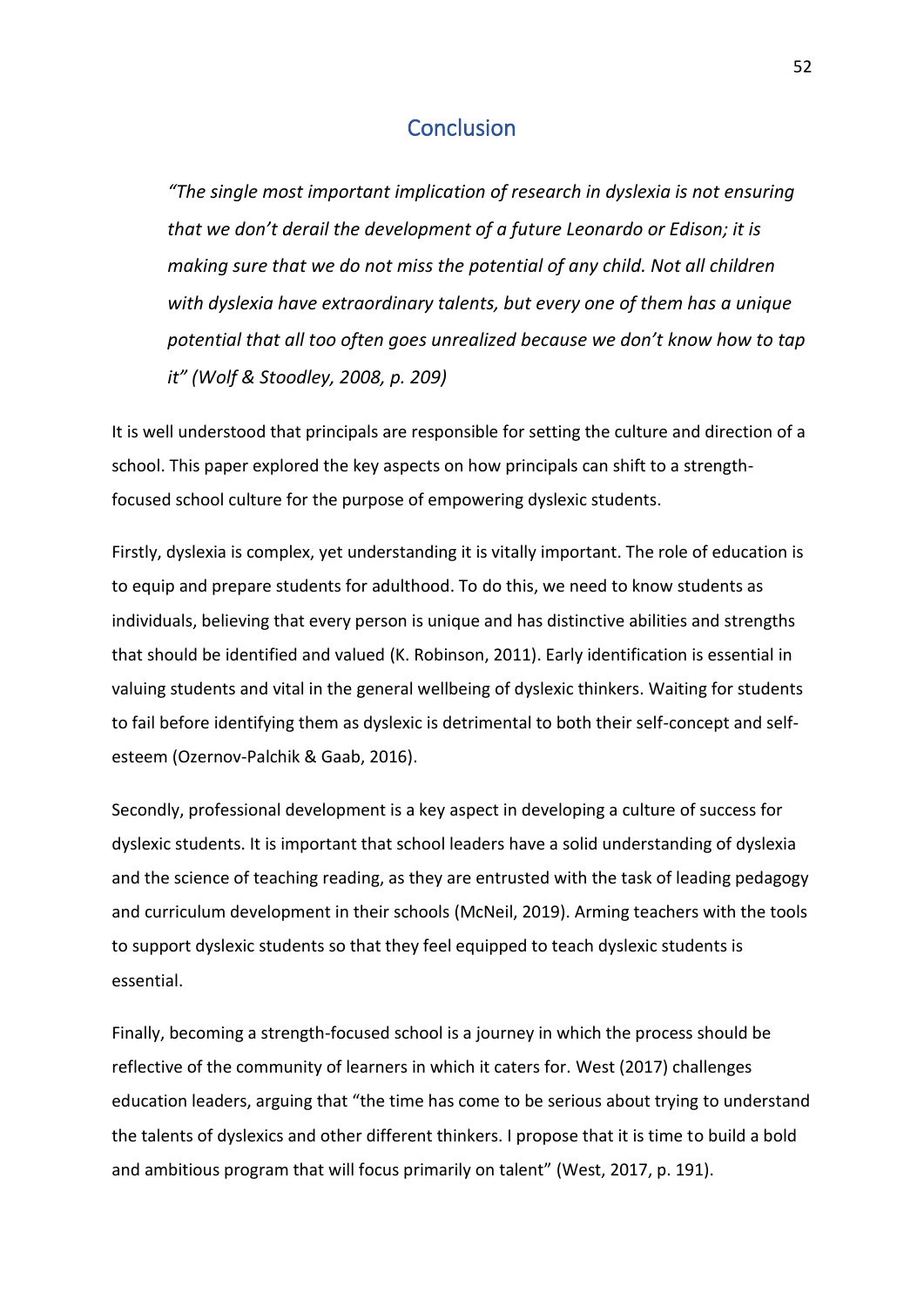With the same sentiment, my hope is that this paper provides practical insights on how principals can make positive changes, along with a platform for further study, and that it will be another step in a journey where academics and practitioners can understand more about this important area of research.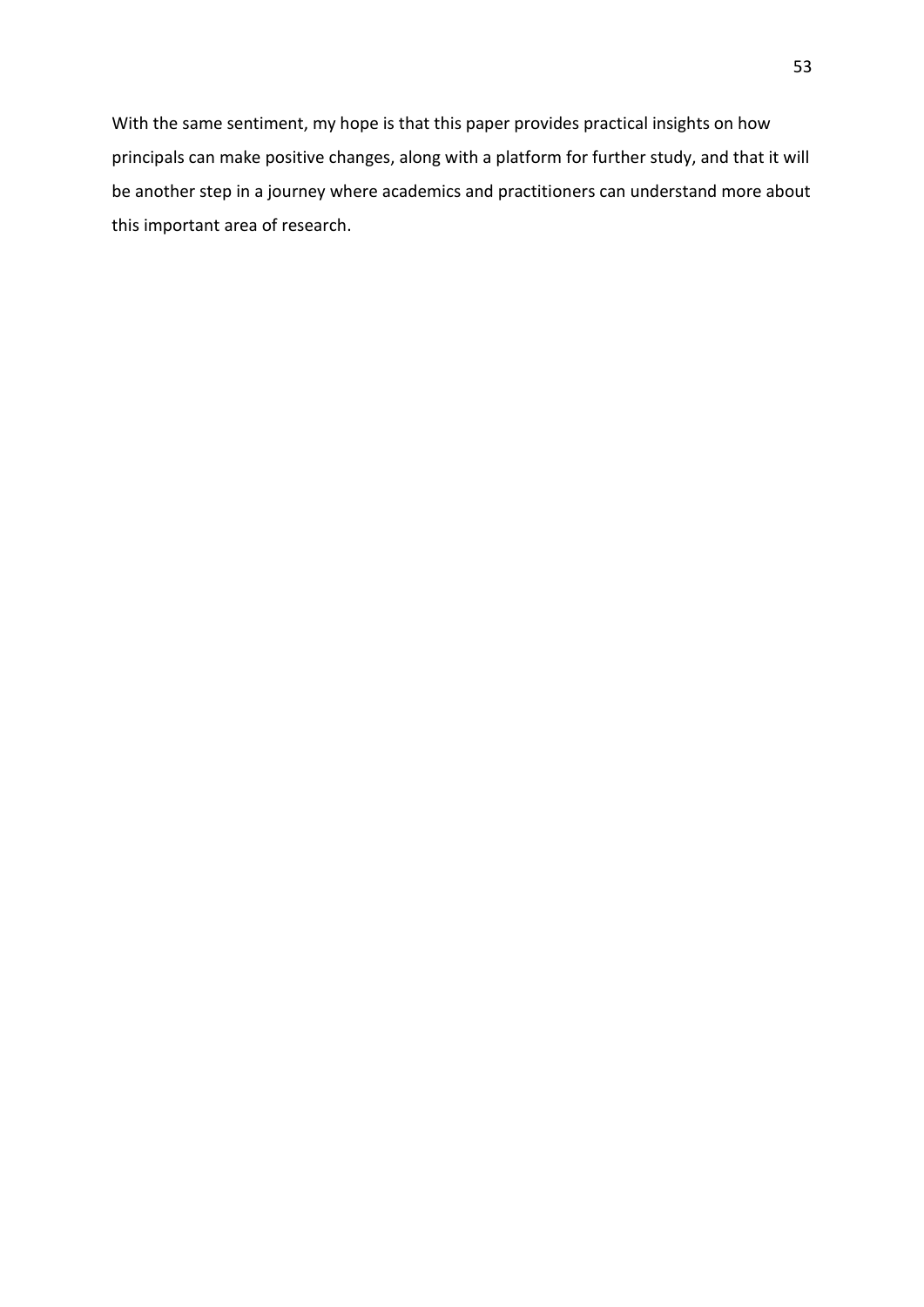## References:

- <span id="page-60-0"></span>Al-Lamki, L. (2012). Dyslexia: Its impact on the individual, parents and society. *Sultan Qaboos University Medical Journal, 12*(3), 269.
- Alton-Lee, A. (2011). (Using) evidence for educational improvement. *Cambridge Journal of Education, 41*(3), 303-329.
- Blaikie, N., & Priest, J. (2017). *Social Research : Paradigms in Action*. Chicester, UNITED KINGDOM: Polity Press. Retrieved from

<http://ebookcentral.proquest.com/lib/aut/detail.action?docID=4783896>

- Blankstein, A. M., Noguera, P., & Kelly, L. (2016). *Excellence through equity: Five principles of courageous leadership to guide achievement for every student*: ASCD.
- Bolstad, R., Gilbert, J., McDowall, S., Bull, A., Hipkins, R., & Boyd, S. (2012). Supporting future-oriented learning and teaching: A New Zealand perspective.
- Bradley, L., & Bryant, P. E. (1983). Categorizing sounds and learning to read—a causal connection. *Nature, 301*(5899), 419.
- Brady, S., Gillis, M., Smith, T., Lavalette, M., Liss-Bronstein, L., Lowe, E., . . . Wilder, T. D. (2009). First grade teachers' knowledge of phonological awareness and code concepts: Examining gains from an intensive form of professional development and corresponding teacher attitudes. *Reading and Writing, 22*(4), 425-455.
- Braun, V., & Clarke, V. (2006). Using thematic analysis in psychology. *Qualitative research in psychology, 3*(2), 77-101.
- Breitnauer, J. (2019). A desperate plea from the parent of speical needs child: we're at our wit's end. *The Spinoff*. Retrieved from [https://www.newshub.co.nz/home/new](https://www.newshub.co.nz/home/new-zealand/2019/04/we-re-at-our-wit-s-end-a-desperate-plea-from-the-parent-of-special-needs-child.html)[zealand/2019/04/we-re-at-our-wit-s-end-a-desperate-plea-from-the-parent-of](https://www.newshub.co.nz/home/new-zealand/2019/04/we-re-at-our-wit-s-end-a-desperate-plea-from-the-parent-of-special-needs-child.html)[special-needs-child.html](https://www.newshub.co.nz/home/new-zealand/2019/04/we-re-at-our-wit-s-end-a-desperate-plea-from-the-parent-of-special-needs-child.html)
- Bryman, A. (2016). *Social research methods*: Oxford university press.
- Bywater, T., & Webster-Stratton, C. (2015). Incredible partnerships: Parents and teachers working together to enhance outcomes for children through a multi-modal evidence based programme. *Journal of Children's Services*.
- California Teachers Association. (2017). *Creating a school culture of success*. Retrieved 4 June, 2020, fro[m http://www.teacherdrivenchange.org/creating-a-culture-of](http://www.teacherdrivenchange.org/creating-a-culture-of-success/)[success/](http://www.teacherdrivenchange.org/creating-a-culture-of-success/)
- Cardno, C. (2012). *Managing effective relationships in education*: Sage.
- Castles, A., Rastle, K., & Nation, K. (2018). Ending the reading wars: Reading acquisition from novice to expert. *Psychological Science in the Public Interest, 19*(1), 5-51.
- Chapleau, N., & Beaupré-Boivin, K. (2019). Interventions to support the development of spelling knowledge and strategies for children with dyslexia. *Education, 9*(1), 1-8.
- Chapman, R. (2019). The Positives of Dyslexia- A neurodiversity perspective. *Psychology Today*.
- Children's Commissioner. (2018). *Education matters to me: Emotional wellbeing*. *NZSTA*.
- Cochran-Smith, M., Barnatt, J., Friedman, A., & Pine, G. (2009). Inquiry on Inquiry: Practitioner Research and Student Learning. *Action in Teacher Education, 31*(2), 17- 32.<https://doi.org/10.1080/01626620.2009.10463515>
- Cockcroft, K., & Hartgill, M. (2004). Focusing on the abilities in learning disabilities: Dyslexia and creativity. *Education as Change, 8*(1), 61-79.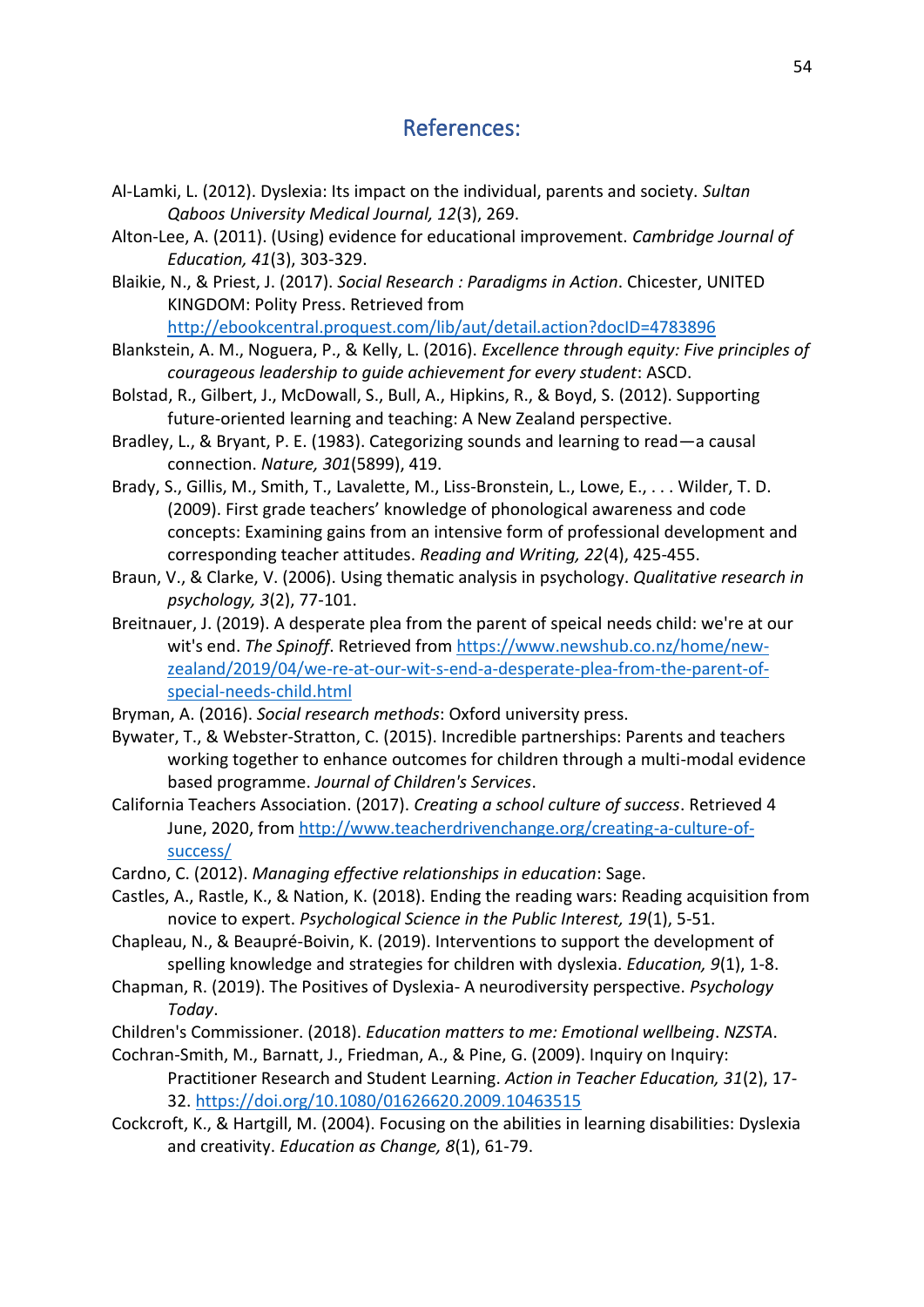- Cohen, L., Manion, L., & Morrison, K. (2017). *Research Methods in Education*. London, UNITED KINGDOM: Routledge. Retrieved from <http://ebookcentral.proquest.com/lib/aut/detail.action?docID=5103697>
- Conner, L. (2015). *Teaching as inquiry, with a focus on priority learners*: NZCER Press.
- Crotty, M. (1998). *Foundations of Social Research : Meaning and Perspective in the Research Process*. Sydney, AUSTRALIA: Allen & Unwin. Retrieved from <http://ebookcentral.proquest.com/lib/aut/detail.action?docID=5161332>
- Davis, R. D., & Braun, E. M. (2011). *The gift of dyslexia: why some of the brightest people can't read and how they can learn*: Souvenir Press.
- Dehaene, S. (2009). *Reading in the brain: The new science of how we read*: Penguin.
- Delamont, S. (2012). *Handbook of Qualitative Research in Education*. Cheltenham, Gloucestershire, UNITED KINGDOM: Edward Elgar Publishing Limited. Retrieved from <http://ebookcentral.proquest.com/lib/aut/detail.action?docID=866984>

Education Act 1989.

- Education Central. (2019). What can your school do for your chid with special learning needs? *Education Review*.
- Education Counts. *Literacy skills in the adult population*. Retrieved April 10, 2019, from [https://www.educationcounts.govt.nz/statistics/indicators/main/education-and](https://www.educationcounts.govt.nz/statistics/indicators/main/education-and-learning-outcomes/26327)[learning-outcomes/26327](https://www.educationcounts.govt.nz/statistics/indicators/main/education-and-learning-outcomes/26327)
- Eide, B., & Eide, F. (2012). *The dyslexic advantage: Unlocking the hidden potential of the dyslexic brain*: Penguin.
- Farjoun, M., Ansell, C., & Boin, A. (2015). PERSPECTIVE—Pragmatism in organization studies: Meeting the challenges of a dynamic and complex world. *Organization Science, 26*(6), 1787-1804.
- Ferrer, E., Shaywitz, B. A., Holahan, J. M., Marchione, K., & Shaywitz, S. E. (2010). Uncoupling of reading and IQ over time: Empirical evidence for a definition of dyslexia. *Psychological science, 21*(1), 93-101.
- Fullan, M. G. (1993). Why teachers must become change agents. *Educational leadership, 50*, 12-12.
- Gaab, N. (2019). How Can We Ensure That Every Child Will Learn to Read? The Need for a Global, Neurodevelopmental Perspective.
- George, D. (2006). *Two-thirds of prisoners can't do everyday literacy tasks*. Retrieved from [https://www.stuff.co.nz/national/crime/84820782/twothirds-of-prisoners-cant-do](https://www.stuff.co.nz/national/crime/84820782/twothirds-of-prisoners-cant-do-everyday-literacy-tasks)[everyday-literacy-tasks](https://www.stuff.co.nz/national/crime/84820782/twothirds-of-prisoners-cant-do-everyday-literacy-tasks)
- Goldkuhl, G. (2012). Pragmatism vs interpretivism in qualitative information systems research. *European journal of information systems, 21*(2), 135-146.
- Gresham, F. M., & Vellutino, F. R. (2010). What is the role of intelligence in the identification of specific learning disabilities? Issues and clarifications. *Learning Disabilities Research & Practice, 25*(4), 194-206.
- Grigorenko, E. L. (2006). Learning disabilities in juvenile offenders. *Child and Adolescent Psychiatric Clinics, 15*(2), 353-371.
- Hanford, E. (2018). Rethinking how students with dyslexia are taught to read. *NprEd*. Retrieved from

[https://www.npr.org/sections/ed/2018/03/11/591504959/rethinking-how-students](https://www.npr.org/sections/ed/2018/03/11/591504959/rethinking-how-students-with-dyslexia-are-taught-to-read)[with-dyslexia-are-taught-to-read](https://www.npr.org/sections/ed/2018/03/11/591504959/rethinking-how-students-with-dyslexia-are-taught-to-read)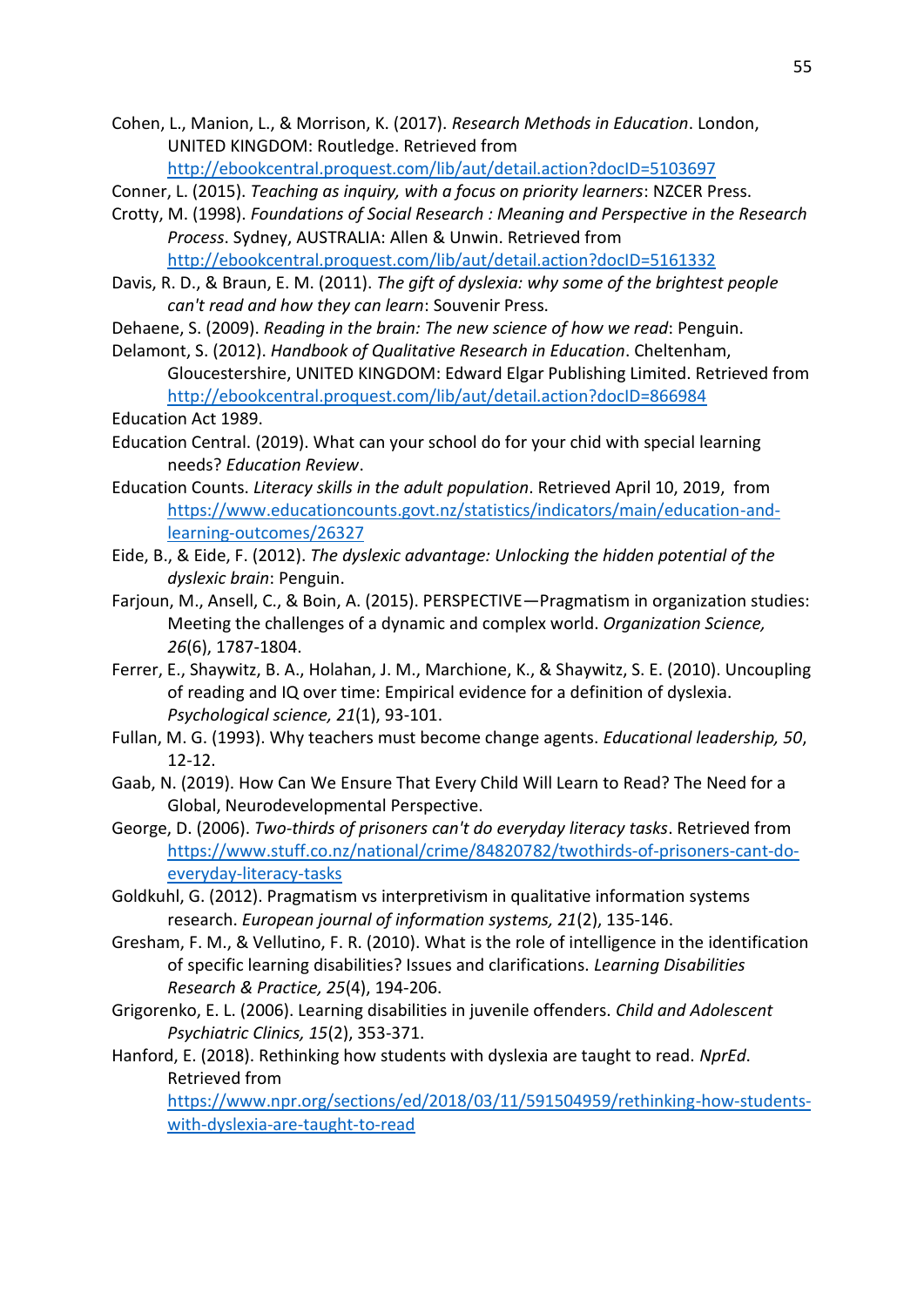- Hargreaves, D. (2007). Teaching as a research-based profession: possibilities and prospects (The Teacher Training Agency Lecture 1996). *Educational research and evidencebased practice*, 3-17.
- Hattie, J. (2012). *Visible learning for teachers: Maximizing impact on learning*: Routledge.
- International Dyslexia Association. (2002). *Definition of Dyslexia*. Retrieved from <https://dyslexiaida.org/definition-of-dyslexia/>
- Leitão, S., Dzidic, P., Claessen, M., Gordon, J., Howard, K., Nayton, M., & Boyes, M. E. (2017). Exploring the impact of living with dyslexia: The perspectives of children and their parents. *International journal of speech-language pathology, 19*(3), 322-334.
- Marzano, R. J., Waters, T., & McNulty, B. A. (2001). *School leadership that works: From research to results*: ASCD.
- Maxwell, J. C. (2006). *Real leadership: The 101 collection*: HarperCollins Leadership.
- McCutchen, D., Abbott, R. D., Green, L. B., Beretvas, S. N., Cox, S., Potter, N. S., . . . Gray, A. L. (2002). Beginning literacy: Links among teacher knowledge, teacher practice, and student learning. *Journal of learning disabilities, 35*(1), 69-86.
- McNeil, C. (2019). When the cake doesn't rise perhaps you have missed a key ingredient? Teaching reading is no different. *New Zealand Literacy Association, 34*(2), 54-63.
- Merriam, S. B., & Tisdell, E. J. (2016). *Qualitative Research : A Guide to Design and Implementation* (Vol. Fourth edition) [Book]. San Francisco, CA: Jossey-Bass. Retrieved from

[http://ezproxy.aut.ac.nz/login?url=http://search.ebscohost.com/login.aspx?direct=tr](http://ezproxy.aut.ac.nz/login?url=http://search.ebscohost.com/login.aspx?direct=true&db=nlebk&AN=1022562&site=eds-live) [ue&db=nlebk&AN=1022562&site=eds-live](http://ezproxy.aut.ac.nz/login?url=http://search.ebscohost.com/login.aspx?direct=true&db=nlebk&AN=1022562&site=eds-live)

- Merton, R. K. (1968). The Matthew effect in science: The reward and communication systems of science are considered. *Science, 159*(3810), 56-63.
- Miller, T., Birch, M., Mauthner, M., & Jessop, J. (2012). *Ethics in qualitative research*: Sage.
- Ministry of Education New Zealand. (2019). *The Learning Support Action Plan 2019-2025*. Wellington. Retrieved from

[https://conversation.education.govt.nz/assets/DLSAP/Learning-Support-Action-Plan-](https://conversation.education.govt.nz/assets/DLSAP/Learning-Support-Action-Plan-2019-to-2025-English-V2.pdf)[2019-to-2025-English-V2.pdf](https://conversation.education.govt.nz/assets/DLSAP/Learning-Support-Action-Plan-2019-to-2025-English-V2.pdf)

- Moats, L. (2009). Knowledge foundations for teaching reading and spelling. *Reading and Writing, 22*(4), 379-399.
- Moats, L. (2014). What teachers don't know and why they aren't learning it: addressing the need for content and pedagogy in teacher education. *Australian Journal of learning difficulties, 19*(2), 75-91.
- Morgan, D. L. (2014). Pragmatism as a paradigm for social research. *Qualitative Inquiry, 20*(8), 1045-1053.
- New Zealand Ministry of Education. (2007). *The New Zealand Curriculum* Retrieved from <http://nzcurriculum.tki.org.nz/The-New-Zealand-Curriculum>
- New Zealand Ministry of Education. (2020). *About Dyslexia: Supporting literacy in the classroom*. Wellington, New Zealand: Core Education.
- Newby, P. (2014). *Research Methods for Education, Second Edition*. London, UNITED KINGDOM: Routledge. Retrieved from <http://ebookcentral.proquest.com/lib/aut/detail.action?docID=1734204>
- Nicholson, T., & Dymock, S. (2015). *The New Zealand Dyslexia Handbook*: NZCER Press Wellington, NZ.
- Nicolson, R. I., & Fawcett, A. (2010). *Dyslexia, learning, and the brain*: MIT press.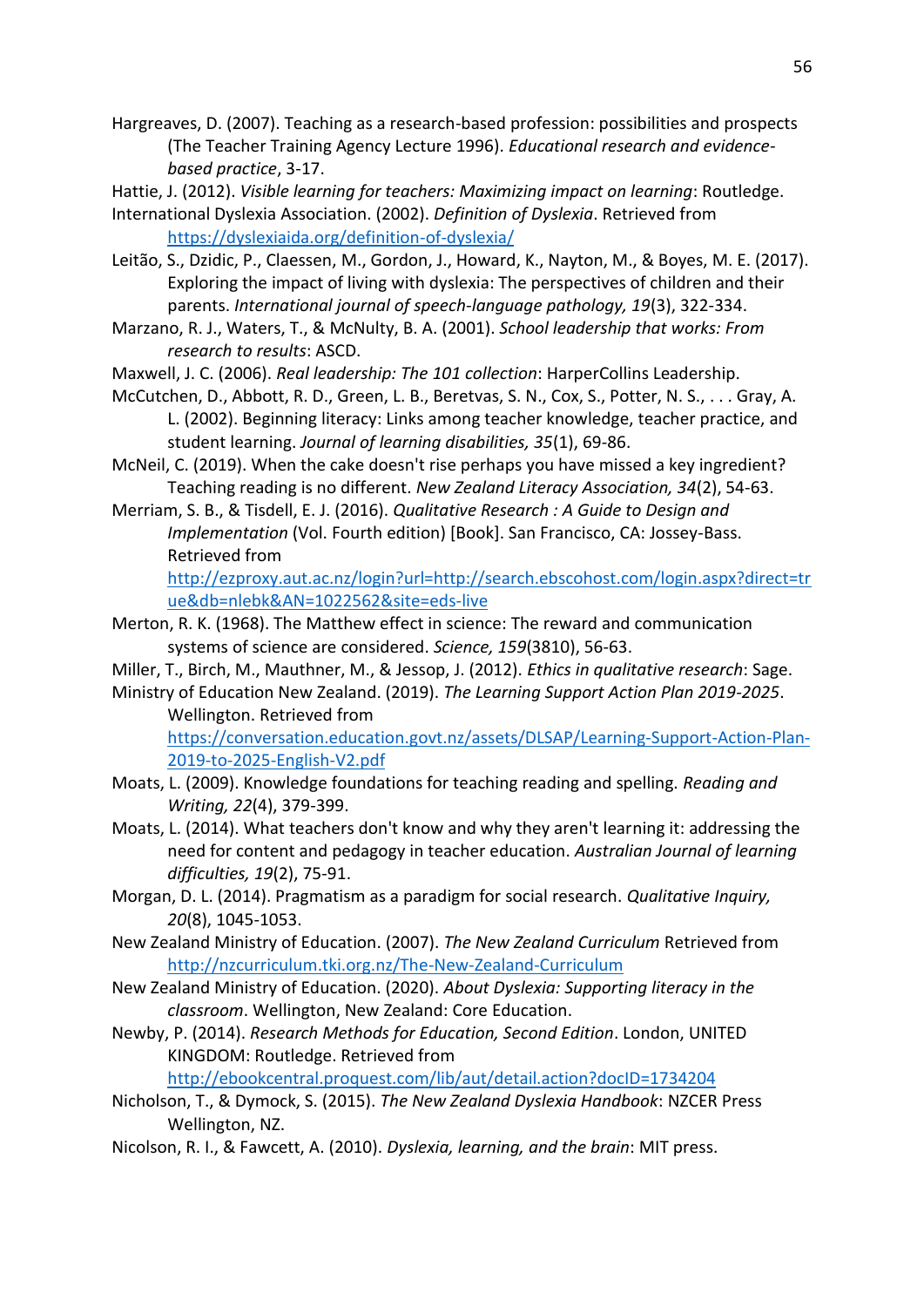OECD. (2010). *PISA 2009 at a glance*. Retrieved from <http://www.oecd.org/dataecd/31/28/46660259.pdf>

- Ogram, M., & Youngs, H. (2014). The expectation and the reality: Issues of sustainability and the challenges for primary principals in leading learning. *Journal of Educational Leadership, Policy and Practice, 29*(1), 17.
- Osborne, M. (2014). Inviting innovation: Leading meaningful change in schools. *NZCER*(2).
- Ozernov‐Palchik, O., & Gaab, N. (2016). Tackling the 'dyslexia paradox': reading brain and behavior for early markers of developmental dyslexia. *Wiley Interdisciplinary Reviews: Cognitive Science, 7*(2), 156-176.
- Patton, M. Q. (2014). *Qualitative research & evaluation methods: Integrating theory and practice*: Sage publications.
- Pickard, A. J. (2013). *Research methods in information*: Facet publishing.
- Pont, B., Nusche, D., & Moorman, H. (2008). Improving school leadership, Volume 1: Policy and practice. *Australia: OECD Publications. Available online also at: [https://www.](https://www/) oecd. org/edu/school/44374889. pdf [accessed in Makassar, Indonesia: October 9, 2016]*.
- Pugh, K., & McCardle, P. (2011). *How children learn to read: Current issues and new directions in the integration of cognition, neurobiology and genetics of reading and dyslexia research and practice*: Psychology Press.
- Redford, K. (2019). *Explicit Phonics Instruction: It's Not Just for Students With Dyslexia*. Retrieved April 1st, 2019, from

[https://www.edweek.org/tm/articles/2019/03/19/explicit-phonics-instruction-its](https://www.edweek.org/tm/articles/2019/03/19/explicit-phonics-instruction-its-not-just-for.html)[not-just-for.html](https://www.edweek.org/tm/articles/2019/03/19/explicit-phonics-instruction-its-not-just-for.html)

- Ring, J., & Black, J. L. (2018). The multiple deficit model of dyslexia: what does it mean for identification and intervention? *Annals of dyslexia, 68*, 104-125.
- Robinson, K. (2011). *Out of Our Minds: Learning to be Creative* John Wiley & Sons.
- Robinson, K., & Aronica, L. (2015). *Creative schools: Revolutionizing education from the ground up*: Penguin UK.
- Robinson, V. (2011). *Student-centered leadership* (Vol. 15): John Wiley & Sons.
- Santamaría, L. J., & Santamaría, A. P. (2015). Counteracting educational injustice with applied critical leadership: Culturally responsive practices promoting sustainable change. *International Journal of Multicultural Education, 17*(1), 22-42.
- Shaywitz, S. E. (2005). *Overcoming dyslexia: a new and complete science-based program for reading problems at any level*: Vintage Books.
- Shaywitz, S. E., & Shaywitz, B. A. (2003). The science of reading and dyslexia. *Journal of American Association for Pediatric Ophthalmology and Strabismus {JAAPOS}, 7*(3), 158-166.
- Snowling, M. J. (2013). Early identification and interventions for dyslexia: a contemporary view. *Journal of Research in Special Educational Needs, 13*(1), 7-14.
- Soler, J. (2017). The politics of the teaching of reading. *Literacies and Language Education*, 1-13.
- Somekh, B., & Lewin, C. (2011). *Theory and methods in social research*: Sage.
- Stewart, M. (2019). Supporting neurodiverse learners in New Zealand prisons. *The New Zealand Corrections Journal, 7*(1).
- Thaxton Berrett, S. (2019). Meeting teachers' needs to help dyslexic students succeed. *Language Magazine*. Retrieved from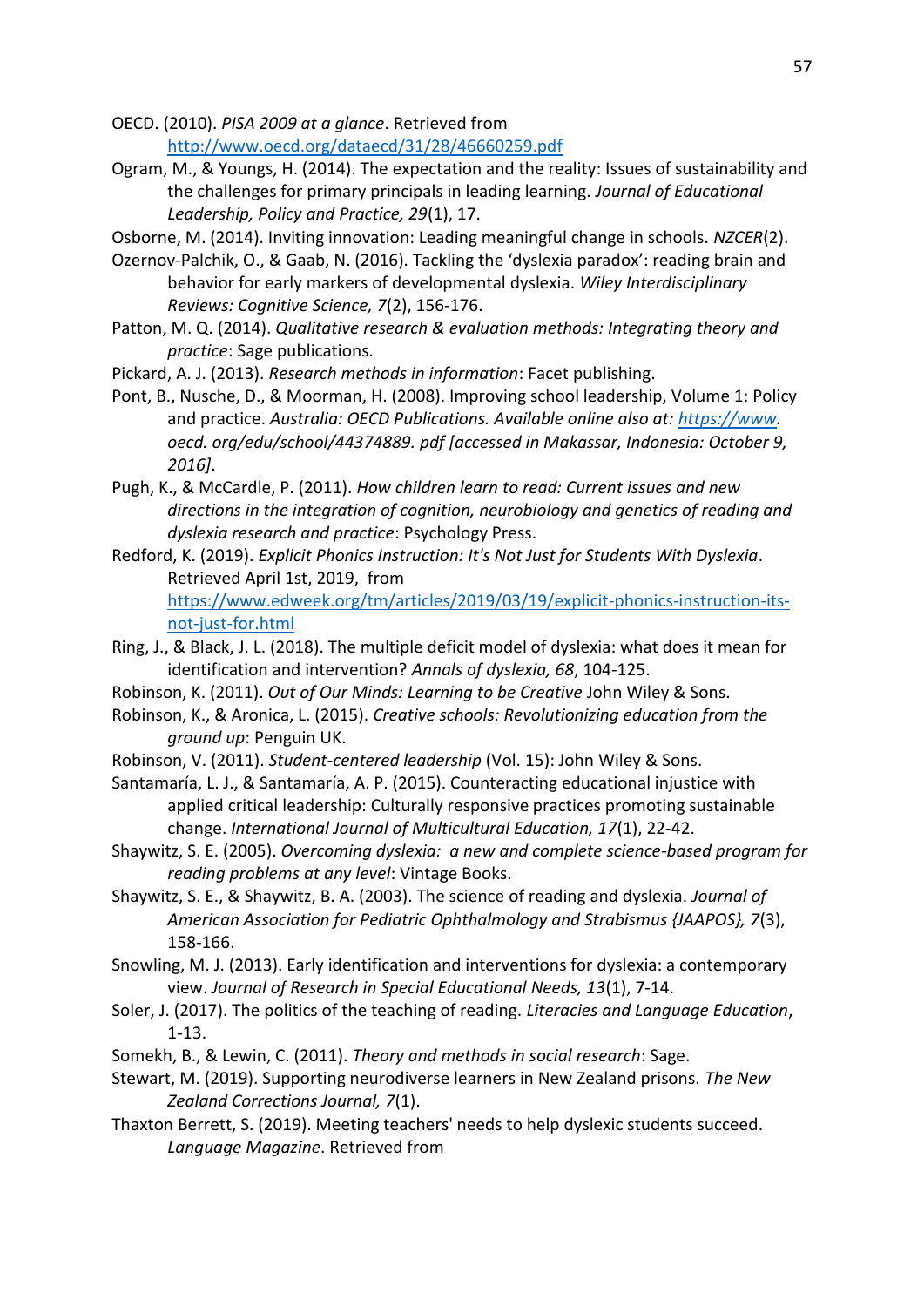[https://www.languagemagazine.com/2019/10/03/meeting-teachers-needs-to-help](https://www.languagemagazine.com/2019/10/03/meeting-teachers-needs-to-help-dyslexic-students-succeed/)[dyslexic-students-succeed/](https://www.languagemagazine.com/2019/10/03/meeting-teachers-needs-to-help-dyslexic-students-succeed/)

- The New Zealand Council for Educational Research (2019). *Exploring literacy: How six schools lifted achievement*. Wellington, New Zealand. Retrieved from [https://www.nzcer.org.nz/system/files/Exploring\\_Literacy\\_report\\_0.pdf](https://www.nzcer.org.nz/system/files/Exploring_Literacy_report_0.pdf)
- Tripp, D. (2011). *Critical incidents in teaching (classic edition): Developing professional judgement*: Routledge.
- Tunmer, Chapman, Greaney, Prochnow, & Arrow. (2013). Why the New Zealand National Literacy Strategy has failed and what can be done about it: Evidence from the Progress in International Reading Literacy Study (PIRLS) 2011 and Reading Recovery monitoring reports. *Australian Journal of learning difficulties, 18*(2), 139-180.
- Tunmer, & Greaney. (2010). Defining dyslexia. *Journal of learning disabilities, 43*(3), 229- 243.
- van Bergen, E., Snowling, M. J., de Zeeuw, E. L., van Beijsterveldt, C. E., Dolan, C. V., & Boomsma, D. I. (2018). Why do children read more? The influence of reading ability on voluntary reading practices. *Journal of Child Psychology and Psychiatry, 59*(11), 1205-1214.
- Wagner, T., & Dintersmith, T. (2015). *Most likely to succeed: Preparing our kids for the innovation era*: Simon and Schuster.
- Waters, T., Marzano, R., & McNulty, B. (2005). School leadership that works. *Aurora, CO: Mid-Continent Research for Education*.
- Wellington, J. (2015). *Educational research: Contemporary issues and practical approaches*: Bloomsbury Publishing.
- West, T. G. (2017). *Seeing what others cannot see: The hidden advantages of visual thinkers and differently wired brains*: Prometheus Books.
- Wolf, M., & Stoodley, C. J. (2008). *Proust and the squid: The story and science of the reading brain*: Harper Perennial New York.
- Xia, Z., Hoeft, F., Zhang, L., & Shu, H. (2016). Neuroanatomical anomalies of dyslexia: Disambiguating the effects of disorder, performance, and maturation. *Neuropsychologia, 81*, 68-78.
- <span id="page-64-0"></span>Yang, D. J. (2016). *Inquiry into the identification and support for students with the significant challenges of dyslexia, dyspraxia, and autism spectrum disorders in primary and secondary schools*. Wellington, New Zealand. Retrieved from [https://www.parliament.nz/resource/en-](https://www.parliament.nz/resource/en-NZ/51DBSCH_SCR71769_1/cd88907f3c87d07b8b1db046417ed1e43fcd3e85)[NZ/51DBSCH\\_SCR71769\\_1/cd88907f3c87d07b8b1db046417ed1e43fcd3e85](https://www.parliament.nz/resource/en-NZ/51DBSCH_SCR71769_1/cd88907f3c87d07b8b1db046417ed1e43fcd3e85)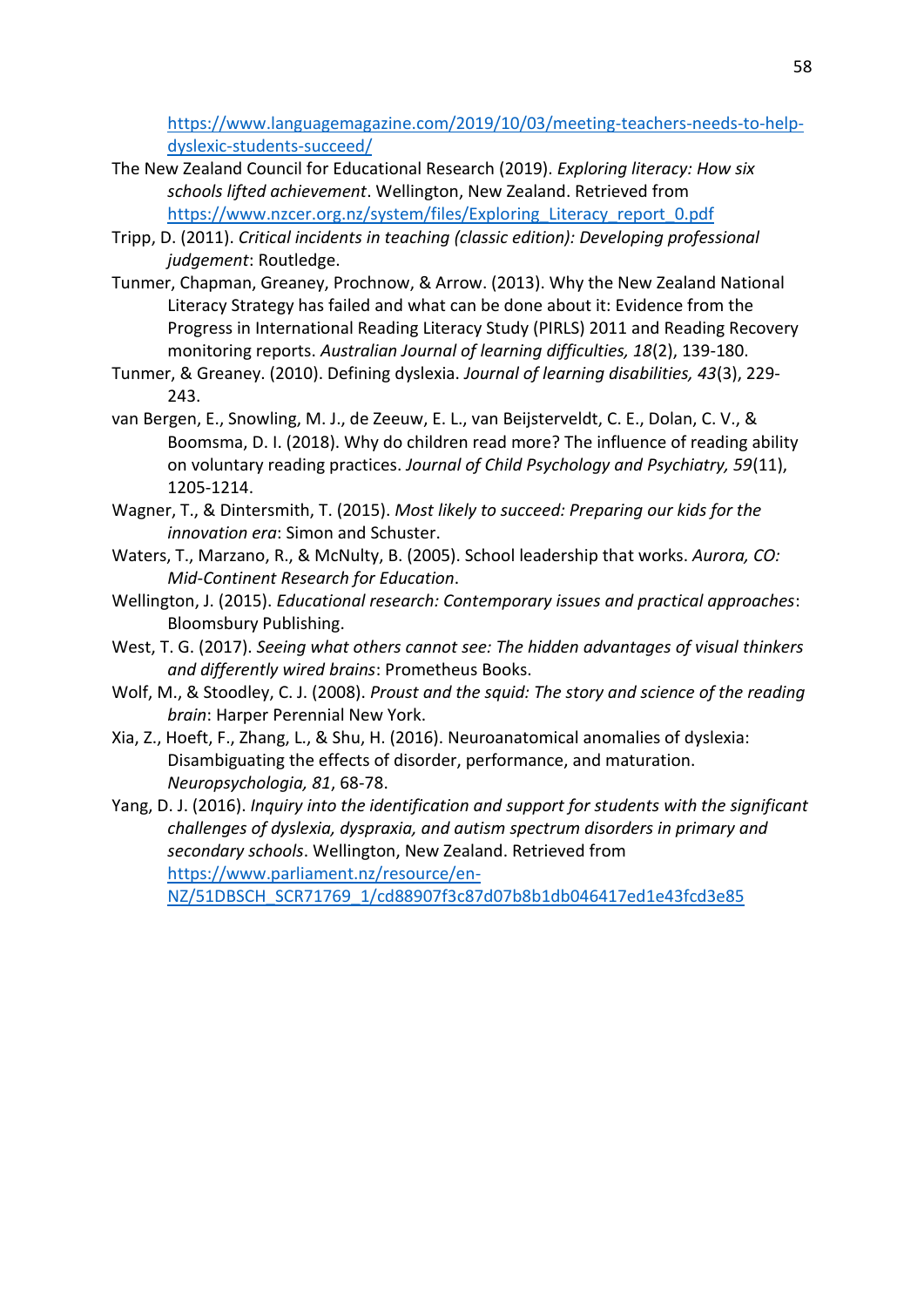#### Appendix A– Participant Information sheet

#### Participant Information Sheet

## Date Information Sheet Produced: 15 April 2020

## Project Title

#### **Re-thinking how educators view dyslexia. The role school leaders play in developing a culture of success for dyslexic students.**

Kia ora,

My name is Sarah Prestidge and I am currently working on my Master of Educational Leadership. The focus of my research is how education leaders in New Zealand Primary Schools can create a culture of success for dyslexic students. I would like to invite you to participate in this research by taking part in a one on one semi-structured interview with myself. I am interested in interviewing school principals that are deemed to be successful with dyslexic students, to gain an understanding of your approach and knowledge in this area.

# What is the purpose of this research?

This research seeks to recognise both the weaknesses and strengths associated with dyslexia, with the purpose of helping schools move to a strength-based culture, to empower dyslexic students in their learning. Insights into how this can best be achieved will be gained through participants like yourself, hearing from dyslexic adults and their school experience and what current research in dyslexia is reporting.

## How was I identified and why am I being invited to participate in this research?

Participants are being recruited based on their suitability, you have received this information sheet because you are regarded as someone who fits the inclusion criteria for my research.

The inclusion criteria for the proposed study includes: Principals deemed to be successful with dyslexic thinkers and or are recognised for doing something out of the ordinary for dyslexic students.

You have been either identified as a school that is known to be successful with dyslexic students by the researcher or you have been recommended to the researcher via a third party.

Since this is only a small research project, a limited number of participants are being recruited. This means that not all people who want to participate may be included.

# How do I agree to participate in this research?

Your participation in this research is voluntary (it is your choice) and whether or not you choose to participate will neither advantage nor disadvantage you. Further, you are able to withdraw from the study at any time. If you wish to participate in this research please complete the attached consent form and either:

- 1. Sign the form and return a scanned copy or photo by email, or
- 2. Copy the body of the form into an email and confirm you consent to take part.

Email to: [jtr0974@autuni.ac.nz](mailto:jtr0974@autuni.ac.nz)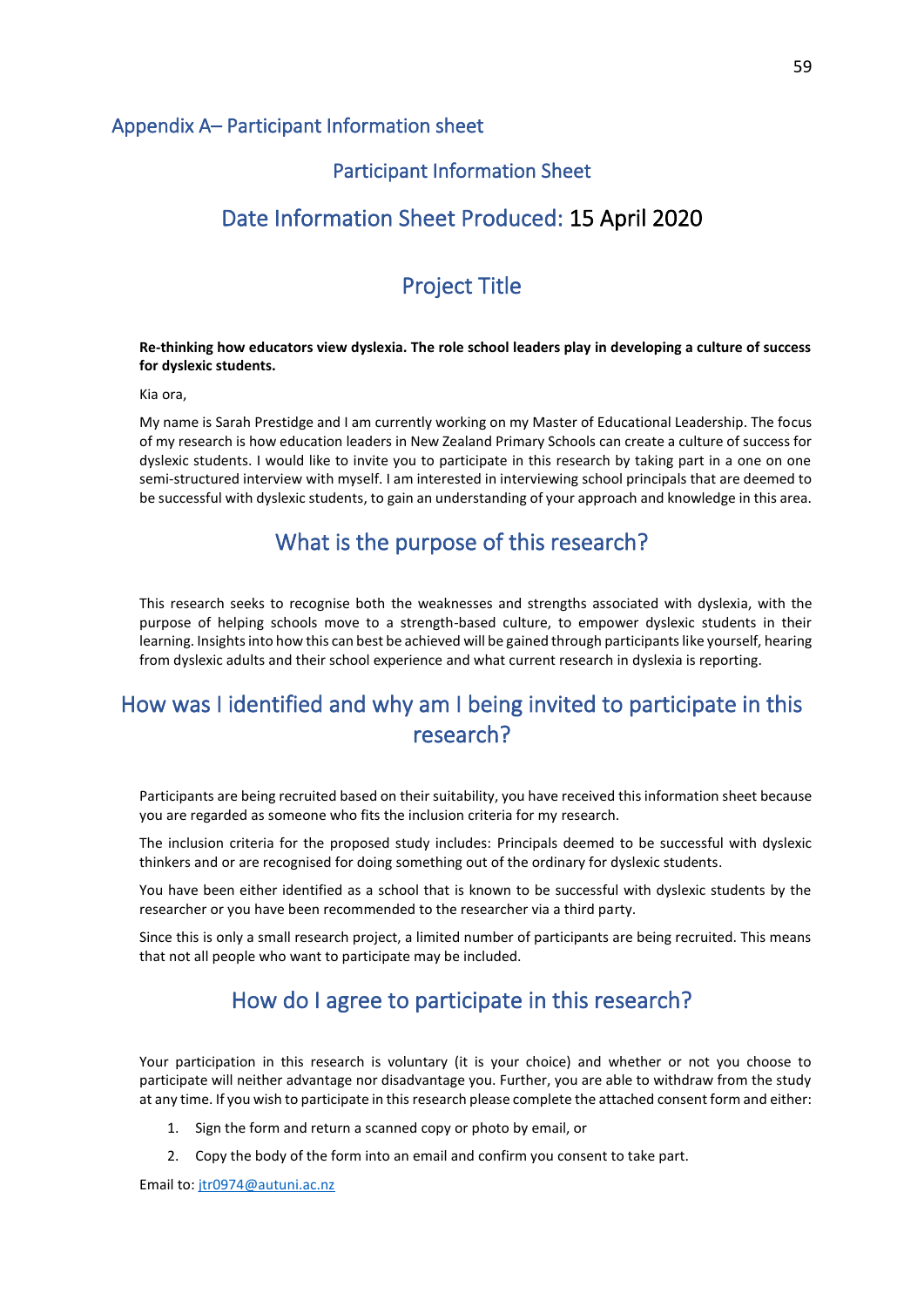## What will happen in this research?

A time will be set up that is suitable for you, in a location to be determined, either in person or via an online video or audio meeting. Prior to the interview you will receive a copy of the general outline of the questions/topics to be discussed. The interview will be conducted in a semi-structured format and will be recorded for me to refer to at a later date.

## What are the discomforts and risks and how will they be alleviated?

If something distressing comes up during the interview process, then I will:

-Offer to turn off any recording

-Offer to give you time to process / calm down and or offer to make an alternative time for the interview.

-Offer to stop the interview entirely

While it is not anticipated that participants will experience any risk or discomfort during the interview process however if this is not the case then AUT counselling services are available to participants. Their services can be accessed by calling 09 921 9292.

## What are the benefits?

You will receive no direct benefits from participating in this research, but it may help improve the greater body of research conducted in dyslexia and benefit New Zealand Primary Schools and dyslexic learners in the future. This research is part of my dissertation and contributes to me completing a Master of Educational Leadership.

# How will my privacy be protected?

Your confidentiality will be preserved because you will not be identified in my final dissertation. You will be identified by a pseudonym.

# What are the costs of participating in this research?

The cost associated with participation is your time. You can expect that your involvement will take 45 - 60 minutes.

# What opportunity do I have to consider this invitation?

Please consider this request and if you are interested in participating please contact me within two weeks of receiving this information sheet. If I have not heard from you by then I will re-email you, if I still don't hear from you then I will assume that you do not wish to participate.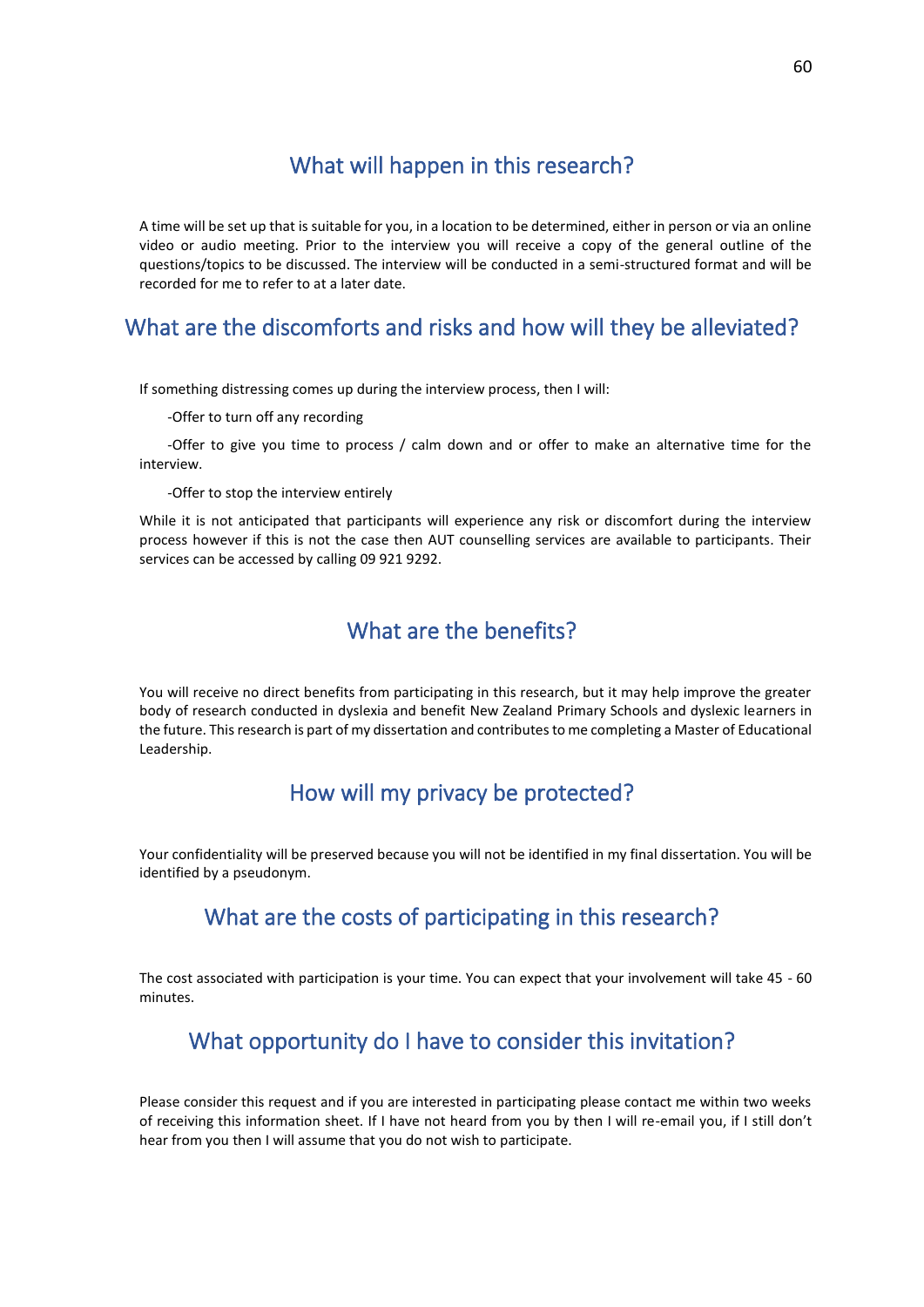# Will I receive feedback on the results of this research?

If you would like to receive a summary of my findings, please indicate this on the consent form.

#### **Note: A transcript of the interview will be emailed to the participant for confirmation**

## What do I do if I have concerns about this research?

Any concerns regarding the nature of this project should be notified in the first instance to the Project Supervisor, Dr John Milne, *[john.milne@aut.ac.nz](mailto:john.milne@aut.ac.nz) ,* 09 921 999 ext 7953

Concerns regarding the conduct of the research should be notified to the Executive Secretary of AUTEC, Kate O'Connor, *ethics@aut.ac.nz* , 921 9999 ext 6038.

## Whom do I contact for further information about this research?

Please keep this Information Sheet and a copy of the Consent Form for your future reference. You are also able to contact the research team as follows:

#### Researcher Contact Details:

Sarah Prestidge jtr0974@autuni.ac.nz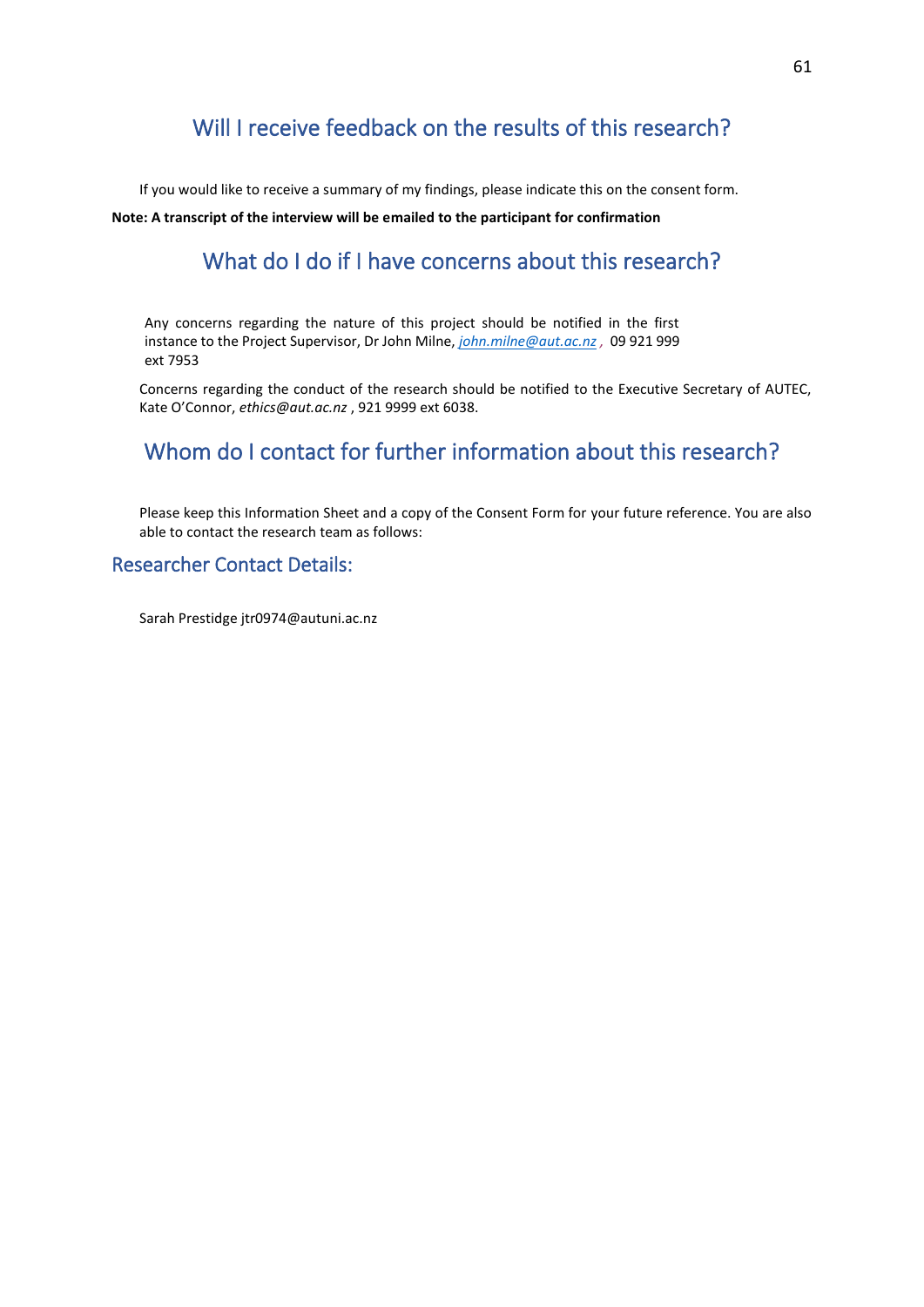Appendix B– Interview questions

The following questions are the basic outline for an interview of a New Zealand Primary School Principal.

The interview will be conducted in a semi-structured format and will take between 45-60 minutes. The interview will be audio recorded.

**As a principal in a New Zealand Primary School what do you understand your role to be?**

**Tell me about your school culture? Key aspects**

**What do you understand about dyslexia?** 

**How would you define dyslexia?**

**How does your school culture / policies / practices recognise dyslexic students strengths?**

**What do you think are the implications of having a strength-based approach with dyslexic students?**

**General comments**